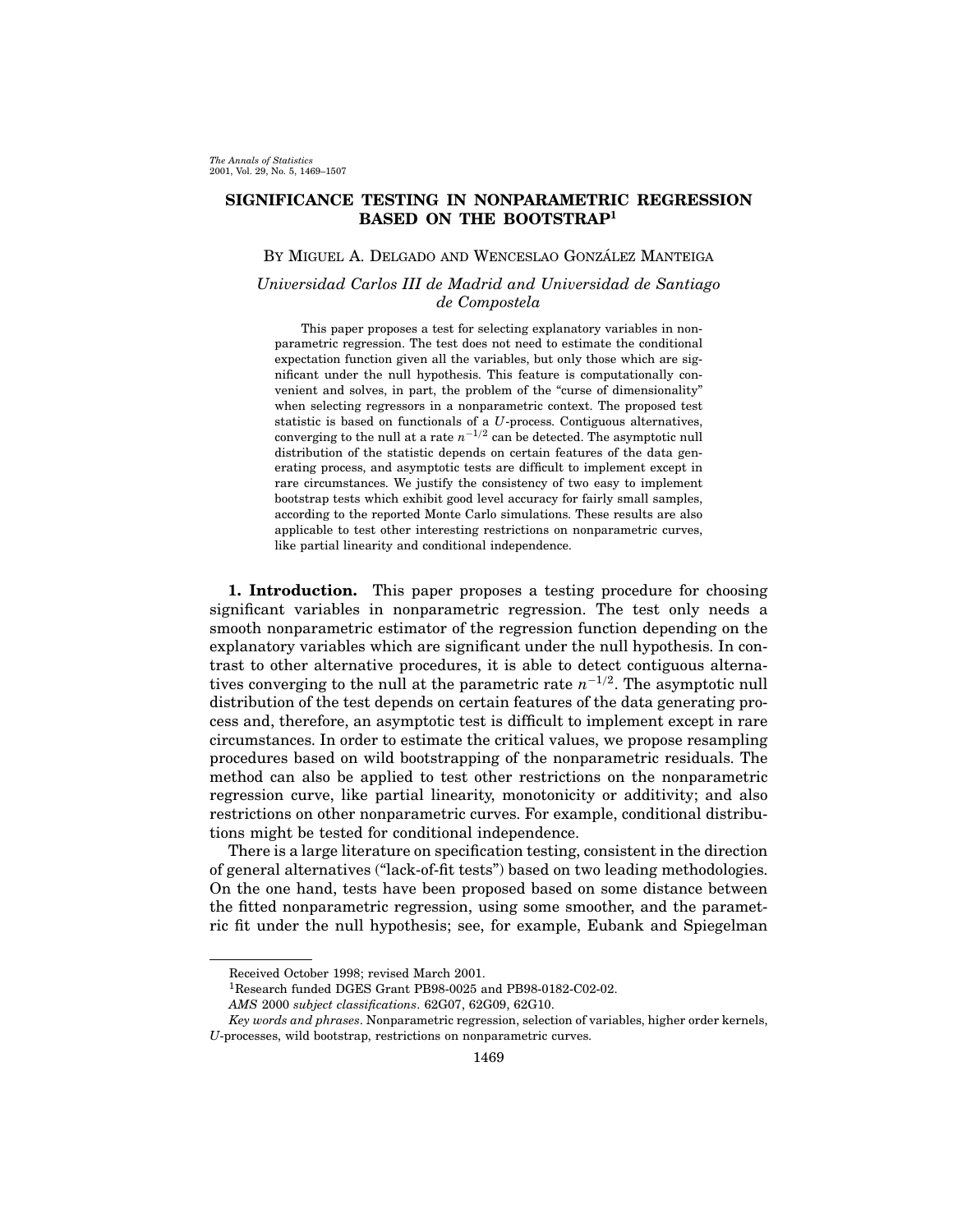(1990), Hardle and Mammen (1993) and the recent monograph by Hart (1997). ¨ The test statistics have the form of degenerate U-statistics which, under the null, converge to a standard normal. However, the convergence to the limiting distribution is slow, and Härdle and Mammen (1993) have recommended implementations bootstrap tests in practice. On the other hand, other authors have proposed tests based on a comparison between the empirical integrated regression and the estimated parametric integrated regression function under the specification in the null; see, for example, Brunk (1970), Hong-zhy and Bin (1991), Sue and Wei (1991) and Stute (1997). These tests are based on a marked empirical process and, in general, their null asymptotic distribution depends on certain features of the data generating process. The limiting distribution can be tabulated when the distribution of the regressors is known. Also Stute, Thies and Zhu (1998) and Koul and Stute (1999) suggest a transformation of the underlying empirical process, when the regression depends only on one variable, which is asymptotically distribution free under the null. Transformations when the regression model depends on more than one variable are still unexplored. However, asymptotic critical values can be accurately estimated using bootstrap techniques, as suggested by Stute, González-Manteiga and Presedo-Quindimil (1998). Related to this method are Bierens' tests [see, e.g., Bierens and Ploberger (1997)]. The first testing methodology resembles the goodness-of-fit tests of distribution functions based on the distance between nonparametric and parametric estimates of the probability density curve [see, e.g., Rosenblatt (1975)]. Tests of the second type resemble the typical goodness-of-fit tests of distribution functions based on some distance between the empirical distribution function and the fitted distribution function under the specification on the null. The two methodologies are not comparable from a theoretical viewpoint [see Hart (1997), Chapters 5 and 6, for a discussion]. Tests based on marked empirical processes are able to detect contiguous alternatives converging to the null at a rate  $n^{-1/2}$ , such as  $H_{1n}$  in the next section, which are not detected by tests based on smoothers. However, these last tests detect high frequency alternatives, such as those considered by Rosenblatt [(1975), Section 3], which are not detected by the former tests.

The two methodologies discussed above, which have been developed for specification testing of parametric regression functions, are applicable to testing different restrictions on nonparametric regression curves. Significance testing is a relevant example of restrictions to be tested, since the "curse of dimensionality" may lead one to reduce the number of explanatory variables in the regression curve as much as possible. Let  $(S, \mathscr{I}, P)$  be the probability space of the random vector  $\chi = (Y, W)$ , where Y is scalar and W =  $(X, Z)$ , Xis  $\mathbb{R}^q$ -valued and Z is  $\mathbb{R}^p$ -valued. We want to test,

$$
H_0
$$
:  $E(Y | W) = m(X)$  a.s.,

where  $m(\cdot) = E(Y|X = \cdot)$ . The alternative hypothesis,  $H_1$ , is the complement of  $H_0$ . Fan and Li (1996) have proposed a significance test inspired by the first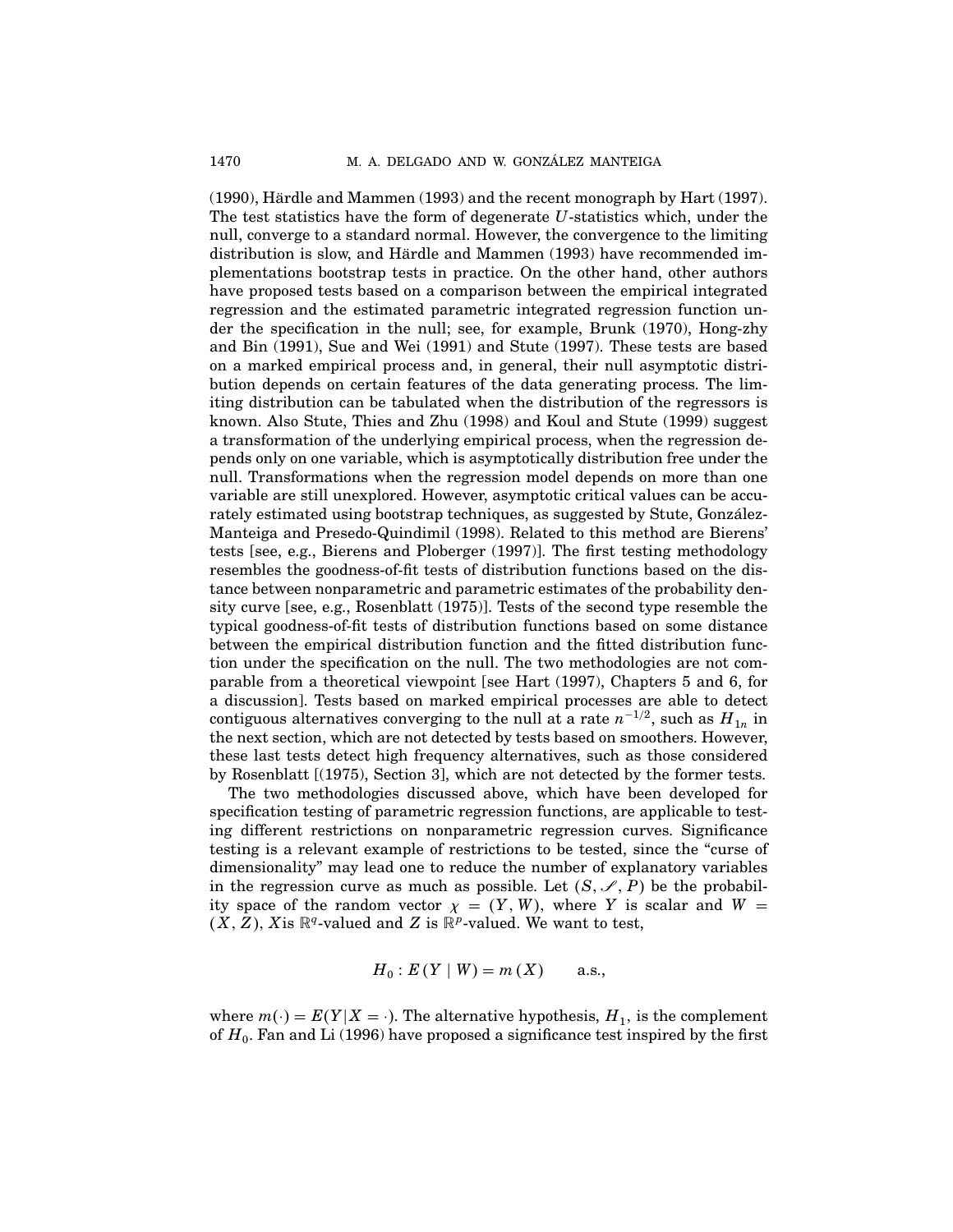methodology discussed above. That is, with the null hypothesis expressed as,

$$
H_0: E\{[E(Y \mid W) - m(X)]^2 \eta(W)\} = 0,
$$

where  $\eta$  is a suitable weight function which does not change its sign in the support of W, the test statistic is an estimator of the above expectation, which employes smoothers to estimate the nonparametric expectations and the weight function  $\eta$ , involving the density function of X and W, in order to avoid stochastic denominators. Hence, this testing procedure requires the estimation of two nonparametric regression curves with q and  $p+q$  regressors respectively, and the choice of two different bandwidths for each regression, one converging to zero faster than the other. The resulting test statistic has the form of a degenerate U-statistic with a standard normal limiting distribution under the null. However, to the best of our knowledge, bootstrap tests have not been justified in this context.

In this paper, we propose to apply another methodology, which only requires one to estimate the regression function under the null using smoothers, assuming that the distribution of  $X$  admits a density,  $f$  say. Notice that

$$
H_0
$$
:  $E[Y - m(X) | W] = 0$  a.s.,

is equivalent to

$$
f(X) E[Y - m(X) | W] = 0
$$
 a.s.,

using the fact that  $f(X) > 0$  a.s., or

$$
T(W) = 0 \qquad \text{a.s.,}
$$

where, for  $w = (x, z)$ ,

(1) 
$$
T(w) = E\{f(X)[Y - m(X)]1_w(W)\},\,
$$

where  $1_w(W) = 1_x(X)1_z(Z)$ , and  $1_v(V) = 1(V \le v)$ ,  $1(A)$  is the indicator function of the event A, and for two vectors v and w of equal dimension, " $v \leq$  $w^{\prime\prime}$  means that each coordinate of v is less than or equal to the corresponding coordinate of  $w$ . Hence, (1) is the difference between the weighted integrated regression function of Y given W and of Y given X. The reason of writing  $H_0$ in this form is mainly technical, in order to avoid the random denominator in the conditional expectation. Test statistics are suitable functionals of a T estimate.

In next section, we study the asymptotic properties of test statistics. Asymptotic tests are difficult to implement, since the asymptotic distribution of the statistic under the null depends on unknown features of the underlying distribution of  $\chi$ . In Section 3, we propose consistent bootstrap tests, which are easy to implement. A Monte Carlo study, in Section 4, illustrates the properties of the proposed bootstrap tests in practice. In Section 5, we propose the extension of this testing methodology to other restrictions on nonparametric curves, discussing in detail a test for partial linearity and a test for conditional independence. Proofs of the main results are deferred to Section 6. They are based on some lemmas, which are listed in Section 7.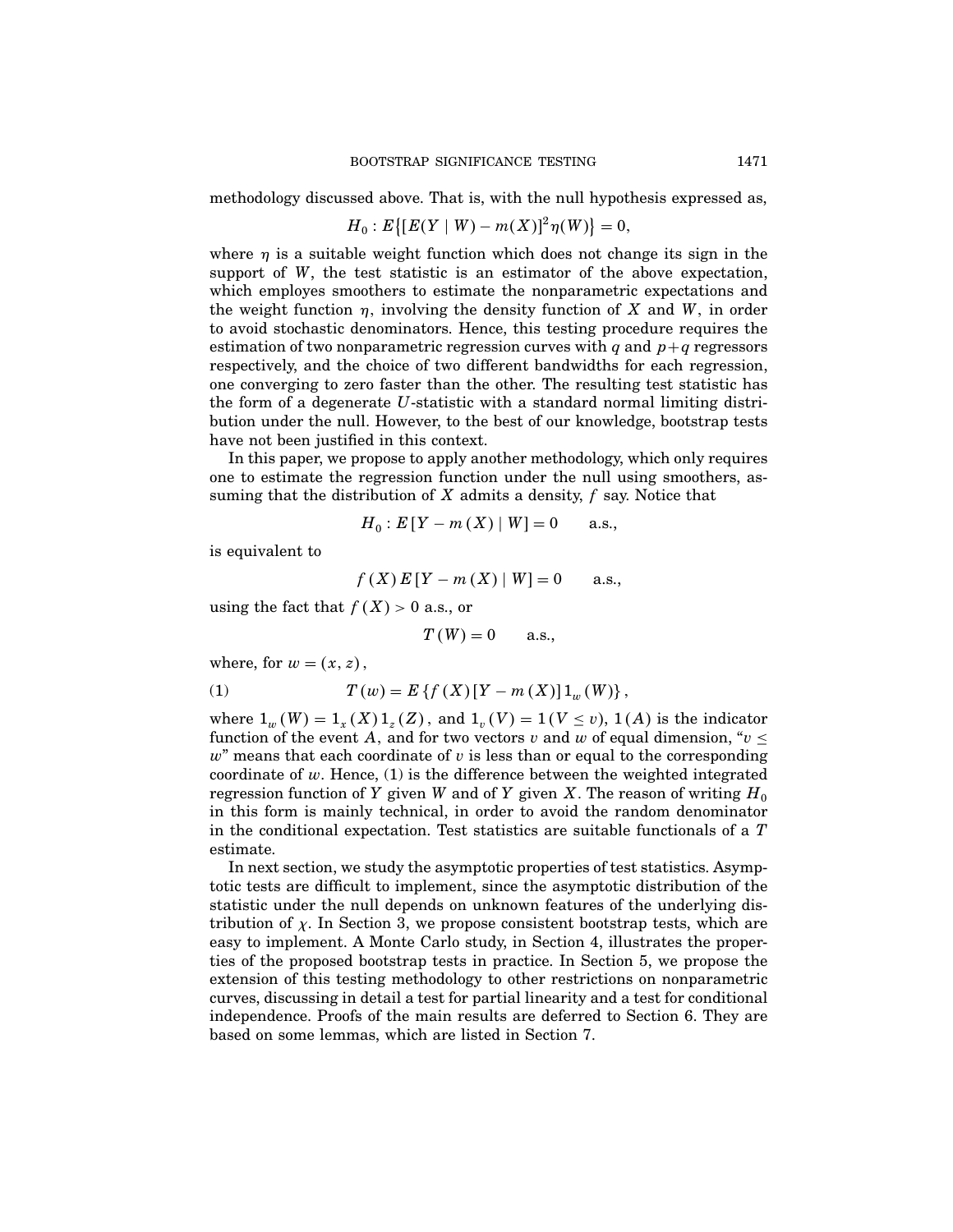**2. Significance testing.** Let  $\mathscr{Y}_n = \{ \chi_i, i = 1, ..., n \}, \chi_i = (Y_i, W_i),$  $W_i = (X_i, Z_i)$ , be independent copies of  $\chi = (Y, W)$ , which has probability space  $(S, \mathscr{I}, P)$ . The test is based on the  $T(w)$  estimate

(2)  

$$
T_n(w) = \frac{1}{n} \sum_i \hat{f}(X_i) (Y_i - \hat{m}(X_i)) 1_w (W_i)
$$

$$
= \frac{1}{n^2} \sum_i \sum_j \frac{1}{a^q} K_{ij} (Y_i - Y_j) 1_w (W_i)
$$

where

$$
\hat{m}(X_i) = \frac{1}{\hat{f}(X_i)} \frac{1}{na^q} \sum_j K_{ij} Y_j \quad \text{and} \quad \hat{f}(X_i) = \frac{1}{na^q} \sum_j K_{ij},
$$

where  $K_{ij} = K((X_i - X_j)/a)$ ,  $K(u) = \prod_{j=1}^{q} k(u_j)$ ,  $k$  is an univariate kernel and  $a = a(n) \in \mathbb{R}^+$  is a bandwidth. The test statistic is a functional of the random element  $n^{1/2}T_n$ , for instance, the Cramer-von Mises' statistic of the form

$$
C_n = \int [n^{1/2} T_n(w)]^2 dF_{W_n}(w) = \sum_i T_n (W_i)^2,
$$

where, henceforth,  $F_{\zeta}$  is the distribution function of the real valued random variable  $\zeta$ , and  $F_{\zeta n}$  its corresponding empirical distribution function; or the Kolmogorov-Smirnov statistic of the form

$$
K_n=\sup_{w}\left|n^{1/2}T_n(w)\right|.
$$

 $T_n$  is a U-process of the type considered by Stute (1994). We can write

$$
T_n(w) = \frac{(n-1)}{n} U_n(w, \infty; \infty, \infty),
$$

where

$$
U_{n}(s_{1}; s_{2}) = \frac{1}{n (n - 1)} \sum_{i \neq j} \psi_{a}( \chi_{i}, \chi_{j}) 1_{s_{1}}(\chi_{i}) 1_{s_{2}}(\chi_{j}),
$$

with  $s_j = (w_j, y_j)$ ,  $j = 1, 2$ , and,

$$
\psi_a\left(\chi_i,\chi_j\right) = \left(Y_i - Y_j\right)\frac{1}{a^q}K_{ij}.
$$

Write

$$
U_n(s_1; s_2) = \hat{U}_n(s_1; s_2) + R_n(s_1; s_2),
$$

where,

$$
\hat{U}_n(s_1;s_2) = \left\{ \frac{1}{n} \sum_i \mathbf{1}_{s_1}(\chi_i) \int \mathbf{1}_{s_2}(\bar{s}) \psi_a(\chi_i, \bar{s}) P(d\bar{s}) - E[\psi_a(\chi_1, \chi_2) \mathbf{1}_{s_1}(\chi_1) \mathbf{1}_{s_2}(\chi_2)] \right\}
$$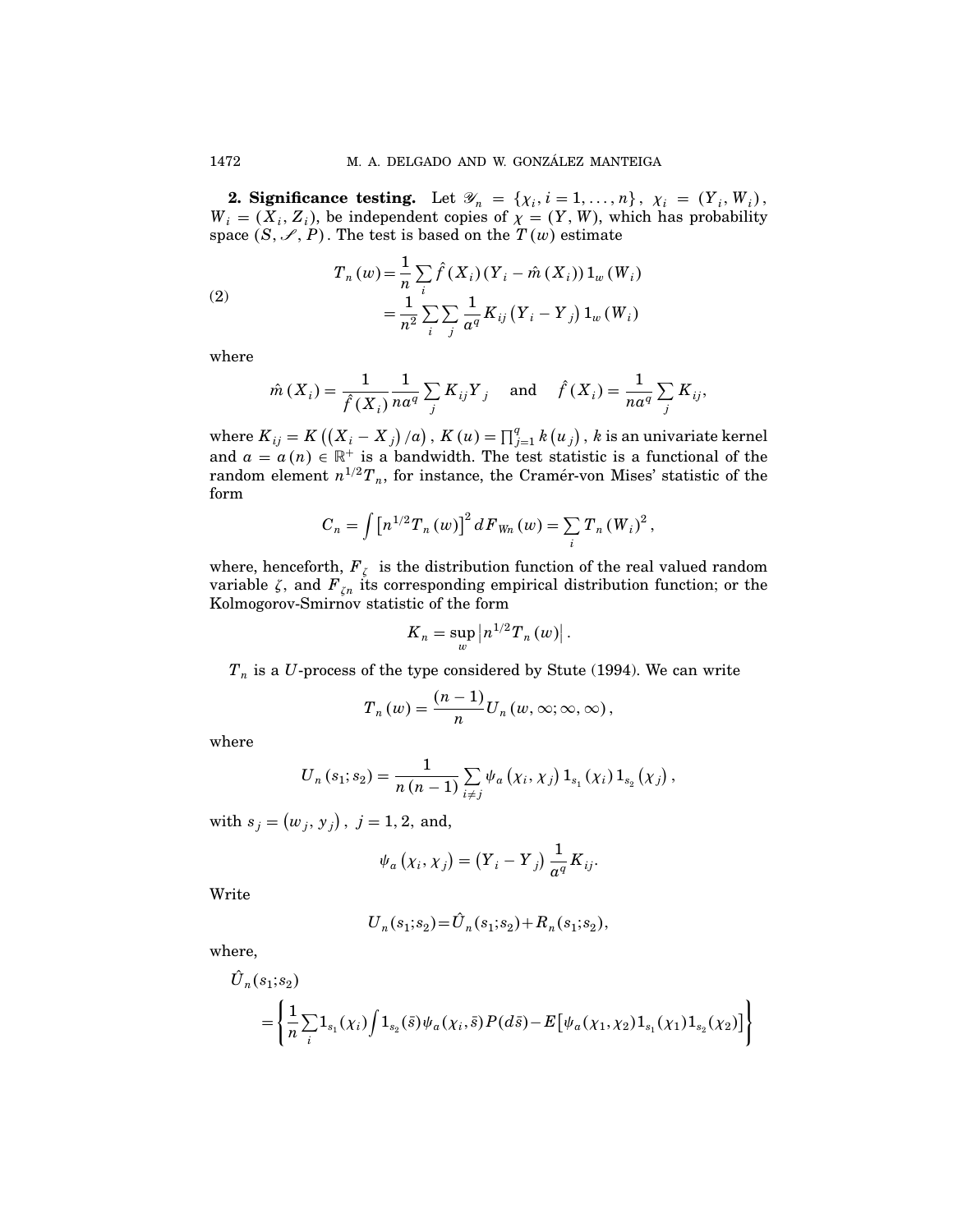$$
+\frac{1}{n}\sum_{i}1_{s_{2}}(\chi_{i})\int1_{s_{1}}(\bar{s})\psi_{a}(\bar{s},\chi_{i})P(d\bar{s})
$$
  
= $\hat{U}_{n}^{(1)}(s_{1};s_{2})+\hat{U}_{n}^{(2)}(s_{1};s_{2})$ 

is the Hájek projection of  $U_n$  and the remainder  $R_n = U_n - \hat{U}_n$  is a degenerate U-process. Assuming that  $\psi_a$  has second moments for each  $a \in \mathbb{R}^+ \setminus \{0\}$ , a generalization of Stute [(1994), Theorem 1.1] to the multivariate case (see Proposition 4 in Section 6) shows that, for each  $a \in \mathbb{R}^+ \setminus \{0\}$ ,

$$
E\left[\sup_{s_1,s_2}\left|n^{1/2}R_n\left(s_1;s_2\right)\right|^2\right]\leq C\frac{1}{n}E\left[\left|\psi_a\left(\chi_1,\chi_2\right)\right|^2\right],
$$

where C is a constant independent of  $\psi_a$ . The next Proposition shows that  $n^{1/2}R_n$  vanishes in probability uniformly in  $(s_1, s_2)$  under fairly weak conditions.

PROPOSITION 1. Let  $\sup_x f(x) < \infty$ ,  $\sup_u |k(u)| + \int |k(u)| du < \infty$ ,  $E(Y^2) <$  $\infty$  and  $(na^q)^{-1} \to 0$  as  $n \to \infty$ . Then,

$$
\sup_{s_1,s_2}\left|R_n\left(s_1;s_2\right)\right|=o_p\left(n^{-1/2}\right).
$$

Thus, uniformly in  $w$ ,

$$
T_n(w) = \frac{n-1}{n} \left[ \bar{U}_n^{(1)}(w) + \bar{U}_n^{(2)}(w) \right] + o_p(n^{-1/2}),
$$

where, henceforth,  $\bar{U}_n^{(j)}(w) := \hat{U}_n^{(j)}(w, \infty; \infty, \infty)$ ,  $j = 1, 2$ . The empirical processes  $\bar{U}^{(1)}_{n}$  and  $\bar{U}^{(2)}_{n}$  are of different natures. On one hand,

$$
\bar{U}_{n}^{(1)}(w) = \left[\frac{1}{n}\sum_{i} 1_{w}(W_{i}) \int (Y_{i} - m(\bar{x})) f(\bar{x}) \frac{1}{a^{q}} K\left(\frac{X_{i} - \bar{x}}{a}\right) d\bar{x}\right]
$$

$$
-E\left[1_{w}(W_{1})(Y_{1} - m(X_{2})) \frac{1}{a^{q}} K_{12}\right]
$$

is a centered classical marked empirical process, with marks depending on  $a$ , which is expected, under  $H_0$ , to be asymptotically equivalent to,

$$
\tilde{U}_n^{(1)}(w) = \frac{1}{n} \sum_i 1_w(W_i) (Y_i - m(X_i)) f(X_i),
$$

under suitable smoothness assumptions on  $f$  and  $m$ , which must be related to the kernel order and bandwidth rate of convergence.  $\tilde{U}^{(1)}_n$  is very similar to the empirical process considered by Stute (1997) for testing the simple hypothesis  $E(Y|X = \cdot) = m(\cdot)$ , with m known. He considers the process indexed  $\mathbb{E}[T | T = \cdot] = m(\cdot)$ , with *m* known. He considers the process indexed<br>by a single parameter, showing that, conveniently normalized, it converges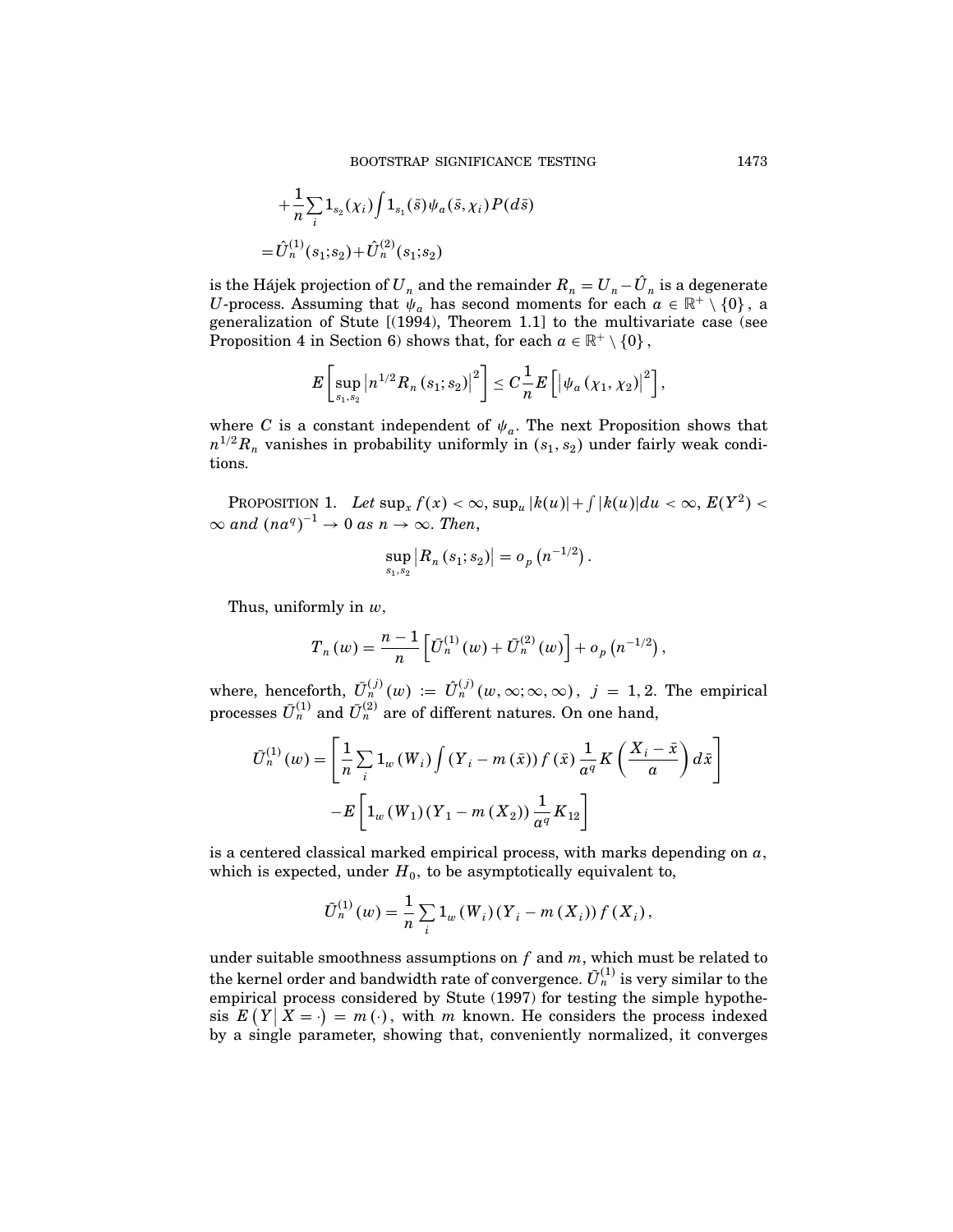in distribution in the càdlàg functional space  $D(-\infty, \infty)$  endowed with the Skorohod's norm to a Gaussian element. On the other hand, under  $H_0$ ,

$$
\bar{U}_n^{(2)}(w) = \frac{1}{n} \sum_i \int \gamma_w (Y_i, \bar{x}) \frac{1}{a^q} K\left(\frac{X_i - \bar{x}}{a}\right) d\bar{x},
$$

where

$$
\gamma_w(\bar{y},\bar{x}) = (m(\bar{x}) - \bar{y})1_x(\bar{x})r_z(\bar{x})f(\bar{x})
$$

and  $r_z(\bar{x}) = Pr (Z \leq z | X = \bar{x})$ , is a smoothed version of the empirical process,

$$
\tilde{U}_n^{(2)}(w) = \frac{1}{n} \sum_i \gamma_w(Y_i, X_i).
$$

It is also expected that, under  $H_0$ ,  $n^{1/2} \bar{U}_n^{(2)}$  and  $n^{1/2} \tilde{U}_n^{(2)}$  are asymptotically equivalent, assuming similar conditions than those needed to show the asymptotic equivalence between  $n^{1/2} \bar{U}_n^{(1)}$  and  $n^{1/2} \tilde{U}_n^{(1)}$ . The following definitions, introduced by Robinson (1988), are helpful in the presentation of these regularity conditions. The first one defines a class of higher order kernels and the second one defines a class of smooth functions.

DEFINITION 1.  $\mathscr{K}_{\ell}, \ell \geq 1$  is the class of even functions of uniformly bounded variation,  $k : \mathbb{R} \to \mathbb{R}$ , satisfying

$$
k(u) = O\left(\left(1+|u|^{\ell+1+\varepsilon}\right)^{-1}\right) \qquad \text{some } \varepsilon > 0,
$$

$$
\int_{\mathbb{R}} u^{i} k(u) du = \delta_{i0}, \qquad i = 0, \dots, \ell-1,
$$

where  $\delta_{ij}$  is Kroneker's delta.

It is interesting that whereas the classes  $\mathcal{X}_{\ell}$  play useful roles in biasreduction and widening the spectrum of admissible bandwidths in nonparametric estimation, they are crucial in our problem, which requires dealing with a greater  $(n^{1/2})$  norming than in the central limit theorem for  $q$ -variate nonparametric estimators  $((na<sup>q</sup>)<sup>1/2</sup>)$ .

DEFINITION 2.  $\mathscr{J}_{\beta}^{\alpha}$ ,  $\alpha > 0$ ,  $\beta > 0$ , is the class of functions  $g : \mathbb{R}^{q} \to \mathbb{R}$ satisfying: g is uniformly  $(b-1)$ -times continuously differentiable, for  $b-1 \le$  $\beta \leq b$ ; for some  $\rho > 0$ , there exists a function d such that

$$
\sup_{v \in \mathscr{S}_{u\rho}} |g(v) - g(u) - Q(v, u)| / ||v - u||^{\beta} \le d(u),
$$

for all *u*, where  $\mathscr{S}_{u\rho} = \{v : ||v - u|| < \rho\}$ ;  $Q = 0$  when  $b = 1$ ;  $Q$  is a  $(b - 1)$ th degree homogeneous polynomial in  $v - u$  with coefficients being the partial derivatives of g at u of orders 1 through  $b-1$  when  $b > 1$ ; and  $g(u)$ , its partial derivatives of orders  $b-1$  and less, and  $d(u)$ , have finite  $\alpha$ th moments.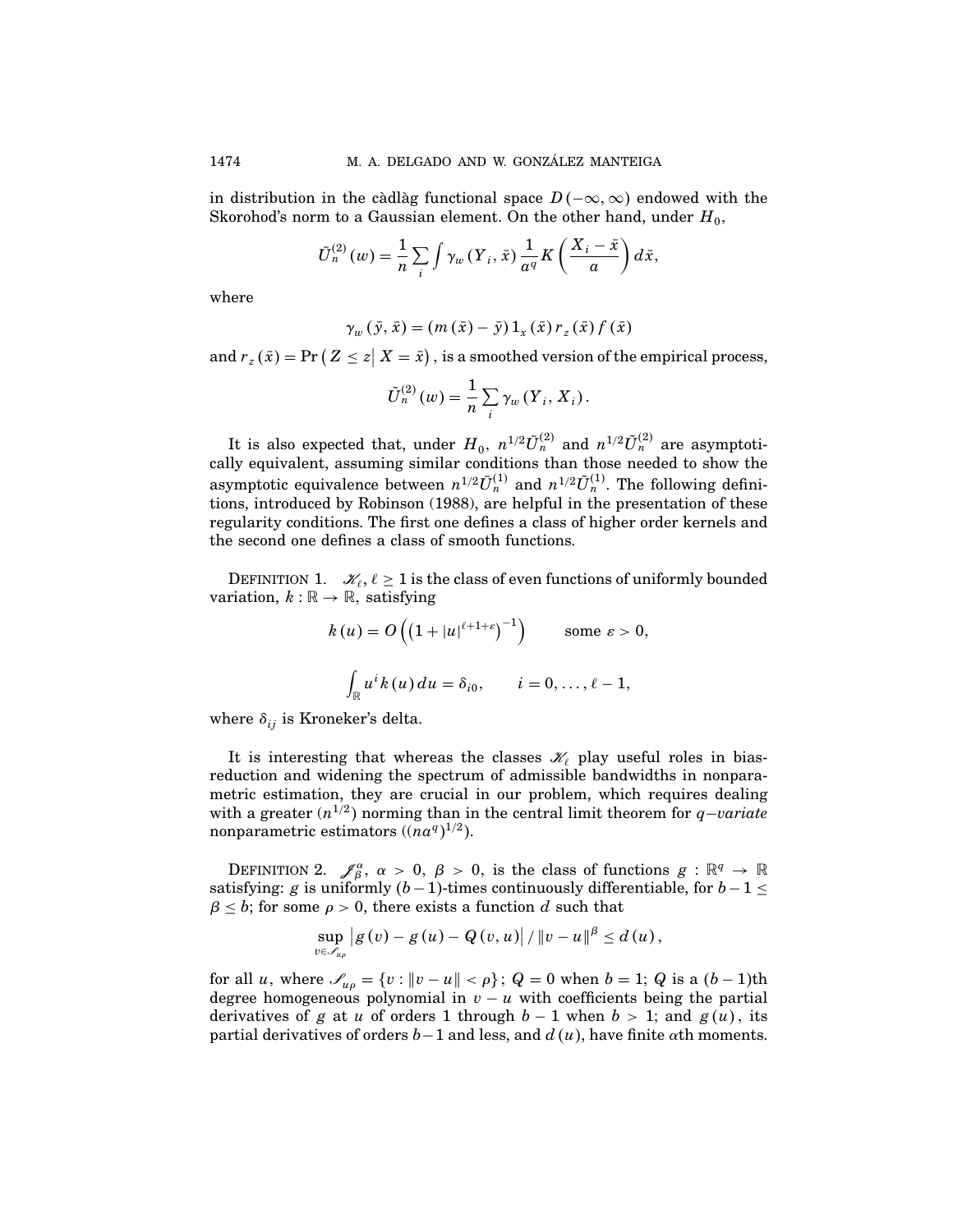The functions  $\!\mathscr J^\alpha_\beta$  are thus expanded in a Taylor series with a local Lipschitz condition on the remainder;  $(\alpha, \beta)$  depending simultaneously on smoothness and moment properties. Bounded functions in  $Lip(\beta)$  (the Lipschitz class of degree  $\beta$ ) for  $0 < \beta \leq 1$  are in  $\mathscr{J}_{\beta}^{\infty}$ ; for  $\beta > 1$ ,  $\mathscr{J}_{\beta}^{\infty}$  contains the bounded and  $(b-1)$  –times boundedly differentiable functions whose  $(b-1)$ th partial derivatives are in  $Lip(\beta - b + 1)$ . In applying  $\mathcal{J}_{\beta}^{\alpha}$  to f, we take  $\alpha = \infty$ , but we allow for  $\alpha < \infty$  in Definition 2, because we have no wish that m is a.s. bounded. The next set of regularity conditions are usually assumed for showing the  $\sqrt{n}$ −consistency of semiparametric estimators.

A1.  $f \in \mathscr{J}_{\lambda_{0}}^{\infty}$ , for some  $\lambda > 0$ . A2.  $m \in \mathcal{J}^2_\tau$ , for some  $\tau > 0$ . A3.  $k \in \mathcal{K}_{\ell+t-1}$ , where  $\ell-1 < \lambda \leq \ell$  and  $t-1 < \tau \leq t$ . A4.  $(na^q)^{-1} + na^{2\min(\tau,\lambda+1)} \to 0$  as  $n \to \infty$ . A5.  $E[|Y - m(X)|^{2+\delta}] < \infty$  for some  $\delta > 0$ .

Assumptions A3 and A4 have to be satisfied simultaneously for  $\lambda$  and  $\tau$ satisfying the stated inequalities, so that, for example, when  $k \in \mathcal{K}_2$  only, the lower bounds on a's rate of decay are not better than  $na^4 \rightarrow 0$ , no matter the degree of smoothness of m and f. A necessary condition for A4 is  $\tau > q/2$ and  $\lambda > q/2 - 1$ . Thus, a necessary condition for A3 is  $k \in \mathcal{K}_{q-1}$ . Fan and Li (1996) assume four moments for the errors, while we only need more than two. Additionally, they require smoothness conditions on the density of W and conditional moments of the regression errors, as well as, four moments for  $m$ .

PROPOSITION 2. Under  $H_0$ , if A1 to A5 hold,

$$
\sup_{w} \left| \bar{U}_{n}^{(1)}(w) - \tilde{U}_{n}^{(1)}(w) \right| = o_{p}(n^{-1/2}).
$$

In order to prove a similar result for  $\bar{U}^{(2)}_n - \tilde{U}^{(2)}_n$ , we need some smoothness assumption on the family of functions  $\mathscr{R} = \{r_z : z \in \mathbb{R}^p\}$ .

A6.  $\mathscr{R} \subset \mathscr{J}_v^{\infty}$ , some  $v > 0$ .

PROPOSITION 3. Under  $H_0$ , if A1 to A6 hold,

$$
\sup_w \left| \bar U^{(2)}_n(w) - \tilde U^{(2)}_n(w) \right| = o_p\left(n^{-1/2}\right).
$$

Write

$$
\tilde{U}_n(w) := \tilde{U}_n^{(1)}(w) + \tilde{U}_n^{(2)}(w) = \frac{1}{n} \sum_i \xi_w(\chi_i),
$$

where

$$
\xi_w(\chi_i) = (Y_i - m(X_i)) f(X_i) 1_x(X_i) [1_z(X_i) - r_z(X_i)].
$$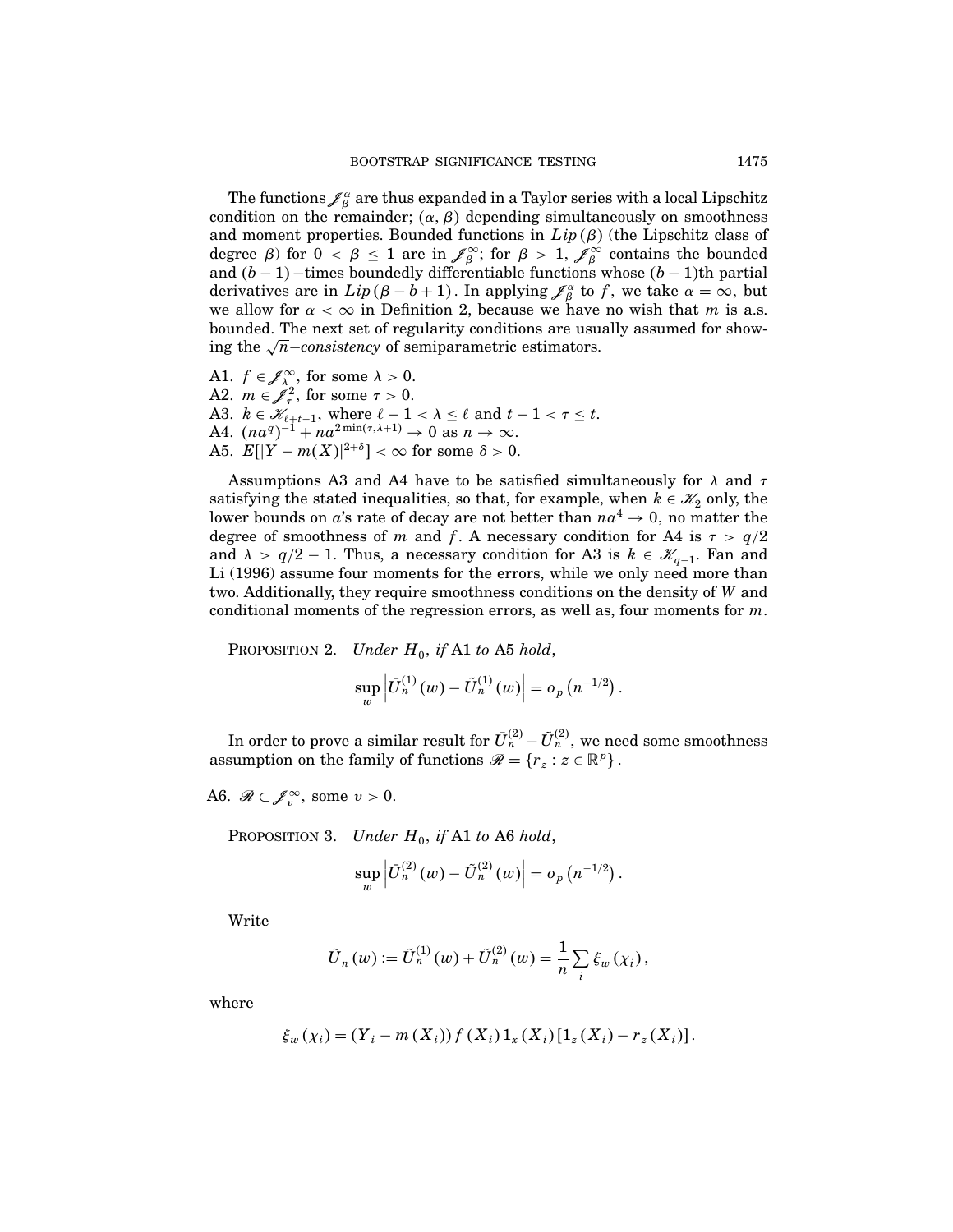We interpret  $\tilde{U}_n$  as a process indexed by a class of functions, rather than indexed by two sets of parameters,  $x$  and  $z$ . Consider the family of functions  $\mathscr{H} := \{ \xi_w : w \in \mathbb{R}^{p+q} \}$ . Under A1 and A5,  $\mathscr{H} \subset \mathscr{L}_2(S, \mathscr{I}, P)$  such that,

$$
H(s) := \sup_{h \in \mathscr{H}} |h(s)| < \infty \qquad \text{for all } s \in S.
$$
\n
$$
\sup_{h \in \mathscr{H}} |Ph| < \infty,
$$

where, henceforth, we use the abbreviation  $Qg = \int g dQ$  for any generic measure  $Q$ . Thus, the maps

$$
\delta_s: \mathscr{H} \mapsto \mathbb{R} \text{ given by } \delta_s(h) = h(s),
$$
  

$$
P: \mathscr{H} \mapsto \mathbb{R} \text{ given by } Ph = \int h(s) dP(s),
$$

are bounded. So,  $\delta_s$  and P belong to  $\ell^\infty(\mathscr{H})$ , the Banach space of real bounded functions on  $\mathscr{H}$ , equipped with the supremum norm,  $||t||_{\mathscr{H}} = \sup_{h \in \mathscr{H}} |t(h)|$ . The empirical measure, defined as,

$$
P_n = \frac{1}{n} \sum_i \delta_{\chi_i},
$$

induces a map from  $\mathscr H$  to  $\mathbb R$  given by,  $h \mapsto P_n h$ . That is, the empirical process indexed by the class of functions  $\mathscr{H}, \{\tilde{U}_n(w), w \in \mathbb{R}^{p+q}\} := \{P_n h : h \in \mathscr{H}\}\$ can be viewed as a random element with values in  $\ell^{\infty}(\mathscr{H})$ . Let  $\{G_{P}h : h \in \mathscr{H}\},$ the P-Brownian bridge indexed by  $\mathcal{H}$ , be the centered Gaussian process with covariance function,

$$
E[G_PgG_ph]=Pgh-PgPh, g, h \in \mathscr{H}.
$$

For any finite subset  $J \subset \mathcal{H}$ ,

$$
\{P_n g, g \in J\} \text{ converges in distribution to } \{G_P g: g \in J\}
$$

by the multivariate central limit theorem. This convergence is made "uniform" over all *H* using the Hoffmann-Jørgensen (1984) definition: If  ${S_n}_{n=0}^{\infty}$  are  $\ell^{\infty}(\mathscr{H})$  random valued elements, and  $S_{\infty}$  is measurable and has separable support, then,

 $S_n$  converges in distribution to  $S_\infty$  in  $\ell^\infty(\mathscr{H})$ ,

if and only if

$$
E^*(H(S_n))\to E(H(S_\infty))
$$

for all  $H: \ell^{\infty}(\mathscr{H}) \to \mathbb{R}$  bounded and continuous.  $E^*$  stands for outer expectation. We say that the process  $G<sub>P</sub>$  is sample continuous, or a P-tight Borel measurable element of  $\ell^{\infty}(\mathscr{H})$ , when it has a version with bounded  $\rho_{P}$ -continuous trajectories, where

$$
\rho_P^2(g, h) = E\left[ \left( G_P g - G_P h \right)^2 \right], \qquad g, h \in \mathscr{H},
$$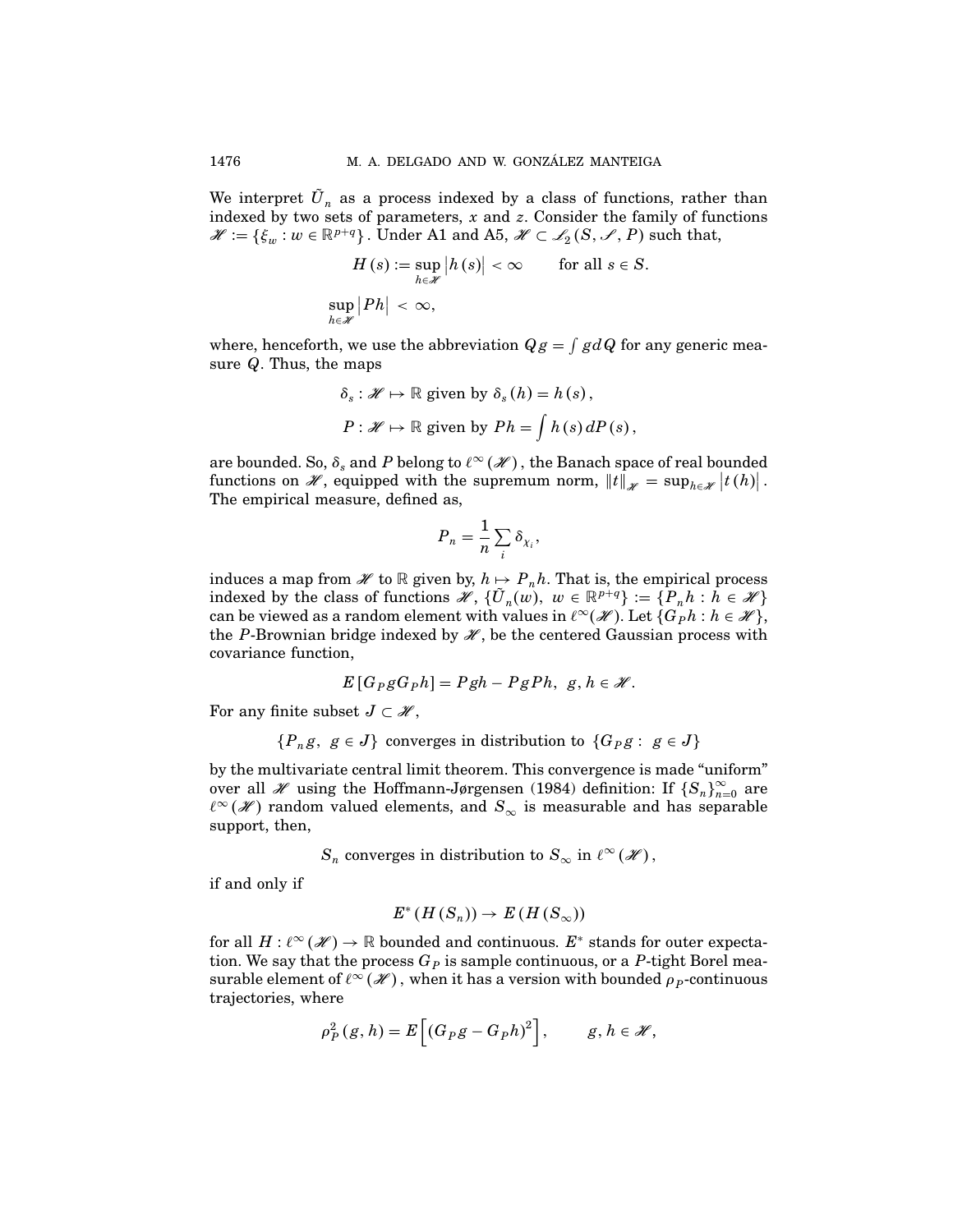which means that  $G_P$  is measurable and has support  $\mathscr{C}_u(\mathscr{H}, \rho_P)(\mathscr{C}_u =$ bounded uniformly continuous functions), which is separable in  $(\ell^{\infty}(\mathscr{H}), \|\cdot\|_{\mathscr{H}})$ . Henceforth, we use Dudley's definition [Dudley (1999), page 94] of "CLT for the empirical process uniform over  $\mathcal{H}$ ":  $\mathcal{H}$  is a P-Donsker class if and only if:

- (i)  $G_p$  is sample continuous, and
- (ii)  $n^{1/2} (P_n P)$  converges in distribution to  $G_P$  in  $\ell^{\infty}(\mathscr{H})$ .

In Section 6 we show that  $\mathscr H$  is a P-Donsker class. Under  $H_0$ ,  $\sup_{h\in\mathscr H}|Ph|=$ 0, and  $G_P \stackrel{d}{=} B_P$  is a *P-Brownian motion* in  $\ell^{\infty}(\mathscr{H})$ , a Gaussian process with zero mean and  $E[B_PgB_ph]=Pgh$  for  $g,h\in\ell^\infty(\mathscr H)$ . The following Theorem is a direct consequence of Propositions 1, 2, 3 and the fact that  $\mathcal X$  is P-Donsker.

THEOREM 1. Under  $H_0$ , if A1 to A6 hold,

 $n^{1/2}T_n$  converges in distribution to  $B_P$  in  $\ell^{\infty}(\mathscr{H})$ ,

where  $B<sub>P</sub>$  is sample continuous.

We can obtain the asymptotic distribution of any continuous functional  $\varphi$ :  $\ell^{\infty}(\mathcal{H}) \mapsto \mathbb{R}$ , under  $H_0$ , applying the Continuous Mapping Theorem [e.g., Dudley (1999), Theorem 3.6.7, page 116]. That is, if  $\mathcal X$  is P-Donsker and the functional  $\varphi: \ell^{\infty}(\mathscr{H}) \mapsto \mathbb{R}$  is continuous, under  $H_0$ , for any continuous and bounded function  $H:\mathbb{R}\mapsto\mathbb{R},$ 

$$
E\left(H\left(\varphi\left(n^{1/2}T_n\right)\right)\right)\to E\left(H\left(\varphi\left(B_P\right)\right)\right),\,
$$

since  $H \circ \varphi$  is a continuous and bounded functional, and, therefore,

 $\varphi(n^{1/2}T_n)$  converges in distribution to  $\varphi(B_P)$ ,

meaning standard convergence in distribution on the real line. Next Corollary establishes the asymptotic distribution of  $K_n$  and  $C_n$  under the null.

COROLLARY 1. Under  $H_0$ , if A1 to A6 hold,  $K_n$  converges in distribution to  $||B_Ph||_{\mathscr{L}}$ 

and

$$
C_n~converges~in~distribution~to~\int \big|B_P\xi_w\big|^2\,F_W(dw)\,.
$$

From Propositions 2 and 3, it is immediate that, uniformly in  $w$ , under  $H_1$ ,

$$
\bar{U}_n^{(1)}(w) = \tilde{U}_n^{(1)}(w) - E\left[1_w(W)(Y - m(X)) f(X)\right] + o_p(n^{-1/2}),
$$

$$
\bar{U}_{n}^{(2)}(w) = \tilde{U}_{n}^{(2)}(w) + \frac{1}{n} \sum_{i} \int b_{w}(\bar{x}) f(\bar{x}) \frac{1}{a^{q}} K\left(\frac{X_{i} - \bar{x}}{a}\right) d\bar{x} + o_{p}(n^{-1/2}),
$$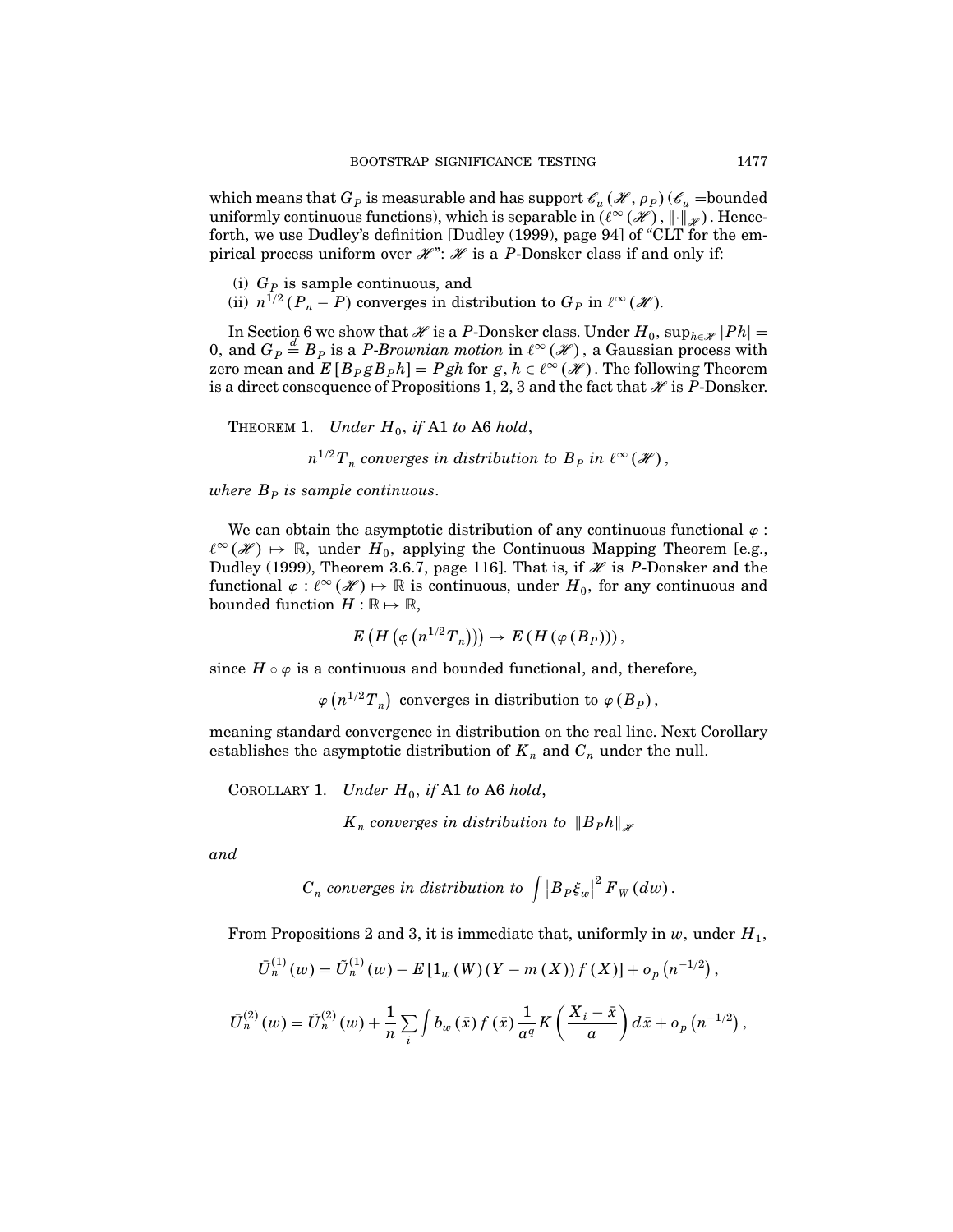where  $b_w(\bar{x}) = E\left[1_w(W)(Y - m(X))\right|X = \bar{x}\right]$ . Thus, applying Proposition 1, uniformly in  $w$ ,

$$
T_n(w) = \tilde{U}_n(w) + \left\{ \frac{1}{n} \sum_i \int b_w(\bar{x}) f(\bar{x}) \frac{1}{a^q} K\left(\frac{X_i - \bar{x}}{a}\right) d\bar{x} - E[b_w(X) f(X)] \right\}
$$
  
+  $o_p(n^{-1/2}).$ 

Since  $\{b_w \cdot f, w \in \mathbb{R}^{p+q}\}\$ is P-Donsker (see the proof of Proposition 3 in Section 6), and applying Proposition 5 in Section 6, the second term on the right hand side of the last expression is  $O_p\left(n^{-1/2}\right)$  , uniformly in  $w$  ,under suitable smoothness assumptions on  $b_w$  (e.g.,  $b_w \in \mathcal{J}_v^{\infty}$  for some  $v > 0$  and all w.) Thus, using the fact that  $\mathcal X$  is P-Donsker, uniformly in  $w$ ,

$$
T_n(w) = E[\xi_w(\chi)] + O_p(n^{-1/2}),
$$

which guarantees the consistency of tests based on continuous functionals of  $n^{1/2}T_n$ , in particular those based on  $C_n$  and  $K_n$ . That is, given asymptotic critical values,

$$
c_{\alpha}^{K} = \inf \left\{ t : F_{\|B_{P}\|_{\mathscr{H}}}(t) \geq 1 - \alpha \right\}
$$

and

$$
c_{\alpha}^C = \inf \left\{ t : F_{\int |B_P \xi_w|^2 F_W(dw)}(t) \ge 1 - \alpha \right\}
$$

under  $H_1$ ,  $F_{K_n}(c_\alpha^K) = o(1)$  and  $F_{C_n}(c_\alpha^C) = o(1)$ . Under contiguous alternatives of the form

$$
H_{1n}: E(Y | W) = m(X) + \frac{\Psi(W)}{n^{1/2}}
$$
 a.s.

applying a similar argument,

$$
n^{1/2}T_n(w) = n^{1/2}\tilde{U}_n(w) + \left\{\frac{1}{n}\sum_{i} \int e_w(\bar{x})f(\bar{x})\frac{1}{a^q}K\left(\frac{X_i - \bar{x}}{a}\right)d\bar{x} - E[e_w(X)f(X)]\right\} + o_p(1).
$$

where  $e_w(\bar{x}) = E\left[1_w(W)\Psi(W)\middle| X = \bar{x}\right]$ . Under suitable smoothness assumptions on  $e_w$ , uniformly in  $w$ ,

$$
n^{1/2}T_n(w) = n^{1/2}\tilde{U}_n(w) + o_p(1).
$$

Noticing that

$$
n^{1/2}\tilde{U}_n(w) = n^{1/2}P_n\xi_w^0 + P_n\xi_w^1,
$$

where  $\xi_w^0(\chi) = (Y - E(Y|W)) f(X) 1_x(X)[1_z(Z) - r_z(X)]$  and  $\xi_w^1(\chi) =$  $\Psi(W) f(X) 1_x(X) [1_z(Z) - r_z(X)],$  and  $\mathscr{H}^0 = \{\xi_w^0 : w \in \mathbb{R}^{p+q}\}\$ is, like  $\mathscr{H}$ ,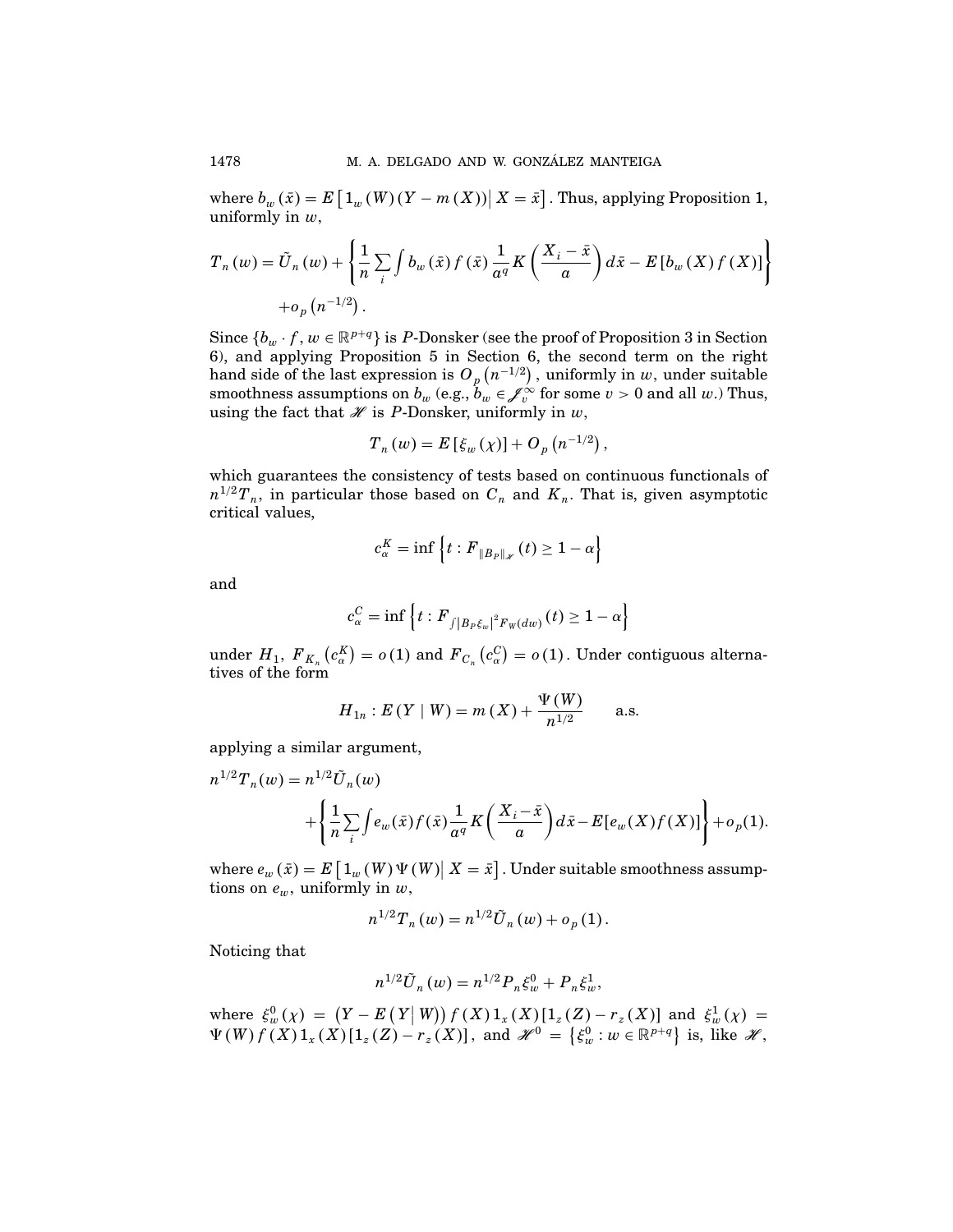P-Donsker, it follows that

- $K_n$  converges in distribution to  $\sup_w |B_P \xi_w^0 + P \xi_w^1|$ ,
- ${{C}_{n}}$  converges in distribution to  $\int {{\left| {{B}_{P}}{\xi }_{w}^{0}+P{\xi }_{w}^{1} \right|}^{2}}d{{F}_{W}}\left( w \right)$ .

Therefore, under  $H_{1n}$ ,  $F_{K_n}(c_\alpha^K) \leq 1 - \alpha + o(1)$  and  $F_{K_n}(c_\alpha^K) \leq 1 - \alpha + o(1)$ .

These test statistics are not asymptotically pivotal, and asymptotic tests are difficult to implement in practice. This is why we propose bootstrap tests in the next section.

**3. Bootstrap tests.** A bootstrap version of  $\tilde{U}_n$  is

$$
\tilde{U}_{n}^{*}(w) = \frac{1}{n} \sum_{i} V_{i} (Y_{i} - \hat{m} (X_{i})) \hat{f} (X_{i}) [1_{w} (W_{i}) - \hat{\phi}_{w} (X_{i})],
$$

where

$$
\hat{\phi}_{w}\left(X_{i}\right)=\frac{1}{na^{q}\hat{f}\left(X_{i}\right)}\sum_{j}\mathbb{1}_{w}\left(W_{j}\right)K_{ij}
$$

is an estimate of

$$
\phi_w(X_i) = 1_x(X_i) r_z(X_i),
$$

and  $\{V_i, i = 1, \ldots, n\}$  are random variables such that:

A8.  $\{V_i, i = 1, \ldots, n\}$  are bounded, iid independent of  $\mathscr{Y}_n = \{(Y_i, W_i), i =$  $1, \ldots, n$ , such that  $E(V_1) = 0$  and  $E(V_1^2) = 1$ .

From a computational view-point, it is worth noticing that  $U_n^*$  can also be written as

$$
\tilde{U}_{n}^{*}(w) = \frac{1}{n} \sum_{i} (\hat{\varepsilon}_{i}^{*} - \bar{\varepsilon}_{i}^{*}) \hat{f}(X_{i}) 1_{w}(W_{i}),
$$

where  $\{\hat{e}^*_i = V_i \hat{e}_i, i = 1, \ldots, n\}$  is the bootstrap resample of the nonparametric residuals  $\hat\varepsilon_i=Y_i-\hat m(X_i),$  and  $\bar\varepsilon_i^*=(na^q\hat f(X_i))^{-1}\sum_j\hat\varepsilon_j^*K_{ij}.$  Thus, if we have a program for computing  $T_n$ , with input  $\{(Y_i, W_i), i = 1, \ldots, n\}$ , we can use the same program with input  $\{(\hat{\varepsilon}_i^*, W_i), i = 1, \ldots, n\}$  to compute  $U_n^*$ . The test statistic is the bootstrap version of  $\varphi(n^{1/2}\tilde{U}_n)$ ,  $\varphi(n^{1/2}\tilde{U}_n^*)$ , for some given continuous functional  $\varphi$ . Notice that

$$
T_{n}(w) = \frac{1}{n} \sum_{i} (Y_{i} - m(X_{i})) \hat{f}(X_{i}) \Big[ 1_{w}(W_{i}) - \hat{\phi}_{w}(X_{i}) \Big] + \frac{1}{n} \sum_{i} m(X_{i}) \hat{f}(X_{i}) \Big[ 1_{w}(W_{i}) - \hat{\phi}_{w}(X_{i}) \Big].
$$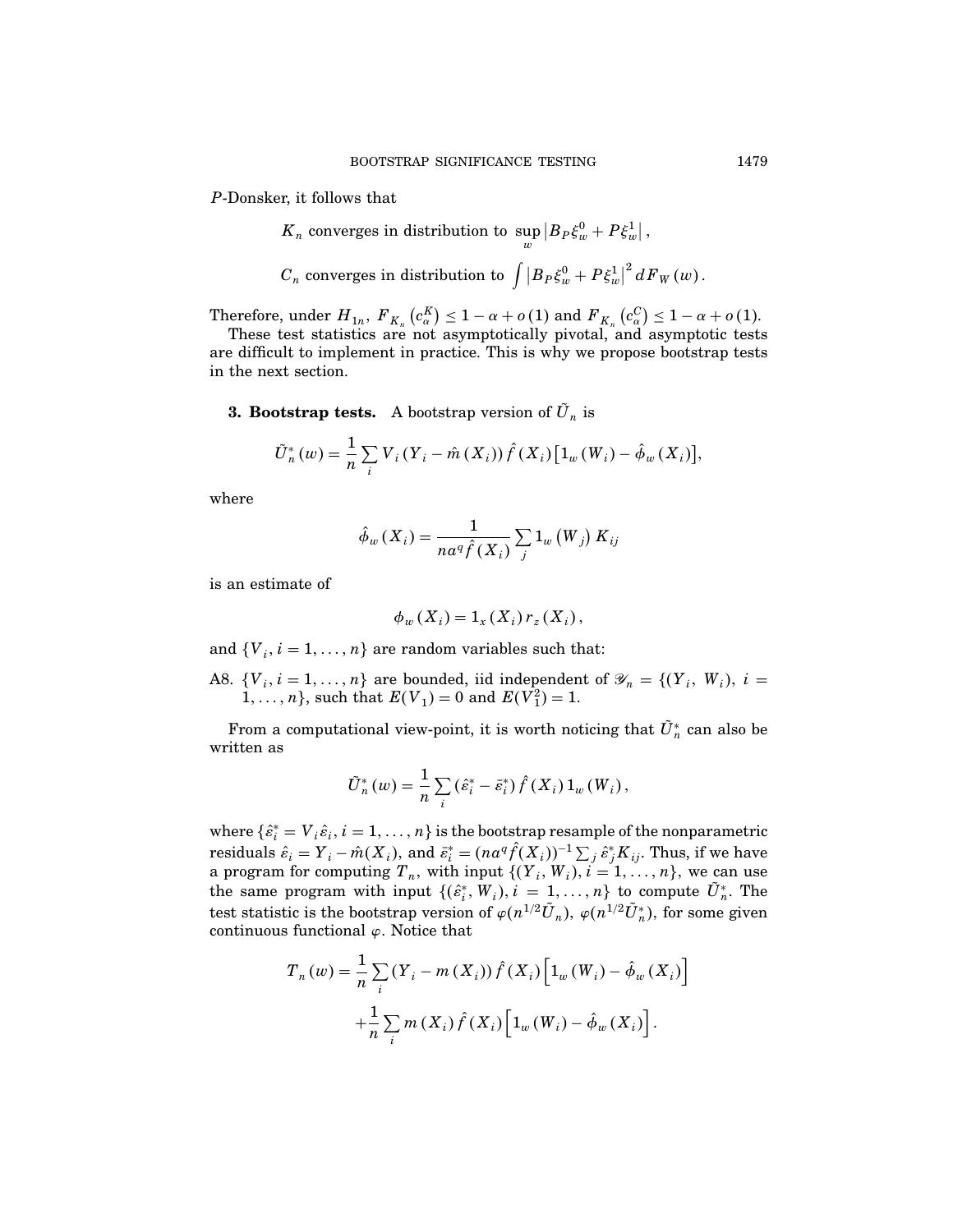Hence,  $U_n^*$  can be interpreted as a bootstrap version of the first term on the right hand side of this last expression, neglecting the effect of the second term, which can be interpreted as a bias term. The bootstrap analog of  $T_n$  is

$$
T_{n}^{*}(w) = \tilde{U}_{n}^{*} + \frac{1}{n} \sum_{i} \hat{m}(X_{i}) \hat{f}(X_{i}) \Big[ 1_{w}(W_{i}) - \hat{\phi}_{w}(X_{i}) \Big]
$$
  
= 
$$
\frac{1}{n} \sum_{i} (Y_{i}^{*} - \hat{m}^{*}(X_{i})) \hat{f}(X_{i}) 1_{w}(W_{i}),
$$

where  $Y_i^* = \hat{m}(X_i) + \hat{\varepsilon}_i^*$  and  $\hat{m}^*(X_i) = (na^q \hat{f}(X_i))^{-1} \sum_i Y_i^* K_{ij}$ , which takes into account this bias term. That is,  $T^{\ast}_{\ n}$  is the bootstrap version of  ${T}_{\ n}$  computed with the "wild resample"  $\{(Y_i^*, X_i), i = 1, \ldots, n\}$ . This resampling procedure was introduced by Wu (1986) in the context of estimation in heteroskedastic linear models. In specification testing of a parametric regression functions, the "wild bootstrap" has been applied by Hardle and Mammen (1993) in tests ¨ statistics based on smoothers, and by Stute, Gonzalez-Manteiga and Presedo- ´ Quindimil (1998) in test statistics based on estimates of the integrated regression function.

Bootstrap versions of  $K_n$  are

$$
K_n^* = \sup_w \left| n^{1/2} \tilde{U}_n^*(w) \right|
$$
 and  $K_n^{**} = \sup_w \left| n^{1/2} T_n^*(w) \right|$ ,

and bootstrap versions of  $C_n$  are

$$
C_n^* = \sum_i \tilde{U}_n^*(w)^2
$$
 and  $C_n^{**} = \sum_i T_n^*(w)^2$ .

Because  ${U}_n^*$  and  ${T}_n^*$  have a random denominator, we need the following assumption.

A9. Pr  $(f(X) > \vartheta) = 1$  for some  $\vartheta > 0$ .

Assumption A9 rules out important distributions, like the Beta and Normal. However, from a practical view point, this assumption does not seem so damaging, since truncated distributions can always be considered. Another way of dealing with the random denominator problem, avoiding assumption A9, consists of introducing some trimming as suggested by Robinson (1988). It will imply the choice of a trimming parameter, whose rate of convergence must be related to the bandwidth  $a$ . We also need stronger conditions on the rate of convergence of  $a$ .

A4'. 
$$
(na^{2q})^{-1} + na^{2\min(\tau, \lambda+1, 2\lambda)} \to 0
$$
 as  $n \to \infty$ .

Consider the infeasible version of  $U_n^*(w)$ ,

$$
\tilde{U}_n^{0*}(w) = \frac{1}{n} \sum_i V_i \xi_w(\chi_i).
$$

The next two theorems establish that  $n^{1/2} \tilde{U}_n^*$  and  $n^{1/2} T_n^*$  are asymptotically equivalent to  $n^{1/2} \tilde{U}_n^{0*}$ .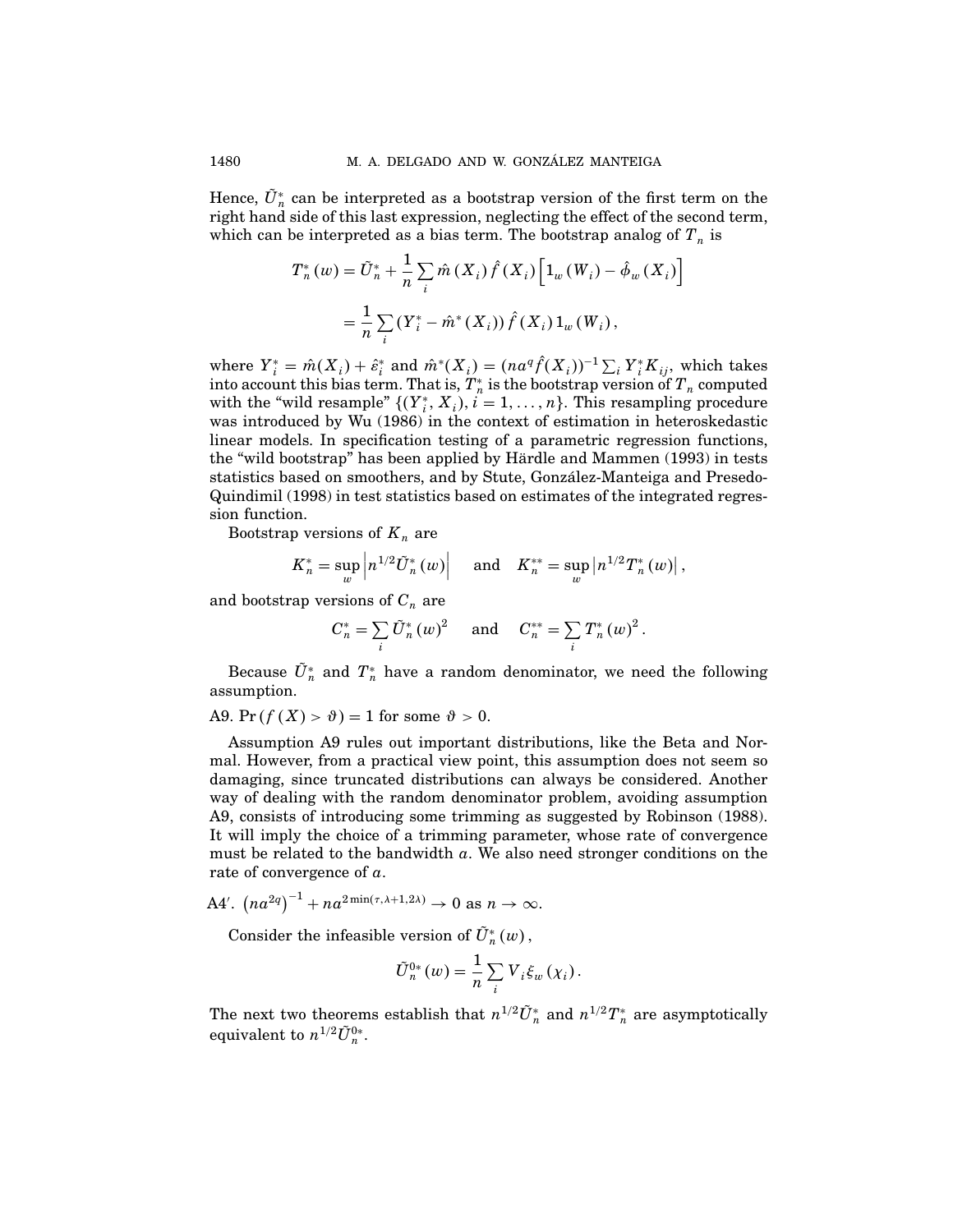THEOREM 2. Under A1-A4', A5-A9,

$$
\sup_{w}\left|\tilde{U}_{n}^{*}(w)-\tilde{U}_{n}^{0*}(w)\right|=o_{p}\left(n^{-1/2}\right).
$$

THEOREM 3. Under A1-A4', A5-A9,

$$
\sup_{w}\left\vert T_{n}^{\ast }\left( w\right) -\tilde{U}_{n}^{0\ast }\left( w\right) \right\vert =o_{p}\left( n^{-1/2}\right) .
$$

The bootstrap empirical measure,

$$
P_n^* = \frac{1}{n} \sum_i V_i \delta_{\chi_i},
$$

also induces a map from  $\mathscr{H}$  to  $\mathbb{R}$ , and  $\{\tilde{U}_{n}^{0*}(w): w \in \mathbb{R}^{p+q}\} := \{P_n^*h, h \in$  $\mathscr{H}$ } can be viewed as a random element of  $\ell^{\infty}(\mathscr{H})$ . Since  $\mathscr{H}$  is P-Donsker with square integrable envelope, the almost sure conditional multiplier central limit theorem [Ledoux and Talagrand (1988)] establishes that

$$
n^{1/2} \tilde{U}_n^{0*}
$$
 converges in distribution to  $B_P$  in  $\ell^{\infty}(\mathscr{H})$  a.s,

where  $B<sub>p</sub>$  is sample continuous [an excelent exposition of convergence of bootstrap distributions is in Gine (1997)]. Thus, for a continuous functional ´  $\varphi: \ell^{\infty}(\mathscr{H}) \mapsto \mathbb{R},$ 

$$
d\left(F_{\varphi\left(n^{1/2}\tilde{U}_{n}^{0*}\right)}^{*},F_{\varphi\left(B_{P}\right)}\right)=o\left(1\right)\qquad\text{a.s.},
$$

where  $d$  is a distance metrizing weak convergence on the real line, and  $F^*$ denotes the conditional distribution given the sample  $\mathscr{Y}_n$ . Therefore, applying Theorems 2 and 3,

$$
d\left(F_{\varphi\left(n^{1/2}\tilde{U}_{n}^{*}\right)}^{*},F_{\varphi\left(B_{P}\right)}\right)=o_{p}\left(1\right)\quad\text{ and }\quad d\left(F_{\varphi\left(n^{1/2}T_{n}^{*}\right)}^{*},F_{\varphi\left(B_{P}\right)}\right)=o_{p}\left(1\right),
$$

and we say that,

 $\varphi\left(n^{1/2}\tilde{U}_n^*\right)$  and  $\varphi\left(n^{1/2}T_n^*\right)$  converge in distribution to  $\varphi\left(B_P\right)$  in probability.

The next Corollary justifies the implementation of these tests in practice, using as critical values the quantiles of the conditional distribution of the bootstrap statistics given the sample  $\mathscr{Y}_n$ .

COROLLARY 2. Under A1-A4', A5-A9,  $K_n^*$  and  $K_n^{**}$  converge in distribution to  $||B_P||_{\mathscr{H}}$  in probability,  $C_n^*$  and  $C_n^{**}$  converge in distribution to  $\int |B_P \xi_w|^2 dF_w(w)$  in probability.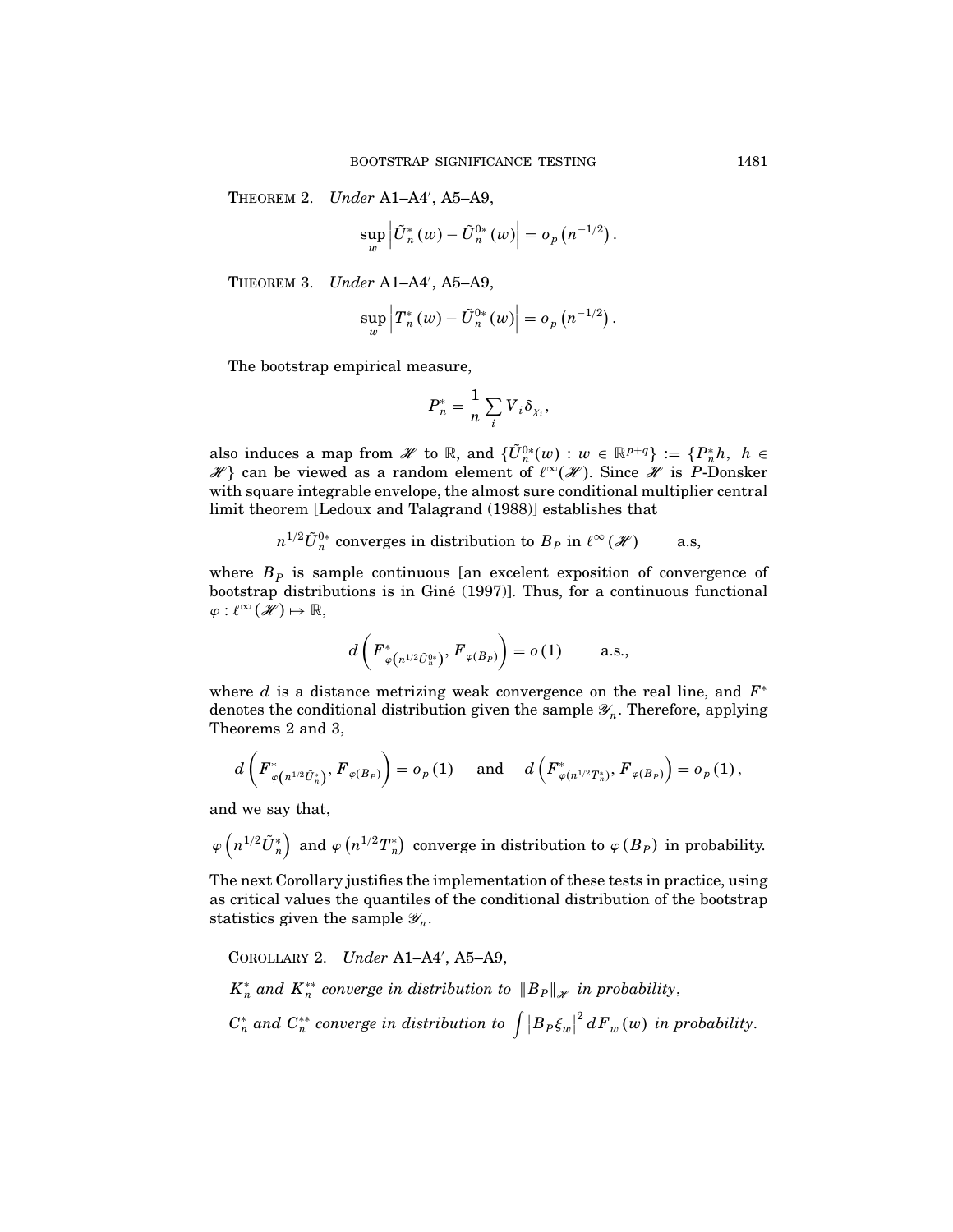Let  $\eta_n$  be the statistic used for testing  $H_0$  (e.g.,  $C_n$  or  $K_n$ ) and  $\eta_n^*$  the corresponding bootstrap statistic (e.g.,  $C_n^*,\ C_n^{**},\ K_n^*$  or  $K_n^{**}$ ). Define the bootstrap critical value  $c_{n\alpha} = \inf\{t : F^*_{\eta^*_n}(t) \ge 1 - \alpha\}$ , and let  $\eta_\infty$  be the asymptotic distribution of  $\eta_n$  under  $H_0$ . Corollary 1 and 2 implies that, if  $F_{\eta_\infty}$  is continuous at  $c_{\alpha} = \inf\{t : F_{\eta_{\infty}}(t) \geq 1 - \alpha\}$ , under  $H_0$ ,  $\Pr(\eta_n \geq c_{n\alpha}|\mathscr{Y}_n) = \alpha + o_p(1)$  and also  $Pr(\eta_n \ge c_{n\alpha}) = \alpha + o(1)$ . Corollary 2 holds also under  $H_1$  and  $H_{1n}$ , which guarantees consistency, and power in the direction of contiguous alternatives  $H_{1n}$ , of the test based on critical values  $c_{n\alpha}$ . In practice, bootstrap critical values  $c_{n\alpha}$  can be approximated, as accurately as desired, by Monte Carlo. Beran, Le Cam and Millar (1987) justify this statement, showing that, whenever a bootstrapped limit theorem holds in probability, then, the empirical distributions of the bootstrapped laws also converge in probability. The implementation of the tests is as follows. We generate  $B$  bootstrap residual samples,  $\{(\hat{\varepsilon}_i^{*b}, i = 1, \ldots, n), b = 1, \ldots, B\}$ , according to our resampling procedure, and the corresponding bootstrap statistics  $\{\eta_b^*, b = 1, \ldots, B\}$  are computed. Then,  $c_{n\alpha}$  is approximated by  $c_{n\alpha}^B = \inf\{t : B^{-1}\sum_{b=1}^B 1(\eta_b^* > t) \ge 1 - \alpha\}$ ; the larger B is the better is the approximation of  $c_{n\alpha}$ .

4. Monte Carlo. In this Monte Carlo study we provide evidence on the sensitivity of the test to the bandwidth choice and the dimension of Z and X in small samples. We choose  $a = Cn^{-1/3q}$  for  $C = 0.25, 0.5, 1$  and 2, which is compatible with A4 and A4 . The bootstrap tests are compared with the parametric asymptotic Wald's test of significance of regressors Z in a linear regression model. We consider the case  $q = 1, 2$  and  $p = 1, 2$  under different designs. We choose the Epanechnikov's kernel,  $k(u) = 1(|u| \le 1)(1 - u^2)3/4$ , of different orders, depending on  $q$ , as suggested by our sufficient conditions. The  $V_i$  variables are the same as in Härdle and Mammen (1993) and Stute et al. (1998). That is, we consider a two point distribution attaching masses  $(\sqrt{5} + 1)/2\sqrt{5}$  and  $(\sqrt{5} - 1)/2\sqrt{5}$  to the points  $-(\sqrt{5} - 1)/2$  and  $(\sqrt{5} + 1)/2$ , respectively. The tables report the proportion of rejections in 2000 Monte Carlo samples using 2000 bootstrap samples for approximating the critical values by Monte Carlo. We only present simulation results for  $C_n$ . Simulation results for  $K_n$ , which are not reported here, are very similar. Samples are generated according to the model

$$
Y_i = m(X_i) + \beta \sin(\gamma Z_i^{(1)}) + U_i, i = 1,..., n,
$$

where  $U_i \sim N(0, 1)$  and the regressors are iid  $U(0, 1)$ , independent of  $U_i$ . As  $\gamma$  increases, in the sine model, the regression curve has more oscillations and the correlation between  $Y_i$  and  $Z_i^{(1)}$  decreases.

Table 1 examines the behavior of the test under the null hypothesis ( $\beta = 0$ ) when  $q = 1$  and  $p = 1, 2$ . We consider a linear model  $m(x) = 1 + x$  and a sinusoidal model  $m(x) = 1+\sin(10x)$ . As could be expected, the empirical size of Wald's test is very close to the theoretical one in all cases. The bootstrap tests exhibit good level accuracy in the linear model for all the bandwidth choices. However, for the sine model, which is more difficult to estimate due to the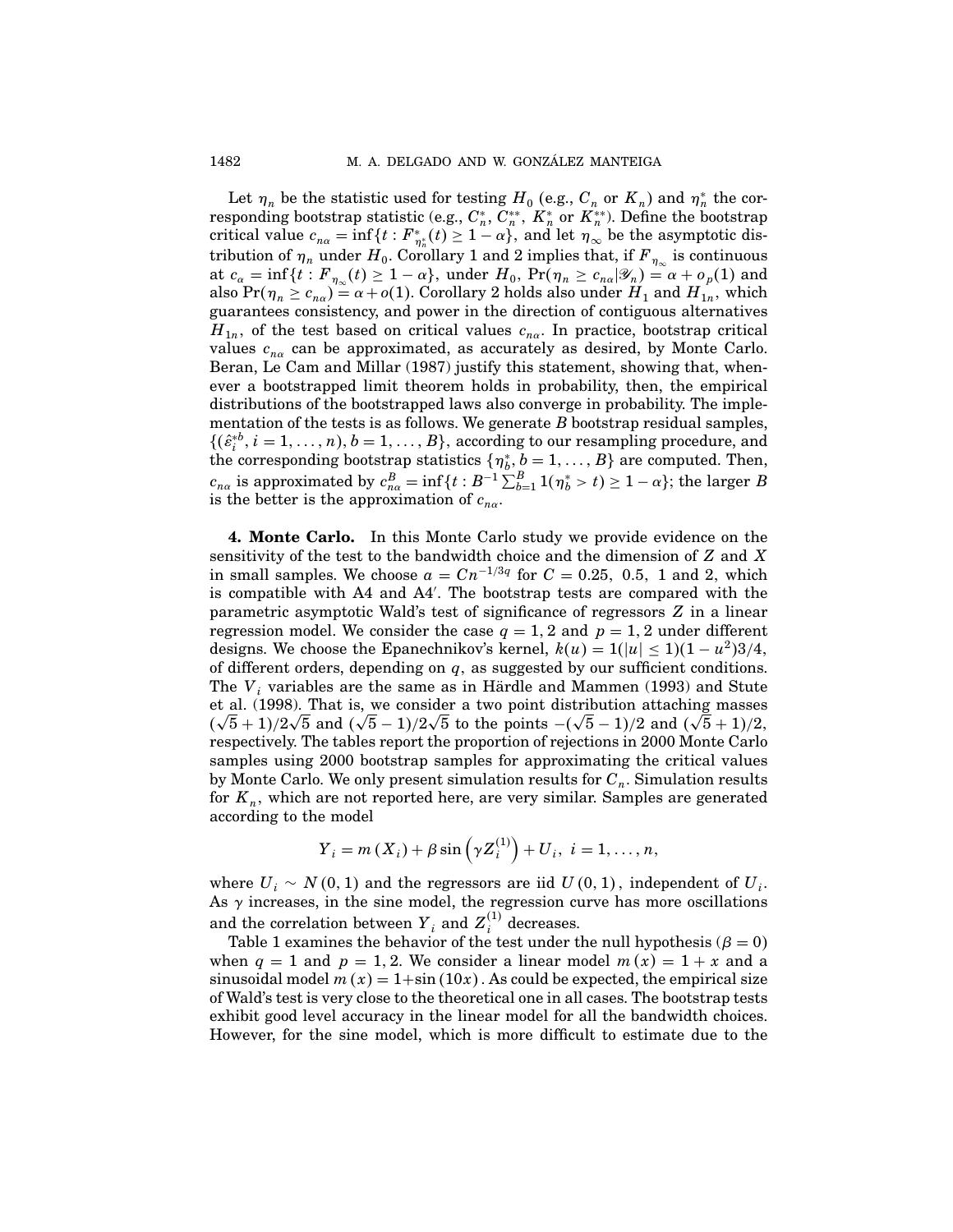|            |                      |                |                | $m(x) = 1 + x, p = 1$         |                |                |                |                |                |
|------------|----------------------|----------------|----------------|-------------------------------|----------------|----------------|----------------|----------------|----------------|
|            | $\alpha$             |                |                | $n=50$                        |                |                |                | $n=100$        |                |
|            | $0.1\,$              | 0.098          |                |                               |                | 0.103          |                |                |                |
| $t$ -ratio | 0.05                 | 0.054          |                |                               |                | 0.052          |                |                |                |
|            | 0.01                 | 0.016          |                |                               |                | 0.013          |                |                |                |
|            | $\alpha\backslash C$ | 0.25           | $0.5\,$        | $\mathbf{1}$                  | $\,2$          | 0.25           | $0.5\,$        | $\mathbf{1}$   | $\,2$          |
|            | 0.1                  | 0.147          | 0.124          | 0.100                         | 0.100          | 0.128          | 0.120          | 0.109          | 0.114          |
| $C_n^{**}$ | $\rm 0.05$           | 0.080          | 0.062          | 0.049                         | 0.059          | 0.073          | 0.061          | 0.054          | 0.056          |
|            | 0.01                 | 0.011          | 0.009          | 0.007                         | 0.007          | 0.016          | 0.011          | 0.011          | 0.010          |
|            | 0.1                  | 0.153          | 0.128          | 0.105                         | 0.129          | 0.132          | 0.123          | 0.114          | 0.143          |
| $C_n^*$    | 0.05<br>0.01         | 0.084<br>0.013 | 0.061<br>0.008 | 0.055<br>0.010                | 0.059<br>0.013 | 0.074<br>0.017 | 0.063<br>0.011 | 0.056<br>0.011 | 0.077<br>0.019 |
|            |                      |                |                | $m(x) = 1 + x, p = 2$         |                |                |                |                |                |
|            | $\alpha$             |                | $n=50$         | $n=100$                       |                |                |                |                |                |
|            | 0.1                  | 0.126          |                |                               |                | 0.105          |                |                |                |
| $t$ -ratio | 0.05                 | 0.070          |                |                               |                | 0.053          |                |                |                |
|            | 0.01                 | 0.021          |                |                               |                | 0.016          |                |                |                |
|            | $\alpha\backslash C$ | 0.25           | 0.5            | $\mathbf 1$                   | $\,2$          | 0.25           | 0.5            | $\mathbf{1}$   | $\,2$          |
|            | 0.1                  | 0.152          | 0.120          | 0.100                         | 0.095          | 0.142          | 0.113          | 0.097          | 0.093          |
| $C_n^{**}$ | 0.05                 | 0.067          | 0.049          | 0.038                         | 0.034          | 0.066          | 0.054          | 0.046          | 0.044          |
|            | 0.01                 | 0.011          | 0.004          | 0.004                         | 0.003          | 0.011          | 0.011          | 0.010          | 0.008          |
|            | 0.1                  | 0.159          | 0.121          | 0.104                         | 0.110          | 0.147          | 0.116          | 0.099          | 0.103          |
| $C_n^*$    | 0.05                 | 0.073          | 0.053          | 0.043                         | 0.049          | 0.070          | 0.057          | 0.047          | 0.058          |
|            | 0.01                 | 0.011          | 0.005          | 0.004                         | 0.007          | 0.012          | 0.010          | 0.009          | 0.011          |
|            |                      |                |                | $m(x) = 1 + \sin(10x), p = 1$ |                |                |                |                |                |
|            | $\alpha$             |                |                | $n=50$                        |                |                |                | $n=100$        |                |
|            | 0.1                  | 0.099          |                |                               |                | 0.106          |                |                |                |
| $t$ -ratio | 0.05                 | 0.052          |                |                               |                | 0.054          |                |                |                |
|            | 0.01                 | 0.012          |                |                               |                | 0.011          |                |                |                |
|            | $\alpha\backslash C$ | 0.25           | 0.5            | $\mathbf 1$                   | $\,2$          | 0.25           | $0.5\,$        | $\mathbf 1$    | $\,2$          |
|            | 0.1                  | 0.153          | 0.130          | 0.142                         | 0.310          | 0.129          | 0.120          | 0.127          | 0.509          |
| $C_n^{**}$ | 0.05                 | 0.075          | 0.062          | 0.059                         | 0.156          | 0.072          | 0.061          | 0.064          | 0.272          |
|            | 0.01                 | 0.011          | 0.009          | 0.009                         | 0.021          | 0.016          | 0.011          | 0.014          | 0.048          |
|            | 0.1                  | 0.157          | 0.142          | 0.195                         | 0.335          | 0.132          | 0.123          | 0.169          | 0.595          |
| $C_n^*$    | 0.05                 | 0.082          | 0.070          | 0.093                         | 0.181          | 0.074          | 0.063          | 0.080          | 0.348          |
|            | 0.01                 | 0.012          | 0.011          | 0.013                         | 0.031          | 0.017          | 0.011          | 0.021          | 0.075          |

 ${\tt Table\ 1}$ Proportion of rejections in 2000 Monte Carlo samples, under  $H_0$ :  $E(Y | W) = E(Y | X)$  a.s.,  $p = 1, 2$  for the bootstrap test and an asymptotic t-ratio based on a linear regression model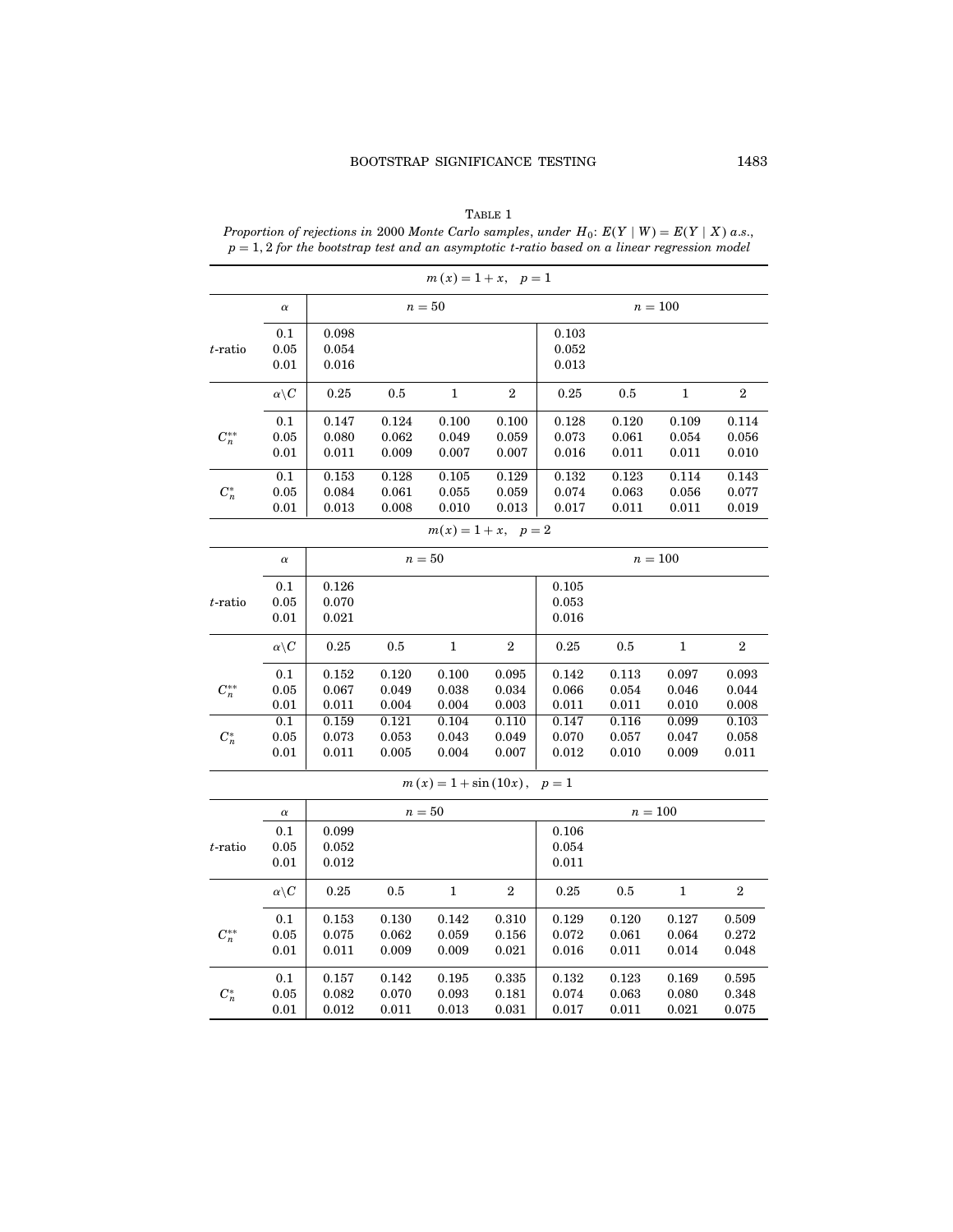| $m(x) = 1 + \sin(10x), p = 2$ |                      |       |       |        |                |       |       |         |              |  |  |  |
|-------------------------------|----------------------|-------|-------|--------|----------------|-------|-------|---------|--------------|--|--|--|
|                               | $\alpha$             |       |       | $n=50$ |                |       |       | $n=100$ |              |  |  |  |
|                               | 0.1                  | 0.132 |       |        |                | 0.111 |       |         |              |  |  |  |
| $t$ -ratio                    | 0.05                 | 0.076 |       |        |                | 0.055 |       |         |              |  |  |  |
|                               | 0.01                 | 0.019 |       |        |                | 0.015 |       |         |              |  |  |  |
|                               | $\alpha\backslash C$ | 0.25  | 0.5   | 1      | $\overline{2}$ | 0.25  | 0.5   | 1       | $\mathbf{2}$ |  |  |  |
|                               | 0.1                  | 0.155 | 0.121 | 0.110  | 0.177          | 0.138 | 0.114 | 0.110   | 0.238        |  |  |  |
| $C_n^{**}$                    | 0.05                 | 0.065 | 0.051 | 0.043  | 0.083          | 0.063 | 0.055 | 0.050   | 0.109        |  |  |  |
|                               | 0.01                 | 0.010 | 0.004 | 0.005  | 0.010          | 0.012 | 0.010 | 0.009   | 0.015        |  |  |  |
|                               | 0.1                  | 0.165 | 0.134 | 0.134  | 0.190          | 0.143 | 0.119 | 0.126   | 0.280        |  |  |  |
| $C_n^*$                       | 0.05                 | 0.073 | 0.061 | 0.062  | 0.095          | 0.067 | 0.059 | 0.062   | 0.109        |  |  |  |
|                               | 0.01                 | 0.011 | 0.005 | 0.007  | 0.012          | 0.012 | 0.010 | 0.013   | 0.015        |  |  |  |

|  | TABLE 1 (Continued) |
|--|---------------------|
|--|---------------------|

Bootstrap tests are based on 2000 bootstrap samples,  $h = Cn^{-1/3}$  for  $C = 0.25, 0.5, 1, 2$ . Model:  $\overline{Y}_i \,=\, m(X_i) + \varepsilon_i, \; i \,=\, 1, \ldots, n, \; X_i \,\sim\, U(0,1), \; Z^{(1)}_i \,\sim\, U(0,1), \; Z^{(2)}_i \,\sim\, U(0,1), \; \varepsilon_i \,\sim\, N(0,1)$ independent.

number of oscillations in the interval (0,1), higher bandwidth values produce serious size distortions. As in other simulation studies for specification tests of parametric functions based on smoothers, it seems advisable, in practice, to undersmooth, rather than oversmooth, in order to obtain good level accuracy. The size properties of the test are not very affected by the dimension of the vector Z. We present simulation results for the two bootstrap procedures (i.e.,  $C_n^{**}$  and  $C_n^*$ .) The bootstrap test based on  $C_n^{**}$  performs slightly better than the test based on  $C_n^*$ .

Table 2 examines the power properties of the test under the alternative  $(\beta = 1)$ , for  $q = 1$  and  $p = 1, 2$ . We consider  $\gamma = 5, 10$ . The correlation between  $Y_i$  and  $Z_i^{(1)}$  is close to 1 when  $\gamma = 5$  and to 0 when  $\gamma = 10$ . Therefore, the power of the Wald's test decreases as  $\gamma$  increases. When  $\gamma = 5$ , all the tests are very powerful. When  $\gamma = 10$ , the power of the Wald's test is very close to the theoretical size. However, the bootstrap tests are still powerful, though bigger sample sizes than in the previous case are needed. The results are quite insensitive to the choice of smoothing parameter and the dimension of the vector Z

In Table 3, we examine the level accuracy of the bootstrap test under the null ( $\beta = 0$ ) when  $q = 2$  and we only report results for  $p = 1$ . In this case, a kernel of order higher than two is needed, according to our assumptions. In order to illustrate the sensitivity of the test to the order of the kernel chosen, we report simulations for Epanechnikov's kernels of order 2 and 4. We consider the linear model  $m(x) = 1 + x^{(1)} + x^{(2)}$ . We observe that the kernel of order 4 is less affected by extreme bandwidth choices. Here, we also report results for  $n = 200$ . As it could be expected, greater sample sizes must be used when  $q = 2$  than when  $q = 1$ .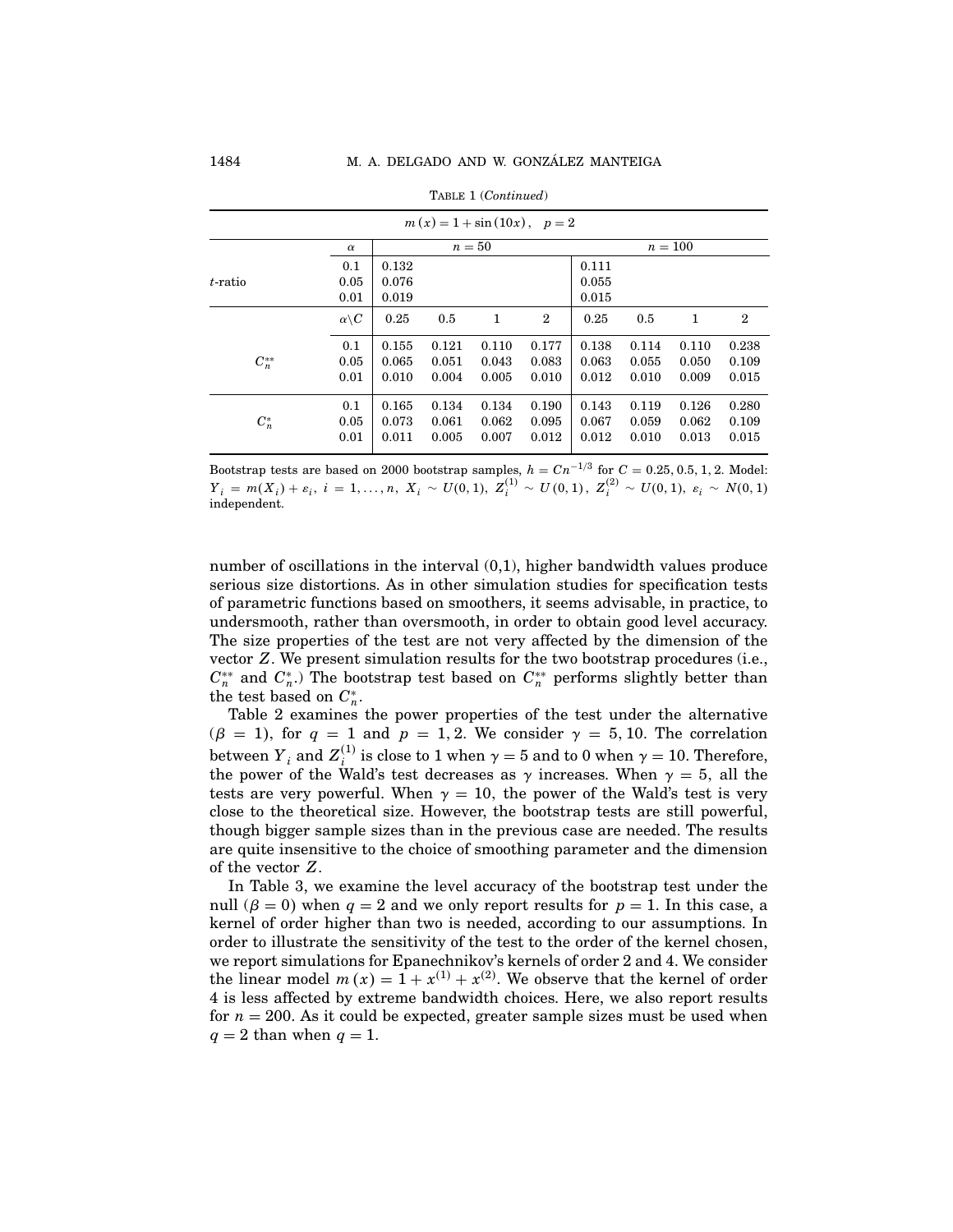| TABLE 2 |  |
|---------|--|
|         |  |

Proportion of rejections in 2000 Monte Carlo samples, under  $H_1: E(Y|W) \neq E(Y|X)$  a.s.,  $p = 1, 2$  for the bootstrap test and an asymptotic t-ratio based on a linear regression model

|            |                      |                         |                              |                         | $\gamma = 5, p = 1$       |                                   |                         |                         |                         |  |
|------------|----------------------|-------------------------|------------------------------|-------------------------|---------------------------|-----------------------------------|-------------------------|-------------------------|-------------------------|--|
|            | $\alpha$             |                         |                              | $n=50$                  |                           |                                   |                         | $n=100$                 |                         |  |
| t-ratio    | 0.1<br>0.05<br>0.01  | 0.980<br>0.963<br>0.878 |                              |                         |                           | 1.000<br>1.000<br>0.997           |                         |                         |                         |  |
|            | $\alpha\backslash C$ | 0.25                    | 0.5                          | $\mathbf{1}$            | $\boldsymbol{2}$          | 0.25                              | $0.5\,$                 | 1                       | $\boldsymbol{2}$        |  |
| $C_n^{**}$ | 0.1<br>0.05<br>0.01  | 0.950<br>0.901<br>0.661 | 0.962<br>0.921<br>0.724      | 0.960<br>0.922<br>0.734 | 0.927<br>0.866<br>0.643   | 1.000<br>0.998<br>0.988           | 1.000<br>1.000<br>0.991 | 1.000<br>1.000<br>0.990 | 0.999<br>0.998<br>0.982 |  |
| $C_n^*$    | 0.1<br>0.05<br>0.01  | 0.954<br>0.914<br>0.710 | 0.964<br>0.924<br>0.740      | 0.962<br>0.919<br>0.731 | 0.933<br>0.877<br>0.629   | 1.000<br>0.998<br>0.990           | 1.000<br>1.000<br>0.990 | 1.000<br>1.000<br>0.991 | 0.999<br>0.999<br>0.982 |  |
|            |                      |                         |                              |                         | $\gamma = 5, \quad p = 2$ |                                   |                         |                         |                         |  |
|            | $\alpha$             |                         |                              | $n=50$                  | $n = 100$                 |                                   |                         |                         |                         |  |
| t-ratio    | 0.1<br>0.05<br>0.01  | 0.971<br>0.944<br>0.824 |                              |                         |                           | 1.000<br>1.000<br>0.992           |                         |                         |                         |  |
|            | $\alpha\backslash C$ | 0.25                    | 0.5                          | 1                       | $\boldsymbol{2}$          | 0.25                              | 0.5                     | 1                       | $\boldsymbol{2}$        |  |
| $C_n^{**}$ | 0.1<br>0.05<br>0.01  | 0.623<br>0.437<br>0.138 | 0.790<br>0.672<br>$_{0.316}$ | 0.837<br>0.728<br>0.409 | 0.609<br>0.476<br>0.222   | 0.974<br>0.942<br>$_{0.812}$      | 0.982<br>0.969<br>0.903 | 1.000<br>1.000<br>0.997 | 0.937<br>0.880<br>0.688 |  |
| $C_n^*$    | 0.1<br>0.05<br>0.01  | 0.766<br>0.585<br>0.279 | 0.826<br>0.716<br>0.387      | 0.844<br>0.742<br>0.408 | 0.656<br>0.518<br>0.219   | 0.976<br>0.944<br>$_{0.823}$      | 0.985<br>0.974<br>0.916 | 1.000<br>0.986<br>0.939 | 0.968<br>0.928<br>0.743 |  |
|            |                      |                         |                              |                         | $\gamma = 10, p = 1$      |                                   |                         |                         |                         |  |
|            | $\alpha$             |                         |                              | $n=50$                  |                           |                                   |                         | $n = 100$               |                         |  |
| t-ratio    | 0.1<br>0.05<br>0.01  | 0.096<br>0.054<br>0.013 |                              |                         |                           | 0.096<br>$_{0.052}$<br>$_{0.012}$ |                         |                         |                         |  |
|            | $\alpha\backslash C$ | 0.25                    | 0.5                          | 1                       | $\boldsymbol{2}$          | 0.25                              | 0.5                     | 1                       | $\boldsymbol{2}$        |  |
| $C_n^{**}$ | 0.1<br>0.05<br>0.01  | 0.445<br>0.252<br>0.058 | 0.434<br>0.247<br>0.057      | 0.404<br>0.226<br>0.047 | 0.387<br>0.218<br>0.046   | 0.788<br>0.603<br>0.238           | 0.810<br>0.610<br>0.236 | 0.806<br>0.607<br>0.230 | 0.783<br>0.590<br>0.227 |  |
| $C_n^*$    | 0.1<br>0.05<br>0.01  | 0.464<br>0.269<br>0.066 | 0.444<br>0.252<br>0.060      | 0.421<br>0.242<br>0.053 | 0.430<br>0.262<br>0.071   | 0.798<br>$_{0.613}$<br>$_{0.247}$ | 0.812<br>0.614<br>0.241 | 0.814<br>0.619<br>0.241 | 0.823<br>0.634<br>0.263 |  |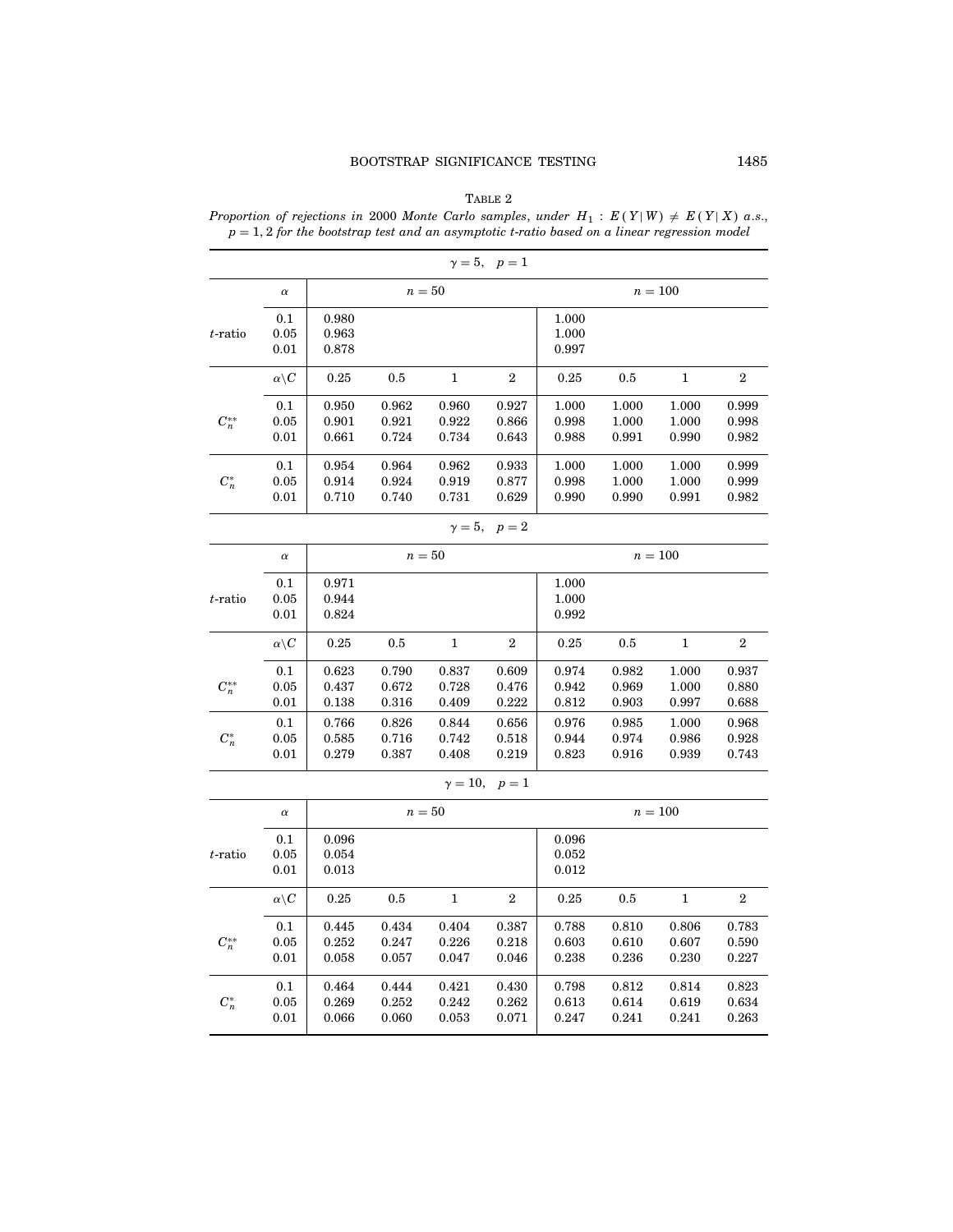|            | $\gamma=10, p=2$     |                         |                         |                         |                         |                         |                         |                         |                         |  |  |  |  |  |
|------------|----------------------|-------------------------|-------------------------|-------------------------|-------------------------|-------------------------|-------------------------|-------------------------|-------------------------|--|--|--|--|--|
|            | $\alpha$             |                         |                         | $n=50$                  |                         | $n=100$                 |                         |                         |                         |  |  |  |  |  |
| $t$ -ratio | 0.1<br>0.05<br>0.01  | 0.130<br>0.073<br>0.016 |                         |                         |                         | 0.105<br>0.057<br>0.019 |                         |                         |                         |  |  |  |  |  |
|            | $\alpha\backslash C$ | 0.25                    | 0.5                     | 1                       | $\mathbf{2}$            | 0.25                    | 0.5                     | 1                       | $\mathbf{2}$            |  |  |  |  |  |
| $C_n^{**}$ | 0.1<br>0.05<br>0.01  | 0.366<br>0.167<br>0.020 | 0.374<br>0.205<br>0.026 | 0.313<br>0.167<br>0.020 | 0.202<br>0.090<br>0.013 | 0.487<br>0.315<br>0.088 | 0.631<br>0.421<br>0.123 | 0.622<br>0.419<br>0.111 | 0.618<br>0.418<br>0.116 |  |  |  |  |  |
| $C_n^*$    | 0.1<br>0.05<br>0.01  | 0.585<br>0.355<br>0.105 | 0.427<br>0.258<br>0.042 | 0.339<br>0.193<br>0.030 | 0.219<br>0.112<br>0.020 | 0.616<br>0.448<br>0.160 | 0.656<br>0.456<br>0.141 | 0.638<br>0.442<br>0.131 | 0.742<br>0.580<br>0.279 |  |  |  |  |  |

Table 2 (Continued)

Bootstrap tests are based on 2000 bootstrap samples,  $h = C n^{-1/3}$  for  $C = 0.25, 0.5, 1, 2$ . Model  $Y_i \, = \, 1 + X_i + \sin(\gamma Z_i) + \varepsilon_i, \; i \, = \, 1, \ldots, n, \; X_i \, \sim \, U(0,1), \; Z^{(1)}_i \, \sim \, U(0,1), \; Z^{(2)}_i \, \sim \, U(0,1),$  $\varepsilon_i \sim N(0, 1)$  independent.

In Table 4, we report the proportion of rejections under the alternative  $(\beta = 1)$  with  $q = 2$ . We consider m as in Table 3, and  $\gamma = 5$  and 10, as in Table 2. The results are similar to the case where  $q = 1$ , though this comparison is not fair, since the test over-rejects when  $q = 2$ .

5. Testing other restrictions on regression curves. Different restrictions on nonparametric regression curves can be tested applying the methodology developed in preceding sections. Suppose we want to test

$$
H_0: E(Y|W) = m_0(W)
$$
 a.s.,

where  $m_0$  is the regression function when certain restrictions have been imposed; for example, mean independence is the case considered before. Other restrictions could be partial linearity, monotonicity, additivity, etc. The null hypothesis can be alternatively be written as

$$
H_0: T(W) = 0 \quad \text{a.s.},
$$

where  $T(w) = E[(Y - m_0(W)) \eta(W) 1(W \le w)]$ , and  $\eta$  is a weight function which does not change sign in the support of W. Let  $\hat{m}_0$  and  $\hat{\eta}$  be suitable estimates of  $m_0$  and  $\eta$  respectively. A test can be based on the U-process,

$$
Q_n(w) = \frac{1}{n} \sum_i (Y_i - \hat{m}_0(W_i)) \hat{\eta}(W_i) 1_w(W_i).
$$

The choice of  $\eta$ , the limiting distribution of  $Q_n$ , and the construction of bootstrap tests will depend on the particular testing problem. Here, we only discuss the implementation of this methodology for testing partial linearity and conditional independence. However, application to tests of other restrictions seems also possible.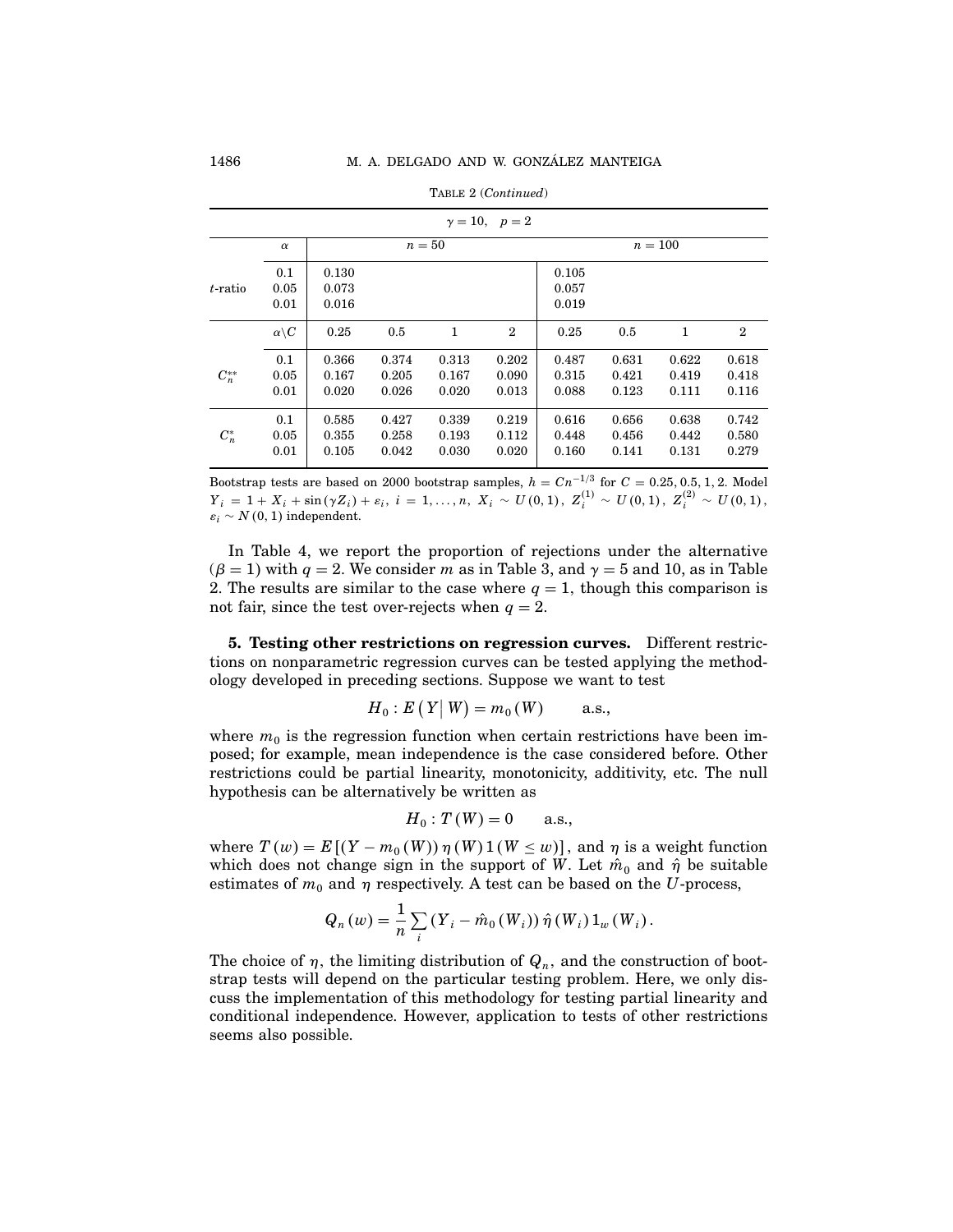#### TABLE 3

Proportion of rejections in 2000 Monte Carlo samples, under  $H_0 : E(Y|W) = E(Y|X)$  a.s.,  $p = 1$ , for the bootstrap test and an asymptotic t-ratio based on a linear regression model

|                | $\alpha$             |                         | $n=50$                  |                         |                         |                         | $n=100$                 |                         |                         |                         | $n=200$                 |                         |                         |  |
|----------------|----------------------|-------------------------|-------------------------|-------------------------|-------------------------|-------------------------|-------------------------|-------------------------|-------------------------|-------------------------|-------------------------|-------------------------|-------------------------|--|
| $t -$<br>ratio | 0.1<br>0.05<br>0.01  | 0.115<br>0.057<br>0.012 |                         |                         |                         | 0.101<br>0.045<br>0.009 |                         |                         |                         | 0.098<br>0.050<br>0.010 |                         |                         |                         |  |
|                | $\alpha\backslash C$ | 0.25                    | 0.5                     | 1                       | $\overline{2}$          | 0.25                    | 0.5                     | 1                       | $\overline{2}$          | 0.25                    | 0.5                     | 1                       | $\overline{2}$          |  |
| $C_n^{**}$     | 0.1<br>0.05<br>0.01  | 0.262<br>0.113<br>0.011 | 0.158<br>0.067<br>0.006 | 0.114<br>0.045<br>0.003 | 0.338<br>0.155<br>0.015 | 0.248<br>0.135<br>0.020 | 0.118<br>0.054<br>0.010 | 0.127<br>0.059<br>0.004 | 0.629<br>0.446<br>0.132 | 0.211<br>0.108<br>0.025 | 0.123<br>0.053<br>0.011 | 0.128<br>0.063<br>0.013 | 0.790<br>0.619<br>0.273 |  |
| $C_n^*$        | 0.1<br>0.05<br>0.01  | 0.344<br>0.185<br>0.037 | 0.190<br>0.095<br>0.010 | 0.190<br>0.100<br>0.019 | 0.421<br>0.219<br>0.047 | 0.286<br>0.159<br>0.028 | 0.143<br>0.065<br>0.014 | 0.209<br>0.117<br>0.004 | 0.716<br>0.601<br>0.324 | 0.227<br>0.120<br>0.030 | 0.140<br>0.065<br>0.014 | 0.262<br>0.146<br>0.043 | 0.917<br>0.844<br>0.616 |  |

 $m(x) = 1 + x^{(1)} + x^{(2)}$  Kernel of order 2.

|                | $\alpha$             |                         | $n=50$                  |                         |                         |                         | $n=100$                 |                         |                         |                         | $n=200$                 |                         |                         |  |
|----------------|----------------------|-------------------------|-------------------------|-------------------------|-------------------------|-------------------------|-------------------------|-------------------------|-------------------------|-------------------------|-------------------------|-------------------------|-------------------------|--|
| $t -$<br>ratio | 0.1<br>0.05<br>0.01  | 0.115<br>0.057<br>0.012 |                         |                         |                         | 0.101<br>0.045<br>0.009 |                         |                         |                         | 0.098<br>0.050<br>0.010 |                         |                         |                         |  |
|                | $\alpha\backslash C$ | 0.25                    | 0.5                     | 1                       | $\mathbf{2}$            | 0.25                    | 0.5                     | 1                       | $\mathbf{2}$            | 0.25                    | 0.5                     | 1                       | $\overline{2}$          |  |
| $C_n^{**}$     | 0.1<br>0.05<br>0.01  | 0.280<br>0.118<br>0.011 | 0.193<br>0.085<br>0.009 | 0.116<br>0.048<br>0.004 | 0.203<br>0.092<br>0.009 | 0.226<br>0.119<br>0.022 | 0.145<br>0.074<br>0.013 | 0.108<br>0.045<br>0.006 | 0.215<br>0.103<br>0.013 | 0.175<br>0.098<br>0.030 | 0.150<br>0.074<br>0.017 | 0.113<br>0.050<br>0.010 | 0.200<br>0.102<br>0.018 |  |
| $C_n^*$        | 0.1<br>0.05<br>0.01  | 0.504<br>0.261<br>0.069 | 0.235<br>0.117<br>0.017 | 0.134<br>0.058<br>0.006 | 0.312<br>0.194<br>0.006 | 0.331<br>0.188<br>0.043 | 0.163<br>0.009<br>0.017 | 0.165<br>0.091<br>0.019 | 0.380<br>0.254<br>0.008 | 0.229<br>0.131<br>0.039 | 0.157<br>0.079<br>0.016 | 0.123<br>0.057<br>0.012 | 0.425<br>0.294<br>0.111 |  |

 $m(x) = 1 + x^{(1)} + x^{(2)}$  Kernel of order 4.

Bootstrap tests are based on 2000 bootstrap samples,  $h = Cn^{-1/6}$  for  $C = 0.25, 0.5, 1, 2$ . Model:  $Y_i = 1 +$  $m(X_i) + \varepsilon_i, i = 1, ..., n, X_i^{(k)} \sim U(0, 1), Z_i^{(k)} \sim U(0, 1) \; k = 1, 2, \; \varepsilon_i \sim N(0, 1) \; \text{independent}.$ 

5.1. Specification testing of partially linear models. The partially linear model is a compromise between the linear and the nonparametric regression model. It permits one to reduce the curse of dimensionality in the estimation of a nonparametric curve. Estimators of this model have been proposed by Heckman (1986), Robinson (1988) and Speckman (1988) among others. Consider the null hypothesis

$$
H_0: E(Y \mid W) = Z'\theta_0 + \gamma(X) \quad \text{a.s. for some } \theta_0 \in \Theta \subset \mathbb{R}^m,
$$

where  $\theta_0$  is an unknown parameter vector belonging to the parameter space  $Θ$ , and γ is an unknown function. Henceforth,  $a'$  means  $a$  transpose. Noticing that  $\gamma(\cdot) = m(\cdot) - m_Z(\cdot)'\theta_0$ , where  $m_Z(\cdot) = E(Z|X = \cdot)$ , the null hypothesis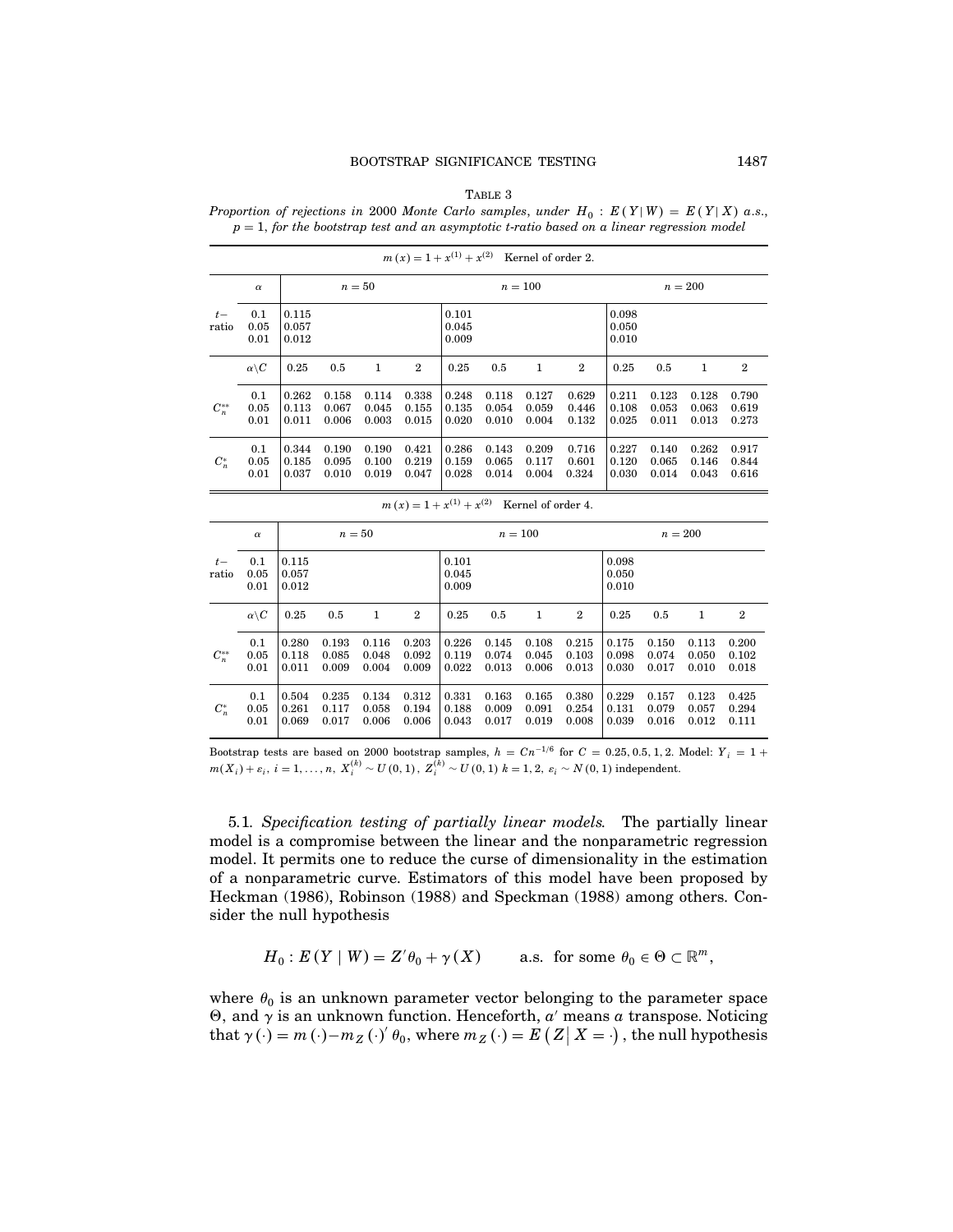### 1488 M. A. DELGADO AND W. GONZÁLEZ MANTEIGA

TABLE 4

Proportion of rejections in 2000 Monte Carlo samples, under  $H_1 : E(Y|W) \neq E(Y|X)$  a.s.,  $p = 1$ , for the bootstrap test and an asymptotic t-ratio based on a linear regression model

|            | $\gamma = 5$         |       |       |              |              |       |       |       |              |  |  |  |  |  |
|------------|----------------------|-------|-------|--------------|--------------|-------|-------|-------|--------------|--|--|--|--|--|
|            | $\alpha$             |       |       | $n=50$       | $n=100$      |       |       |       |              |  |  |  |  |  |
|            | 0.10                 | 0.969 |       |              |              | 1.000 |       |       |              |  |  |  |  |  |
| $t$ -ratio | 0.05                 | 0.944 |       |              |              | 1.000 |       |       |              |  |  |  |  |  |
|            | 0.01                 | 0.847 |       |              |              | 0.997 |       |       |              |  |  |  |  |  |
|            | $\alpha\backslash C$ | 0.25  | 0.5   | $\mathbf{1}$ | $\mathbf{2}$ | 0.25  | 0.5   | 1     | $\mathbf{2}$ |  |  |  |  |  |
|            | 0.10                 | 0.623 | 0.790 | 0.837        | 0.609        | 0.837 | 0.982 | 0.995 | 0.937        |  |  |  |  |  |
| $C_n^{**}$ | 0.05                 | 0.437 | 0.672 | 0.728        | 0.476        | 0.793 | 0.969 | 0.985 | 0.880        |  |  |  |  |  |
|            | 0.01                 | 0.138 | 0.316 | 0.409        | 0.222        | 0.622 | 0.903 | 0.938 | 0.688        |  |  |  |  |  |
|            | 0.10                 | 0.766 | 0.826 | 0.844        | 0.656        | 0.883 | 0.985 | 0.995 | 0.968        |  |  |  |  |  |
| $C_n^*$    | 0.05                 | 0.585 | 0.716 | 0.742        | 0.518        | 0.842 | 0.974 | 0.986 | 0.928        |  |  |  |  |  |
|            | 0.01                 | 0.279 | 0.387 | 0.408        | 0.219        | 0.684 | 0.916 | 0.939 | 0.743        |  |  |  |  |  |
|            |                      |       |       |              | $\gamma=10$  |       |       |       |              |  |  |  |  |  |

|            | $\alpha$             |       |       | $n=50$ |                | $n = 100$ |       |       |              |  |
|------------|----------------------|-------|-------|--------|----------------|-----------|-------|-------|--------------|--|
|            | 0.10                 | 0.103 |       |        |                | 0.093     |       |       |              |  |
| t-ratio    | 0.05                 | 0.045 |       |        |                | 0.048     |       |       |              |  |
|            | 0.01                 | 0.008 |       |        |                | 0.008     |       |       |              |  |
|            | $\alpha\backslash C$ | 0.25  | 0.5   | 1      | $\overline{2}$ | 0.25      | 0.5   | 1     | $\mathbf{2}$ |  |
|            | 0.10                 | 0.366 | 0.374 | 0.313  | 0.356          | 0.487     | 0.631 | 0.622 | 0.618        |  |
| $C_n^{**}$ | 0.05                 | 0.167 | 0.205 | 0.167  | 0.191          | 0.315     | 0.421 | 0.419 | 0.418        |  |
|            | 0.01                 | 0.020 | 0.026 | 0.020  | 0.027          | 0.088     | 0.123 | 0.111 | 0.116        |  |
|            | 0.10                 | 0.585 | 0.427 | 0.339  | 0.447          | 0.616     | 0.656 | 0.638 | 0.742        |  |
| $C_n^*$    | 0.05                 | 0.355 | 0.258 | 0.193  | 0.303          | 0.448     | 0.456 | 0.442 | 0.580        |  |
|            | 0.01                 | 0.105 | 0.042 | 0.030  | 0.105          | 0.160     | 0.141 | 0.131 | 0.279        |  |

Bootstrap tests are based on 2000 bootstrap samples,  $h = Cn^{-1/6}$  for  $C = 0.25, 0.5, 1, 2$ . Model  $Y_i = 1 + X_i^{(1)} + X_i^{(2)} + \sin(\gamma Z_i) + \varepsilon_i, i = 1, ..., n, X_i^{(k)} \sim U(0, 1), Z_i^{(k)} \sim U(0, 1), k = 1, 2,$  $\varepsilon_i \sim N(0, 1)$  independent.

can be also written as

$$
H_0: E(Y - m(X) - (Z - m_Z(X))' \theta_0 \mid W) = 0
$$
  
a.s. for some  $\theta_0 \in \Theta \subset \mathbb{R}^m$ ,

Fan and Li (1996) have considered a test of  $H_0$  based on a distance between the semiparametric model fit and the nonparametric fit using the whole set of regressors W As in Section 2, we propose a test which only requires estimates of conditional expectations given  $X$ ,  $m(\cdot)$  and  $m_Z(\cdot)$ . Given a  $\sqrt{n}$ -consistent estimator of  $\theta_0$ ,  $\hat{\theta}_n$  say, as proposed by Robinson (1988), the test statistic is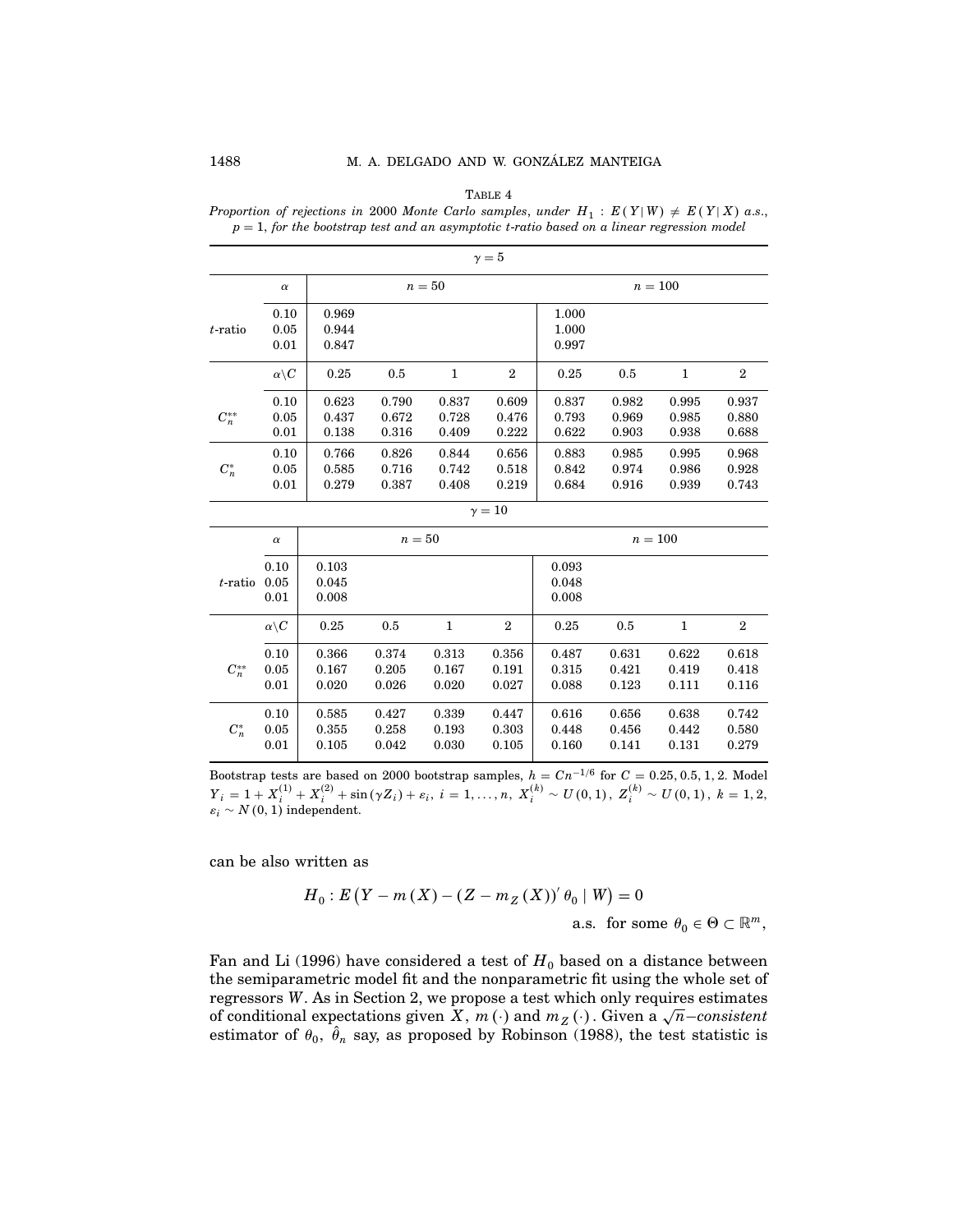based on the U-process,

$$
G_n(w) = \frac{1}{n} \sum_i \hat{\varepsilon}_i^s \hat{f}(X_i) 1_w(W_i),
$$

where  $\hat{\varepsilon}_i^s = [Y_i - \hat{m}(X_i) - \hat{\theta}'_n[Z_i - \hat{m}_Z(X_i)]]$  and

$$
\hat{m}_Z(X_i) = (na^q)^{-1} \sum_j Z_j K_{ij} / \hat{f}(X_i)
$$

estimates  $m_Z(X_i)$  . It seems fairly straightforward to obtain, under regularity conditions in Robinson (1988) and the results in Section 2, that  $\sup_w |G_n(w)|$  $-G_n^o(w)$  =  $o_p(n^{-1/2})$ , where

$$
G_n^o(w) = \frac{1}{n} \sum_i \varepsilon_i^s f(X_i) \left[1_w(W_i) - \phi_w(X_i)\right],
$$

with  $\varepsilon_i^s = \bigl[ Y_i - m(X_i) - \theta_0' (Z_i - m_Z(X_i)) \bigr]$ . A bootstrap version of  $\tilde{U}_n^s$  is  $G_n^{o*}(w) = \frac{1}{n} \sum_i$  $\sum\limits_i {V}_i \hat{\varepsilon}^{\mathrm{s}}_i \hat{f}\left( {{X}_{i}} \right)\! \left[ {{1}_{w}}\left( {{W}_{i}} \right)-\hat{\phi}_{w}\left( {{X}_{i}} \right) \right].$ 

Using similar conditions and arguments as in Theorem 2, it can be shown that the resulting test is consistent. The bootstrap analog of the process can be obtained from the resample  $\mathscr{Y}_n^* = \{(Y_i^*, X_i), i = 1, ..., n\}$ , where  $Y_i^* = Z_i' \hat{\theta}_n +$  $\hat{m}(X_i) - \hat{m}_Z(X_i)'\hat{\theta}_n + V_i\hat{\varepsilon}_i^s$ . The consistency of the corresponding bootstrap test can be proved using similar arguments as in Theorem 3, exploiting its relationship with the previous bootstrap.

5.2. Testing conditional independence. Suppose we want to test that the conditional distribution of  $Y$  given  $W$  does not depend on  $Z$ . That is, the null hypothesis is

$$
H_0: E\left[1_{\mathcal{Y}}(Y) \big| W\right] = E\left[1_{\mathcal{Y}}(Y) \big| X\right] \quad \text{a.s. } \forall \mathcal{Y} \in S_Y,
$$

where  $S_Y$  is the support of Y. In fact, we are testing the significance of Z, for all  $y$ , in a nonparametric regression curve where the dependent variable is  $1_y(Y)$ . The null hypothesis can be alternatively written as

(3) 
$$
H_0: L(Y, W) = 0
$$
 a.s.,

where  $L(y, w) = E\left[f(X)\left(1_y(Y) - F(y|X)\right)1_w(W)\right]$ , and  $F(\cdot | \cdot)$  is the distribution function of Y given X. Let  $\hat{\varepsilon}_i(y) = 1_y(Y) - F_n(y|X)$  be the estimator of  $\varepsilon_i(y) = 1_y(Y_i) - F(y|X_i)$ , where

$$
\hat{F}_n(y|X_i) = \frac{1}{\hat{f}(X_i)} \frac{1}{na^q} \sum_i 1_y(Y_i) K_{ij}.
$$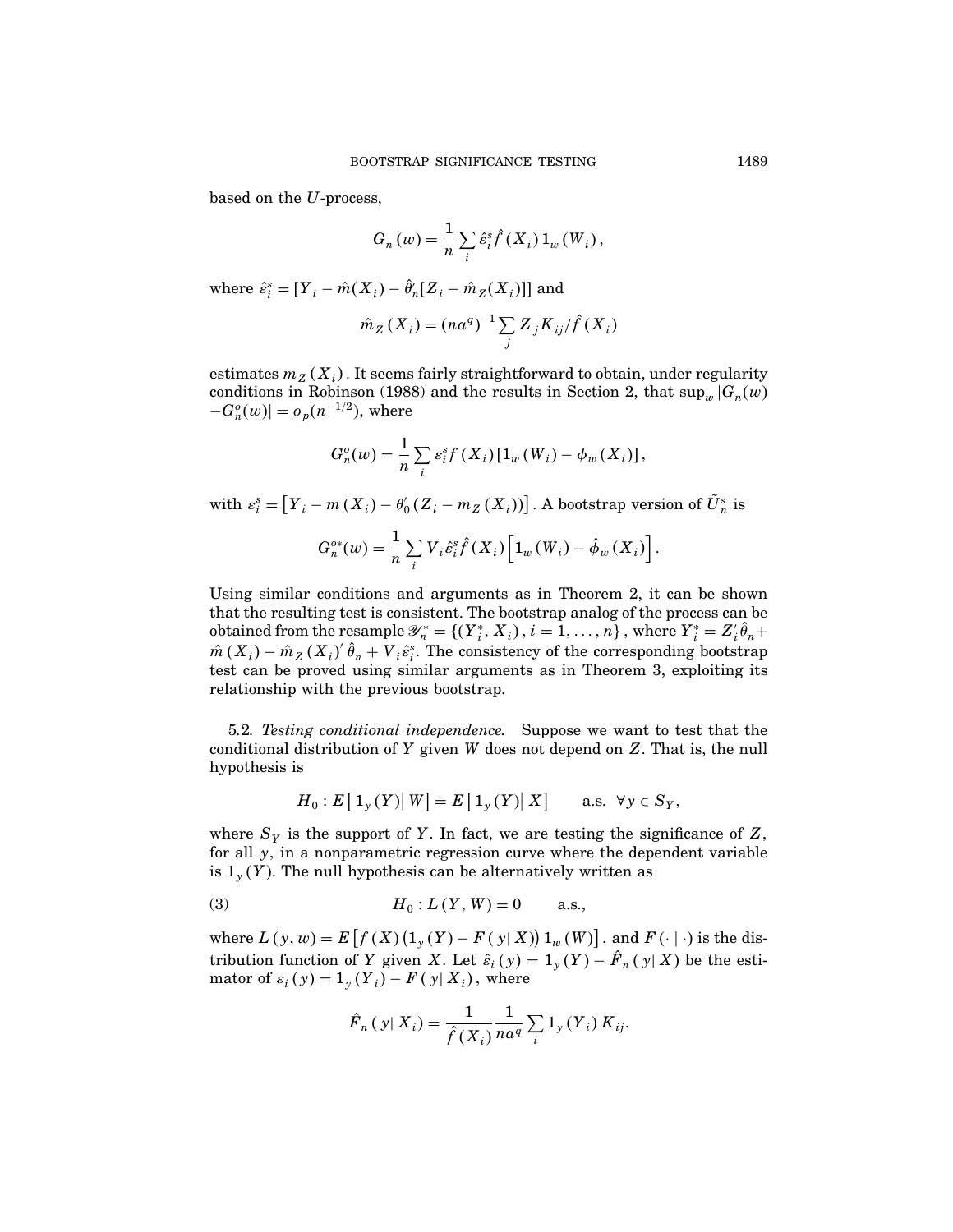The curve  $L(y, w)$  is estimated by

$$
L_n(y, w) = \frac{1}{n} \sum_i \hat{\varepsilon}_i(y) \hat{f}(X_i) 1_w(W_i).
$$

Thus,  $L_n$  is identical to  $T_n$ , but with  $\hat{\varepsilon}_i$  substituted by  $\hat{\varepsilon}_i(y)$ . Thus, reasoning as in Section 2,  $\sup_{w,y}|L_n(y,w)-L_n^0(y,w)|=o_p(n^{-1/2})$ , where

$$
n^{1/2}L_n^0(y, w) = \frac{1}{n^{1/2}}\sum_i \varepsilon_i(y) f(X_i) [\mathbb{1}_w(W_i) - \phi_w(X_i)].
$$

A bootstrap version of  $L_n^0(y, w)$  is

$$
L_n^{0*}(y, w) = \frac{1}{n} \sum_i V_i \hat{\varepsilon}_i(y) \hat{f}(X_i) \left[1_w(W_i) - \hat{\phi}_w(X_i)\right].
$$

The consistency of the resulting bootstrap test can be proved using similar arguments than in the proof of Theorem 2. In order to take into account the bias, we could also use

$$
L_n^*(y, w) = L_n^{0*}(y, w) + \frac{1}{n} \sum_i \hat{f}(X_i) \hat{F}_n(y | X_i) \left[1_w(W_i) - \hat{\phi}_w(X_i)\right],
$$

which takes into account the bias term, and its consistency is proved using similar arguments to those in the proof of Theorem 3.

6. Proofs. The next two propositions and the lemmas in Section 7 provide the basic tools for proving the results in this paper. The first one is a moment inequality for degenerated U-processes of any degree indexed by a general class of functions, which is useful for showing that the remainder term in the Hoeffding decomposition vanishes uniformly. The second proposition is a general result for the asymptotic equivalence between perturbed empirical processes indexed by general classes of functions, which appear in the Hayék projections of the  $U$ -processes considered in this paper, and their non-perturbed versions.

Let  $\mathcal{S} = \{g(\zeta_1, \ldots, \zeta_m)\}\$  be a class of real functions of m variables where the  $\zeta_i$ ,  $i = 1, \ldots, n$  are iid with common probability space  $(B, \mathcal{B}, Q)$ , such that its envelope,  $G = \sup_{g \in \mathcal{S}} |g|$ , is measurable – otherwise take as G the least measurable majorant of sup<sub>g∈\$</sub> |g|. With the notation  $Q_1 \times \cdots \times Q_m$ g =  $\int gd(Q_1 \times \cdots \times Q_m)$ , the Hoeffding projections of  $g : B^m \mapsto \mathbb{R}$  are defined as  $gd(Q_1 \times \cdots \times Q_m)$ , the Hoeffding projections of  $g : B^m \mapsto \mathbb{R}$  are defined as

$$
\pi_k g = (\delta_{\zeta_1} - Q) \times \cdots \times (\delta_{\zeta_k} - Q) \times Q^{m-k} g, \ k = 1, \ldots, m.
$$

If  $g$  is symmetric in its entries, these projections induce the Hoeffding decomposition

$$
U_n^{(m)}(g) - Q^m g = \sum_{k=1}^m {m \choose k} U_n^{(k)}(\pi_k g)
$$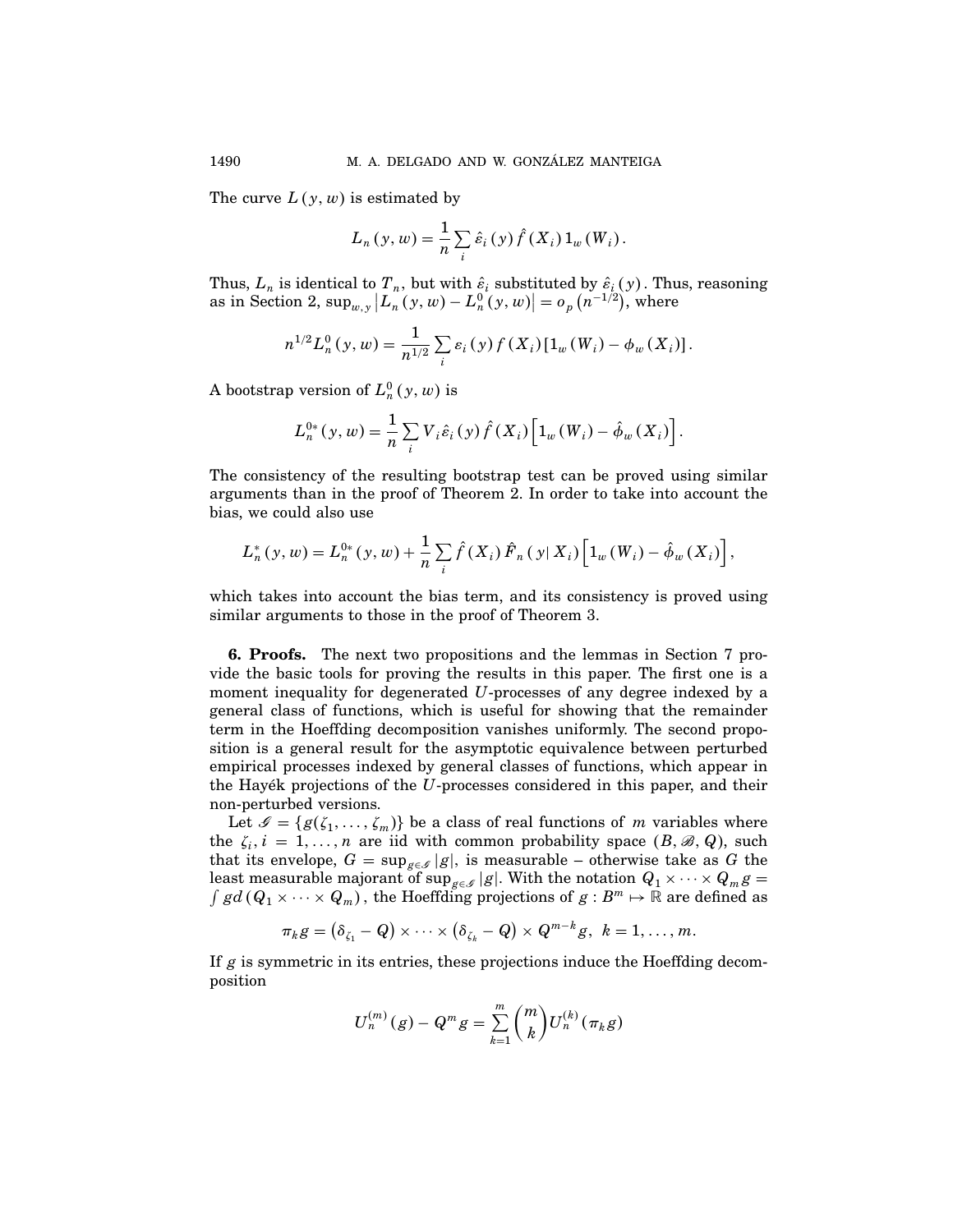where

$$
U_n^{(r)}(d)=\frac{1}{n(n-1)\cdots(n-r+1)}\sum_{1\leq i_1\neq\cdots\neq i_r\leq n}d\left(\zeta_{i_1},\ldots,\zeta_{i_r}\right).
$$

A Vapnik-Cervonenkins type  $(VC$ -type) class of functions is a class of functions such that for every Q for which  $QG^2 < \infty$ , we have

(4) 
$$
\mathscr{N}(\varepsilon, L_2(Q), \mathscr{G}) \leq \left(\frac{A \|G\|_{L_2(Q)}}{\varepsilon}\right)^v,
$$

where  $\mathcal{N}(\varepsilon, L_2(Q), \mathcal{I})$  is the smallest number of  $L_2(Q)$  – balls of radius less or equal to  $\varepsilon$  and centers in  ${\mathscr I}$  needed to cover  ${\mathscr I}.$  We call  $A$  and  $v$  the VC-characteristics of the class.  ${\mathscr I}$  might not be a VC-type for its envelope, but for some other function  $J \geq G$  [meaning (4) holds with J replacing G]. We thank Evarist Giné for bringing the next proposition to our attention.

PROPOSITION 4. Let  $\mathscr G$  be a class of kernels of m variables with envelope  $G,$ symmetric in their entries, which is VC-type, and let Q be the common law of the iid  $\zeta_i$ ,  $i = 1, \ldots, n$  variables (which take values in a measurable space B, the g's in  $\mathscr{I}$  are  $B^m \to \mathbb{R}$ .) Suppose  $P^mG^2 < \infty$ . Then, there is a constant, C say, that depends on the VC characteristics of  $\mathscr S$  such that, for all  $k = 1, \ldots, m,$ 

$$
E\left\{\sup_{g\in\mathscr{I}}\left|\frac{1}{n^{k/2}}\sum_{1\leq i_1\neq...\neq i_k\leq n}\left(\pi_kg\right)\left(\zeta_{i_1},\ldots,\zeta_{i_k}\right)\right|^2\right\}\leq CQ^mG^2.
$$

Proof. We use decoupling, Rademacher randomization and the chaos inequalities in de la Peña and Giné  $[(1999),$  Corollary 5.1.8, page 221, together with Lemma 5.3.5 and the results on page 246, and taking Remark 5.3.9 into account]. A similar result can be found, for  $m = 2$ , in Nolan and Pollard [(1987) Theorem 6]; see also Sherman [(1994), main corollary on page 447-448] and Ghosal, Sen and Van der Vaart [(2000), Theorem A1 and A2].

PROPOSITION 5. Let  $\mathscr G$  be a Donsker class of measurable functions that is closed under translation, and let  $\zeta_i$ ,  $i = 1, \ldots, n$  be independent copies of  $\zeta$ (taking values in a measurable space B, the g's in  $\mathscr{I}$  are  $B \to \mathbb{R}$ ). Let  $\mu_n$  be non-random, signed measures of uniformly bounded variation, that converge to the Dirac measure at zero. Then

$$
\sup_{g\in\mathscr{S}}\left|\frac{1}{n}\sum_i\int[g(\zeta_i+y)-g(\zeta_i)]\mu_n(dy)\right|=o_p(n^{-1/2}),
$$

if and only if

$$
\sup_{g\in\mathscr{G}}E\left[\left(\int\left[g\left(\zeta+y\right)-g\left(\zeta\right)\right]d\mu_n\left(y\right)\right)^2\right]=o\left(1\right)
$$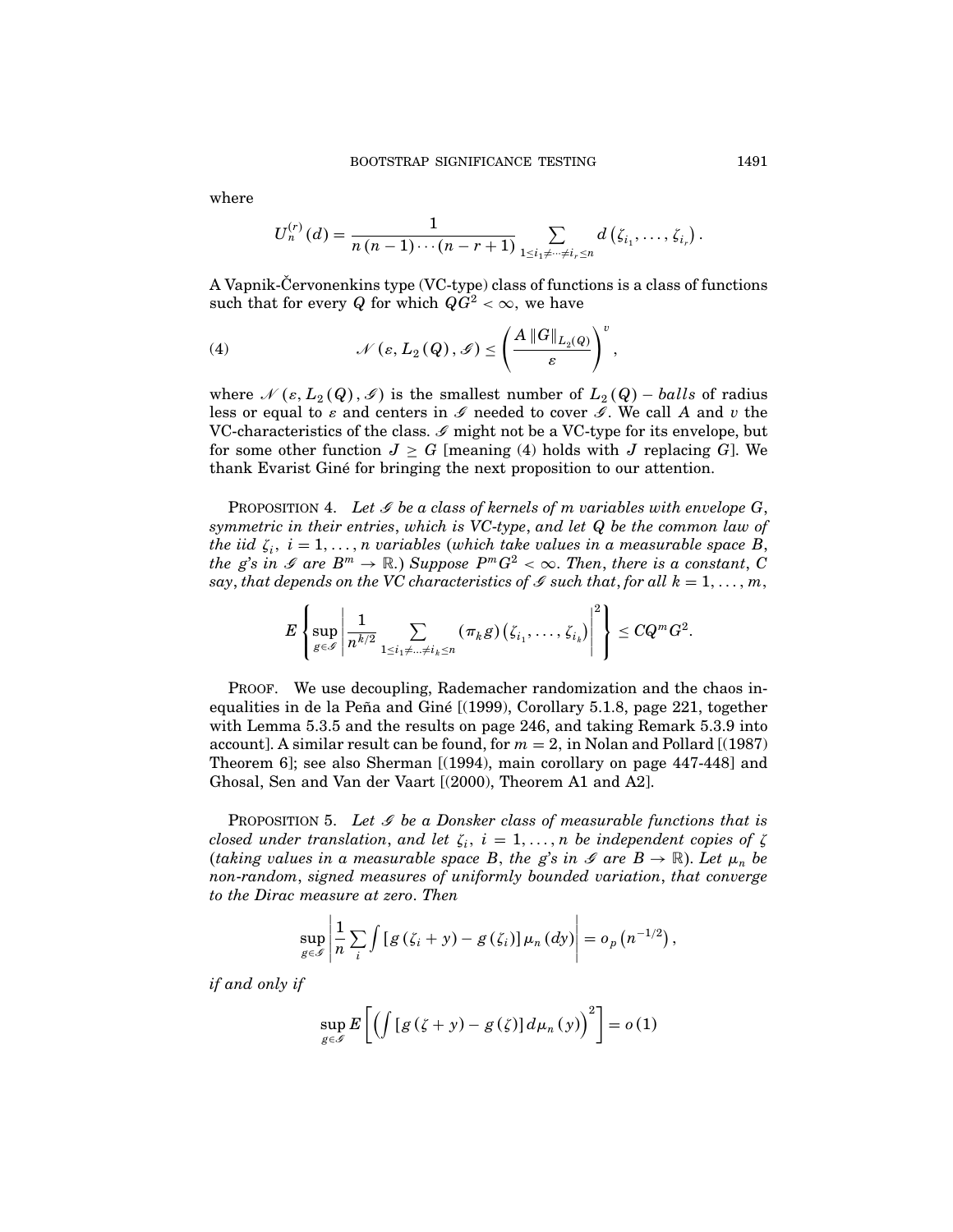and

$$
\sup_{g\in\mathscr{G}}\left|E\left[\int\left[g\left(\zeta+y\right)-g\left(\zeta\right)\right]d\mu_n\left(y\right)\right]\right|=o\left(n^{-1/2}\right).
$$

PROOF. See the theorem in Van der Vaart (1994).

PROOF OF PROPOSITION 1. Write

$$
R_n(s_1, s_2) = U_n^{(2)}(\pi_2 \beta_{sa})
$$

where  $s = (s_1, s_2)$ , and

$$
\beta_{sa}\left(\chi_{i},\chi_{j}\right)=\frac{1}{2}\psi_{a}\left(\chi_{i},\chi_{j}\right)\left[1_{s_{1}}\left(\chi_{i}\right)1_{s_{2}}\left(\chi_{j}\right)-1_{s_{1}}\left(\chi_{j}\right)1_{s_{2}}\left(\chi_{i}\right)\right]
$$

are symmetric functions depending on a. The set of functions  $\{1_s : s \in \mathbb{R}^{p+q+1}\}\$ is VC-type [e.g., Example 2.6.1 in van der Vaart and Wellner (1996)] and therefore, so is the class  $\{\psi_a 1_s : s \in \mathbb{R}^{p+q+1} \times \mathbb{R}^{p+q+1}\}$  for each  $a \in \mathbb{R}^+ \setminus \{0\}$ [see, e.g., Lemma 2.6.18 (vi) in van der Vaart and Wellner (1996)], which has envelope  $|\psi_a|$  and CV-characteristics independent of  $\psi_a$ . Now, if  $\mathscr{I} = \{g_1 + g_2 :$  $g_1 \in \mathcal{G}_1$  and  $g_2 \in \mathcal{G}_2$  and  $\mathcal{G}_1$  and  $\mathcal{G}_2$  are VC with envelopes  $G_1$  and  $G_2$ respectively, then,  $\mathscr{I}_1 + \mathscr{I}_2$  is also VC with envelope  $G_1 + G_2$  [this statement follows easily from the fact that if  $g_1, \ldots, g_N$  are the centers of an  $\varepsilon/2$ −cover of  $\mathscr{I}_1$  for  $L_2(Q)$  and  $\bar{g}_1,\ldots,\bar{g}_{\bar{N}}$  are those for an  $\varepsilon/2$  – cover of  $\mathscr{I}_2$  for  $L_2(Q)$ , then  $g_i + \bar{g}_j$ ,  $i = 1, ..., N$ ,  $j = 1, ..., N$ , are centers of a cover of  $\mathcal{I}$  by a  $L_2(Q)$ -ball of radius less or equal to  $\varepsilon$ ]. Therefore, the class of functions indexed by  $s, \{\beta_{sa} : s \in \mathbb{R}^{p+q+1} \times \mathbb{R}^{p+q+1}\}\$  for fixed  $a \in \mathbb{R}^+ \setminus \{0\}$ , which is the sum of two VC-type classes, is also VC-type, with envelope  $|\psi_a|$  and VC characteristics independent of  $\psi_a$ . Thus, applying Proposition 4, there exists a constant  $C$ , which does not depend on  $a$ , such that

$$
E\left[\sup_{s_1, s_2} |n^{1/2} R_n(s_1, s_2)|^2\right] \leq C\frac{1}{n} E\left[\psi_a(\chi_1, \chi_2)^2\right]
$$
  
= 
$$
C\frac{1}{na^{2q}} E\left[(Y_1 - Y_2)^2 K_{12}^2\right]
$$
  
= 
$$
O\left(\frac{1}{na^q}\right),
$$

by Lemma 3.  $\Box$ 

PROOF OF PROPOSITION 2. Write

$$
\eta_a(\bar{y}, \bar{x}) = \int (\bar{y} - m(\tilde{x})) f(\tilde{x}) \frac{1}{a^q} K\left(\frac{\bar{x} - \tilde{x}}{a}\right) d\tilde{x} - (\bar{y} - m(\tilde{x})) f(\bar{x})
$$

and

$$
\left\{\bar{U}_n^{(1)}(w)-\tilde{U}_n^{(1)}(w), w \in \mathbb{R}^{p+q}\right\}:=\left\{(P_n-P) g, g \in \left\{\mathbb{1}_w\eta_a: w \in \mathbb{R}^{p+q}\right\}\right\}.
$$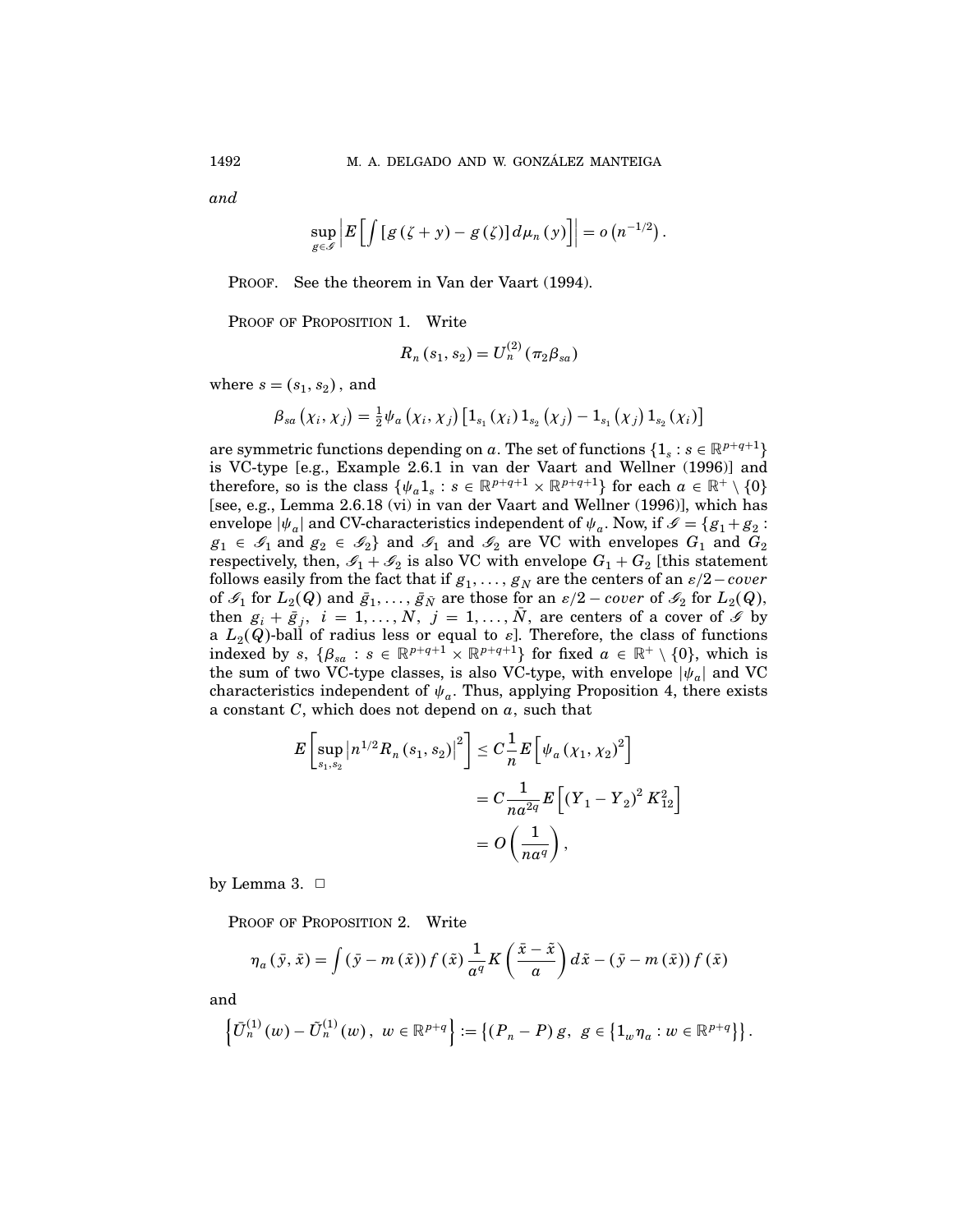That is, reasoning as above, under  $H_0$ ,  $\bar{U}_n^{(1)} - \tilde{U}_n^{(1)}$  is a centered empirical process indexed by a VC-type class of functions with VC characteristics independent of  $\eta_a$  and envelope  $|\eta_a|$ . Therefore, applying Proposition 4 with  $m = 1$ , there exists a constant C independent of a, such that

$$
E\left[\sup_{w} \left|n^{1/2} \left(\bar{U}_{n}^{(1)}(w) - \tilde{U}_{n}^{(1)}(w)\right)\right|^{2}\right] \right]
$$
  
\n
$$
\leq CE\left[\eta_{a}(X_{1})^{2}\right]
$$
  
\n
$$
\leq 2CE\left[\left|E\left((m(X_{1}) - m(X_{2}))\frac{1}{a^{q}}K_{12} | X_{1}\right)\right|^{2}\right]
$$
  
\n
$$
+2CE\left[\left|Y_{1} - m(X_{1})\right|^{2} \left|E\left(f(X_{1}) - \frac{1}{a^{q}}K_{12} | X_{1}\right)\right|^{2}\right]
$$

The first term in this last expression is an  $O(a^{2\min(\lambda+1,\tau)})$  by Lemma 5, and, for  $\delta > 0$ , the second term is bounded, applying Hölder's inequality by a constant times

$$
\left|E\left(\left|Y_{1}-m\left(X_{1}\right)\right|^{2+\delta}\right)\right|^{\frac{2}{2+\delta}}\left|E\left(\left|E\left(f\left(X_{1}\right)-\frac{1}{a^{q}}K_{12}\right|X_{1}\right)\right|^{2+\frac{4}{\delta}}\right)\right|^{\frac{\delta}{2+\delta}}=O\left(a^{2\lambda}\right)
$$

by Lemma 4.  $\Box$ 

PROOF OF PROPOSITION 3. For any  $z_1, z_2 \in \mathbb{R}^p$ ,  $E[|r_{z_1}(X) - r_{z_2}(X)|^2]$  $\leq E[|1_{z_1}(Z)-1_{z_2}(Z)|^2]$  by Jensen's inequality, and hence,

$$
\sup_{Q} \mathcal{N}\left(\varepsilon, L_2(Q), \mathcal{R}\right) \leq \mathcal{N}\left(\varepsilon, L_2(R), \{1_z : z \in \mathbb{R}^p\}\right),\,
$$

where  $R$  is a fixed probability measure on the support of  $Z$ . That is, the covering numbers of  $\mathcal{R} = \{r_z : z \in \mathbb{R}^p\}$  are bounded by the covering numbers of the family of functions  $\{1_z : z \in \mathbb{R}^p\}$  [see also Ghosal, Sen and Van der Vaart (2000), Lemma A2, for a related result]. Therefore,  $\mathscr R$  is VC-type with absolute bounded envelope, and  $\{r_z \wedge 1_x : z \in \mathbb{R}^p, x \in \mathbb{R}^q\}$  is also VC-type [see Van der Vaart and Wellner (1996), Lemma 2.6.18 (i)]. If  $g : S \to \mathbb{R}$  is a fixed function, such that  $Pg^2 < \infty$ ,  $\{[1_x \wedge r_z] \cdot g : z \in \mathbb{R}^p, x \in \mathbb{R}^q\}$  is P-Donsker [see, e.g., Van der Vaart and Wellner (1996), Example 2.10.23]. Therefore, taking into account that  $\gamma_w(\bar{y}, \bar{x}) = [1_x(\bar{x}) \wedge r_z(\bar{x})] \cdot (m(\bar{x}) - \bar{y}) f(\bar{x}),$  and  $\sup_x f(x) < \infty, \ E\left[\left(Y-m\left(X\right)\right)^2\right] < \infty, \ \{\gamma_w : w \in \mathbb{R}^{p+q}\} \ \text{is $P$-Donsker. Now,}$ notice that

$$
\bar{U}_{n}^{(2)}(w) - \tilde{U}_{n}^{(2)}(w) = \frac{1}{n} \sum_{i} \int \left[ \gamma_{w} \left( Y_{i}, X_{i} + \bar{x} \right) - \gamma_{w} \left( Y_{i}, X_{i} \right) \right] \frac{1}{\alpha^{q}} K\left( \frac{\bar{x}}{\alpha} \right) d\bar{x}
$$
\n
$$
= \frac{1}{n} \sum_{i} \int \left[ \gamma_{w} \left( Y_{i} + \bar{y}, X_{i} + \bar{x} \right) - \gamma_{w} \left( Y_{i}, X_{i} \right) \right] \mu_{n} \left( d\bar{y}, d\bar{x} \right),
$$

.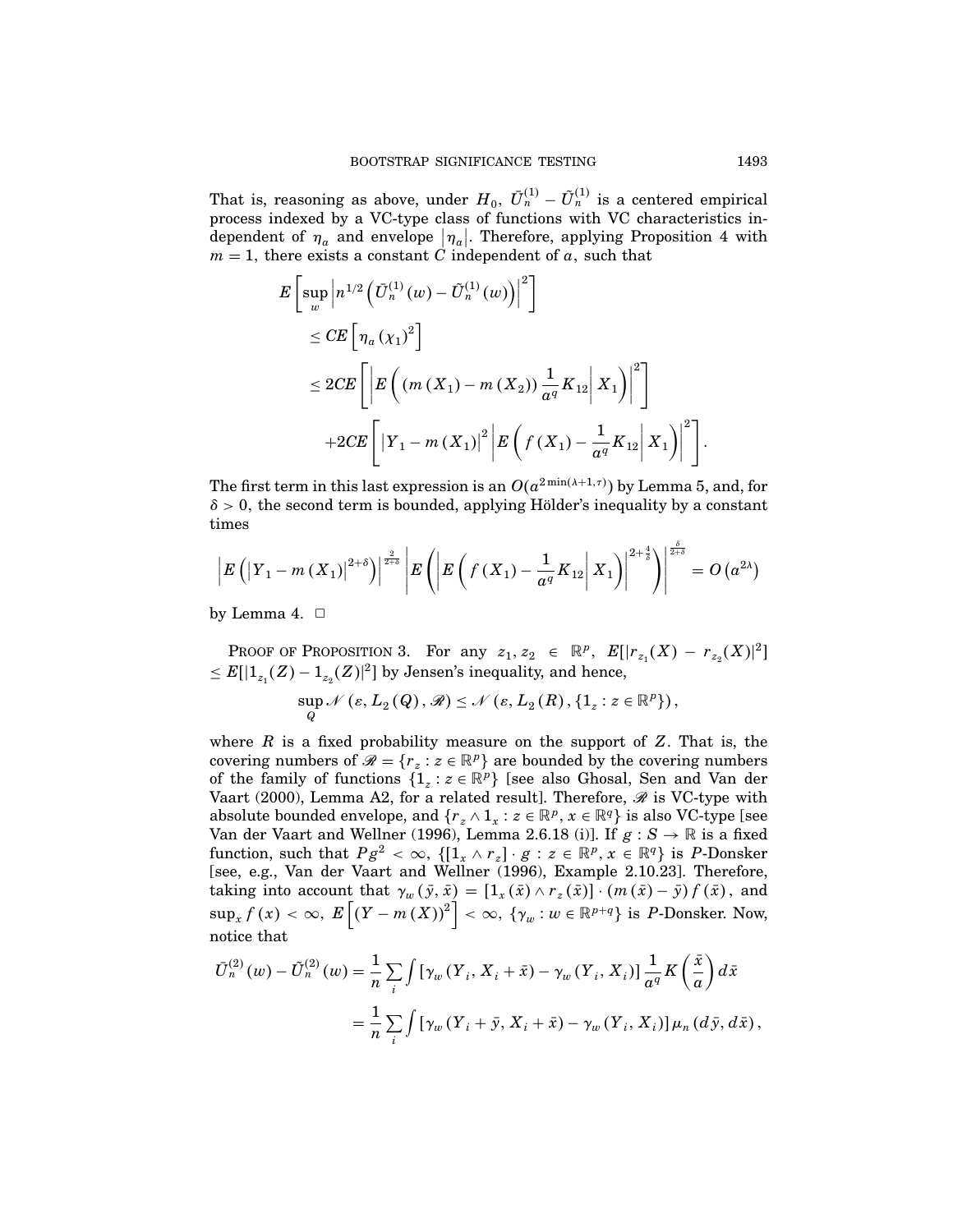where

$$
\mu_n(B_1 \times B_2) = 1(0 \in B_1) \int_{y \in B_2} \frac{1}{a^q} K\left(\frac{y}{a}\right) dy,
$$

is a non-random, signed measure of uniformly bounded variation, which is degenerate at the first coordinate, and converges to the Dirac measure at zero. Thus, applying Proposition 5, it suffices to show that

(5) 
$$
\sup_{w} E\left[\left(\int [\gamma_w(Y, X + \bar{x}) - \gamma_w(Y, X)] \frac{1}{a^q} K\left(\frac{\bar{x}}{a}\right) d\bar{x}\right)^2\right] = o(1)
$$

and

(6) 
$$
\sup_{w} \left| \int E\left[\gamma_w\left(Y,X+\bar{x}\right)-\gamma_w\left(Y,X\right)\right] \frac{1}{\alpha^q} K\left(\frac{\bar{x}}{a}\right) d\bar{x} \right| = o\left(n^{-1/2}\right).
$$

The left-hand side of (5) is bounded by twice

(7) 
$$
\sup_{w} E\left\{ \left[ \int (m(X+\bar{x}) - m(X))(f \cdot 1_x \cdot r_z)(X+\bar{x}) \frac{1}{\alpha^q} K\left(\frac{\bar{x}}{\alpha}\right) d\bar{x} \right]^2 \right\}
$$

$$
(8) \qquad \qquad + \sup_{w} E\bigg\{ (Y - m(X))^2
$$

$$
\times \left[ \int [(f \cdot 1_x \cdot r_z)(X + \bar{x}) - (f \cdot 1_x \cdot r_z)(X)] \frac{1}{a^q} K\left(\frac{\bar{x}}{a}\right) d\bar{x} \right]^2 \right\}
$$

 $\ddot{\phantom{0}}$ 

Equation (7) is bounded by

$$
E\left\{ \left[ \int \left| m\left(X + \bar{x}\right) - m\left(X\right) \right| f\left(X + \bar{x}\right) \frac{1}{a^q} \left| K\left(\frac{\bar{x}}{a}\right) \right| d\bar{x} \right]^2 \right\}
$$
  
= 
$$
E\left[ \left| E\left( \left| m\left(X_2\right) - m\left(X_1\right) \right| \frac{1}{a^q} \left| K\left(\frac{X_1 - X_2}{a}\right) \right| \right| X_1 \right) \right|^2 \right]
$$
  
= 
$$
O\left(a^2\right)
$$

by Lemma 6; and (8) is bounded, applying Hölder's inequality, by

$$
\[E((Y-m(X))^{2+\delta})\]^{2+\delta}
$$
\n
$$
\times \left\{\sup_{x,z} E\bigg[\left|\int [(\hat{f}\cdot 1_x \cdot r_z)(X+\bar{x})-(\hat{f}\cdot 1_x \cdot r_z)(X)]\frac{1}{a^q}K\left(\frac{\bar{x}}{a}\right)dx\right|^{2+\frac{4}{\delta}}\bigg]\right\}^{\frac{\delta}{2+\delta}},\]
$$

with  $\delta > 0$ . Now, applying Jensen's inequality, for  $\alpha = 2 + 4/\delta$ ,

$$
\sup_{x,z} E\left[\left|\int \left[\left(f \cdot 1_x \cdot r_z\right)\left(X + \bar{x}\right) - \left(f \cdot 1_x \cdot r_z\right)\left(X\right)\right] \frac{1}{a^q} K\left(\frac{\bar{x}}{a}\right) d\bar{x}\right|^\alpha\right]
$$
  

$$
\leq C \sup_{x,z} \int E\left[\left|\left(f \cdot 1_x \cdot r_z\right)\left(X + \bar{x}\right) - \left(f \cdot 1_x \cdot r_z\right)\left(X\right)\right|^\alpha\right] \frac{1}{a^q} \left|K\left(\frac{\bar{x}}{a}\right)\right| d\bar{x},
$$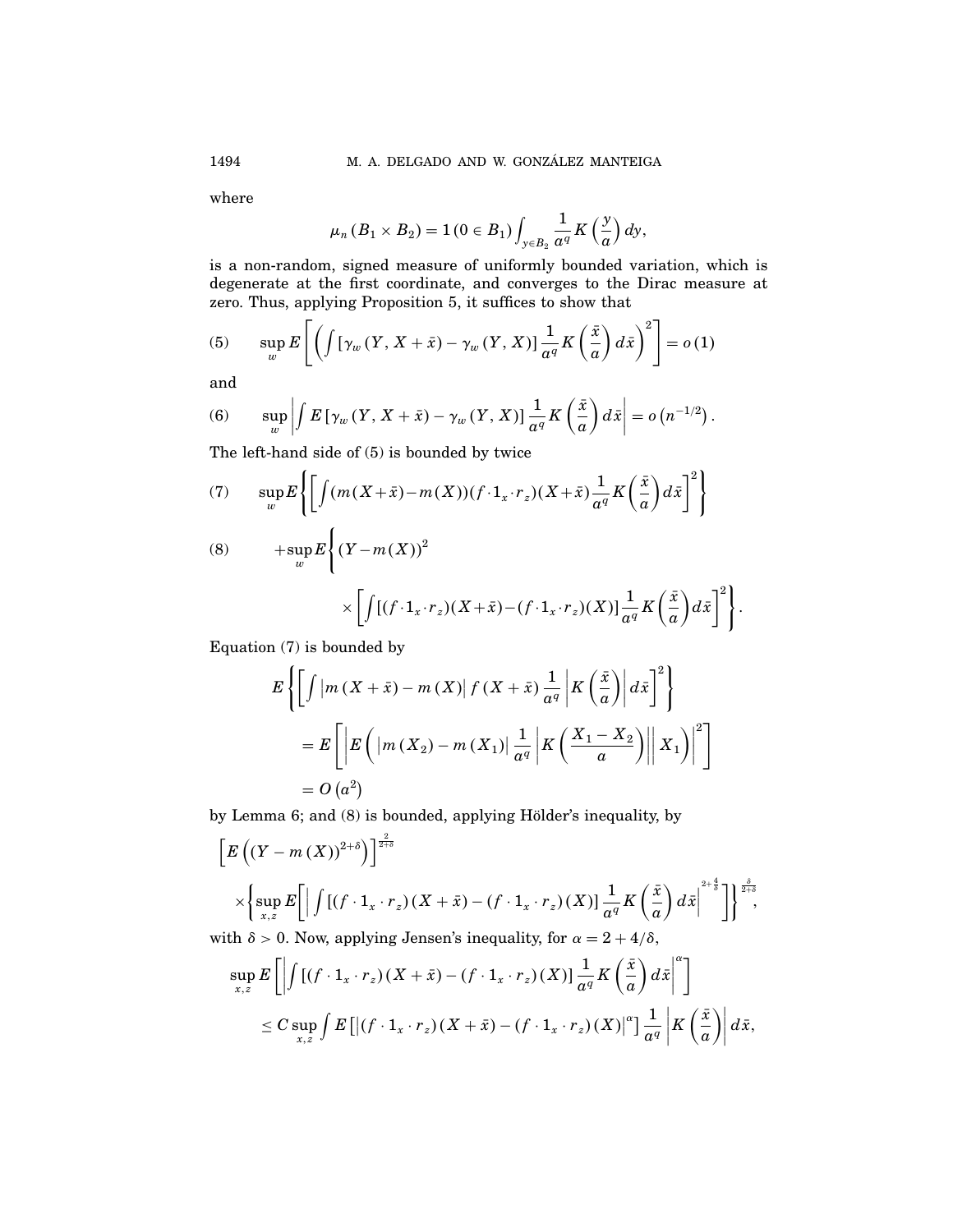and this last expression is bounded by a constant times

$$
\sup_{x,z} \int E\left[ \left| 1_x (X + \bar{x}) r_z (X + \bar{x}) \left[ f (X + \bar{x}) - f (X) \right] \right|^\alpha \right] \frac{1}{a^q} \left| K \left( \frac{\bar{x}}{a} \right) \right| d\bar{x}
$$
  
+ 
$$
\sup_{x,z} \int E\left[ \left| f (X) 1_x (X + \bar{x}) \left[ r_z (X + \bar{x}) - r_z (X) \right] \right|^\alpha \right] \frac{1}{a^q} \left| K \left( \frac{\bar{x}}{a} \right) \right| d\bar{x}
$$
  
+ 
$$
\sup_{x,z} \int E\left[ \left| f (X) r_z (X) \left[ 1_x (X + \bar{x}) - 1_x (X) \right] \right|^\alpha \right] \frac{1}{a^q} \left| K \left( \frac{\bar{x}}{a} \right) \right| d\bar{x}
$$
  
(9) 
$$
\leq C \int E\left[ \left| f (X + \bar{x}) - f (X) \right| \right] \frac{1}{a^q} \left| K \left( \frac{\bar{x}}{a} \right) \right| d\bar{x}
$$
  
+ 
$$
C \sup_z \int E\left[ \left| r_z (X + \bar{x}) - r_z (X) \right| \right] \frac{1}{a^q} \left| K \left( \frac{\bar{x}}{a} \right) \right| d\bar{x}
$$
  
+ 
$$
C \sup_x \int E\left[ \left| 1_x (X + \bar{x}) - 1_x (X) \right| \right] \frac{1}{a^q} \left| K \left( \frac{\bar{x}}{a} \right) \right| d\bar{x}
$$
  
= 
$$
O(a),
$$

applying Lemma 6, and noticing that

$$
\int E\left[\left|1_{x}\left(X+\bar{x}\right)-1_{x}\left(X\right)\right|\right]\frac{1}{a^{q}}\left|K\left(\frac{\bar{x}}{a}\right)\right|d\bar{x}
$$
\n
$$
\leq \sum_{j=1}^{q} \int E\left[\left|1_{x^{(j)}}\left(X^{(j)}+\bar{x}^{(j)}\right)-1_{x^{(j)}}\left(X^{(j)}\right)\right|\right]\frac{1}{a^{q}}\left|K\left(\frac{\bar{x}}{a}\right)\right|d\bar{x}
$$
\n
$$
\leq C \sum_{j=1}^{q} \int \left|F_{X^{(j)}}\left(x^{(j)}-\bar{x}^{(j)}\right)-F_{X^{(j)}}\left(x^{(j)}\right)\right|\frac{1}{a}\left|k\left(\frac{\bar{x}^{(j)}}{a}\right)\right|d\bar{x}^{(j)},
$$

where  $X = (X^{(1)}, \ldots, X^{(q)})'$ ,  $x = (x^{(1)}, \ldots, x^{(q)})'$ ,  $\bar{x} = (\bar{x}^{(1)}, \ldots, \bar{x}^{(q)})'$ , and that  $\overline{F}_{X^{(j)}},$   $f$  and  $r_z$  are Lipschitz. Finally, the left hand side of (6) is equal to

$$
\sup_{x,z} \left| \int E\left[m\left(X\right) - m\left(X + \bar{x}\right)\right] f\left(X + \bar{x}\right) 1_x \left(X + \bar{x}\right) r_z \left(X + \bar{x}\right) \frac{1}{a^q} K\left(\frac{\bar{x}}{a}\right) d\bar{x} \right|
$$
\n
$$
= \sup_{x,z} \left| E\left[\left[m\left(X_1\right) - m\left(X_2\right) \frac{1}{a^q}\right] K\left(\frac{X_1 - X_2}{a}\right) 1_x \left(X_2\right) r_z \left(X_2\right) \right] \right|
$$
\n
$$
\leq E\left[\left| E\left[\left[m\left(X_1\right) - m\left(X_2\right)\right] \frac{1}{a^q} K\left(\frac{X_1 - X_2}{a}\right) \right| X_2\right] \right]
$$
\n
$$
= O\left(a^{\min\left(\lambda + 1, \tau\right)}\right),
$$

by Lemma 5.  $\Box$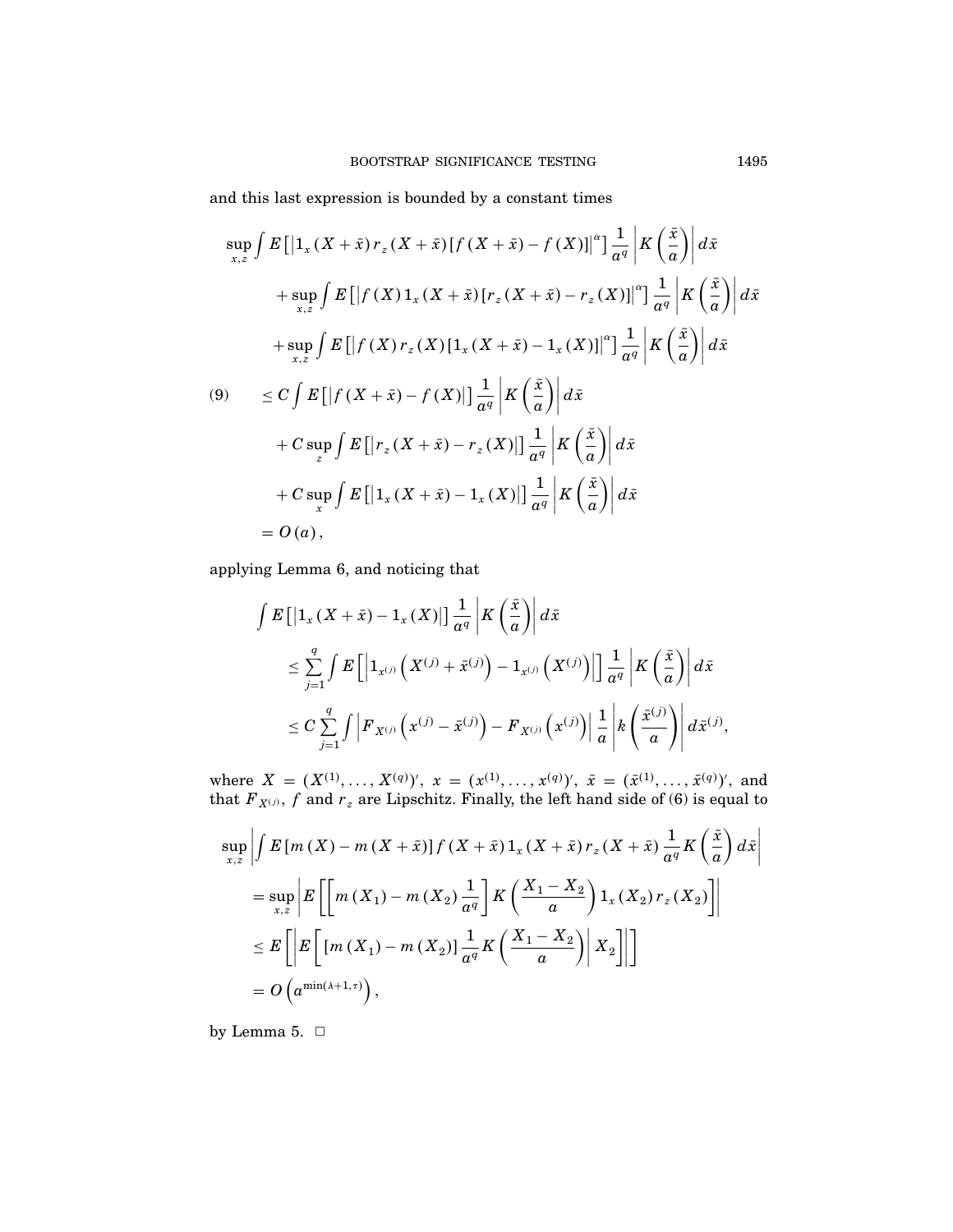PROOF OF THEOREM 1.

$$
\sup_{w} \left| T_n(w) - \tilde{U}_n(w) \right|
$$
\n
$$
= \sup_{w} \left| \frac{n-1}{n} \left( \bar{U}_n(w) - \tilde{U}_n(w) \right) - \frac{1}{n} \tilde{U}_n(w) + \frac{n-1}{n} R_n(w, \infty; \infty, \infty) \right|
$$
\n
$$
= o_p(n^{-1/2})
$$

since  $\sup_w |\tilde{U}_n(w)| = O_p(1)$ ,  $\sup_w |R_n(w, \infty; \infty, \infty)| = o_p(n^{-1/2})$  by Proposition 1, and  $\sup_w |\bar{U}_n(w) - \tilde{U}_n(w)| = o_p(n^{-1/2})$  by Propositions 2 and 3. The family of functions  $\mathcal{H} = \mathcal{H}^1 + \mathcal{H}^2$ , where  $\mathcal{H}^1 = {\gamma_w : w \in \mathbb{R}^{p+q}}$  and  $\mathscr{H}^2 = {\omega_w : w \in \mathbb{R}^{p+q}}, \text{ with } \omega_w(\chi) = 1_w(W)(Y - m(X))f(X).$  In the proofs of Proposition 1 and 3, we have seen that  $\mathscr{H}^1$  and  $\mathscr{H}^2$  are VC-type with common square P-integrable envelope proportional to  $|Y - m(X)|$ . Since the sum of two VC-type classes of functions is also VC-type with envelope the sum of the envelopes (see the proof of Proposition 1),  $\mathscr H$  is a VC-type class with square P-integrable envelope and, therefore, is  $P$ -Donsker (see the proof of Proposition 3).  $\Box$ 

PROOF OF COROLLARY 1. Notice that the maps  $T \mapsto \sup_w |T(w)|$  and  $T \mapsto$  $\int T^2(w) dF_W(w)$  are continuous,  $dF_W$  being a bounded measure, and the  $T$ 's being bounded functionals. Thus, convergence in distribution of  $K_n$  under  $H_0$ is a consequence of Theorem 1 and the Continuous Mapping Theorem (CMT). By Propositions 1, 2 and 3,

$$
C_n = \int |n^{1/2} T_n(w)|^2 dF_W(w) + \int [n^{1/2} \tilde{U}_n(w)]^2 (dF_{W_n}(w) - dF_W(w)) + o_p(1).
$$

The first term on the right hand side of the last expression converges in distribution to  $\int |B_P \xi_w|^2 dF_W(w)$  by the Theorem 1 and the CMT, and the second term is equal to

(10)  
\n
$$
\frac{1}{n^2} \sum_{i \neq j \neq k} \{ \xi_{W_k}(\chi_i) \xi_{W_k}(\chi_j) - E[\xi_{W_k}(\chi_i) \xi_{W_k}(\chi_j) | \chi_i, \chi_j, j \neq i \neq k] \}
$$
\n
$$
+ \frac{1}{n^2} \sum_{i \neq k} \{ \xi_{W_k}(\chi_i)^2 - E[\xi_{W_k}(\chi_i)^2 | \chi_i, i \neq k] \}
$$
\n
$$
= o_p(1).
$$

Since the first term of  $(10)$  is a completely degenerate U-statistic, noticing that, under  $H_0$ ,

$$
E\left[\xi_{W_k}(x_j)|\chi_k, j \neq k\right] \\
= E\left[E\left(\varepsilon_j|W_j\right)f\left(X_j\right)1_{X_k}\left(X_j\right)\left(1_{Z_k}\left(Z_j\right) - r_{Z_k}\left(X_j\right)\right)\middle|\chi_k, j \neq k\right] = 0,
$$

and applying Proposition 4 version for  $U$ -statistics it is  $O_p\left(n^{-1/2}\right)$ . The second term of (10) is centered at zero and, thus, it is an  $o_p(1)$  applying the LLN for *U*−statistics [see, e.g., de la Peña and Giné (1999), Theorem 4.1.4].  $\Box$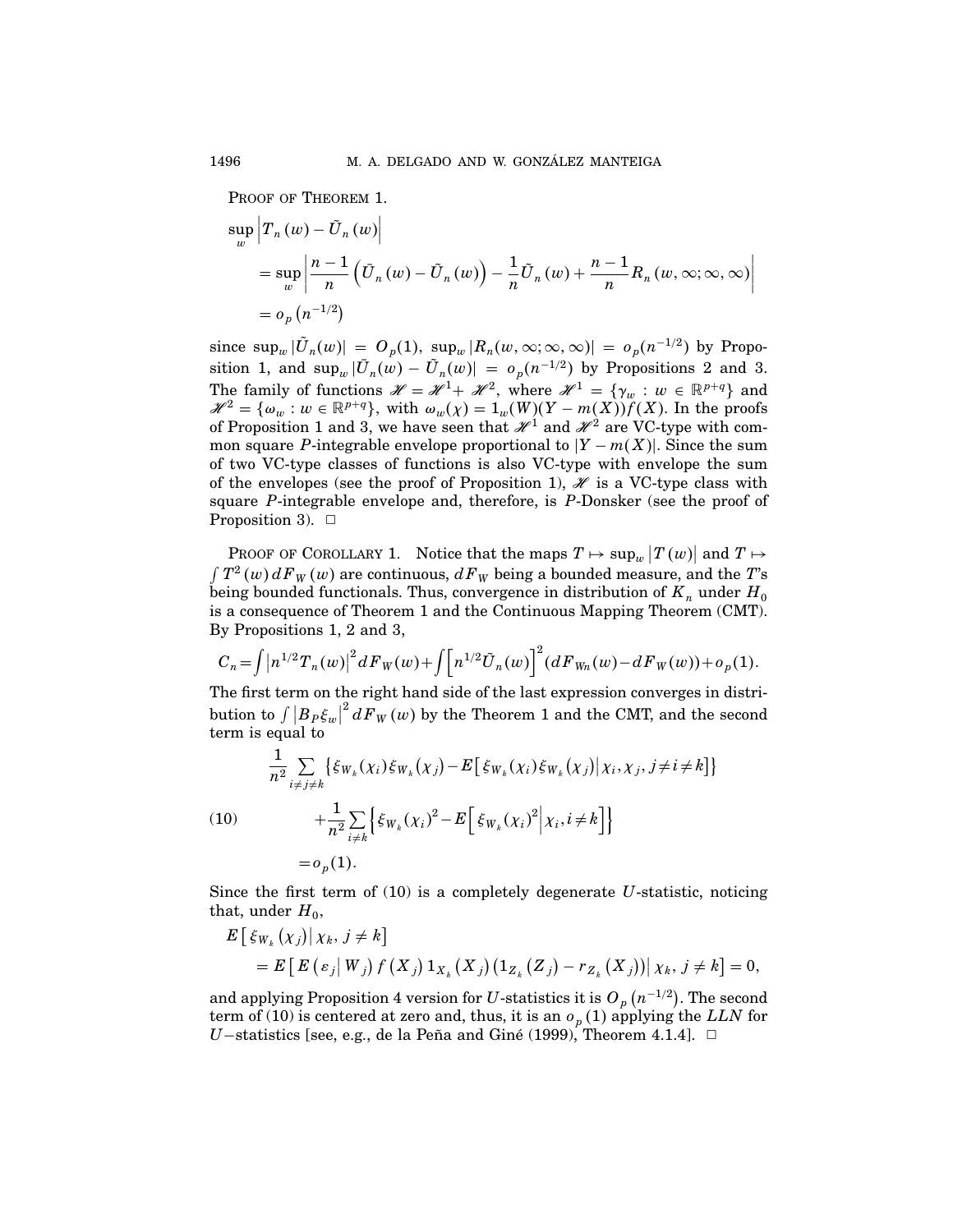In order to simplify notation, henceforth, for any generic function  $\gamma$ ,  $\gamma_i =$  $\gamma(\chi_i)$  and  $\hat{\gamma}_i = \hat{\gamma}(\chi_i)$ ; also  $\Pi_{iw} = 1_w(W_i)$ ,  $r_{zi} = r_z(X_i)$ ,  $\phi_{wi} = \phi_w(X_i) :=$  $1_{x}(X_{i}) r_{z}(X_{i}), \varepsilon_{i} = Y_{i} - m_{i} \text{ and } \hat{\varepsilon}_{i} = Y_{i} - \hat{m}_{i}.$ 

PROOF OF THEOREM 2.

$$
n^{1/2} \left[ \tilde{U}_{n}^{*}(w) - \tilde{U}_{n}^{0*}(w) \right] = \left\{ \frac{1}{n^{1/2}} \sum_{i} V_{i} \hat{\varepsilon}_{i} \hat{f}_{i} \Pi_{wi} - \frac{1}{n^{1/2}} \sum_{i} V_{i} \varepsilon_{i} f_{i} \Pi_{wi} \right\} - \left\{ \frac{1}{n^{1/2}} \sum_{i} V_{i} \hat{\varepsilon}_{i} \hat{f}_{i} \hat{\phi}_{wi} - \frac{1}{n^{1/2}} \sum_{i} V_{i} \varepsilon_{i} f_{i} \phi_{wi} \right\} = A_{1n}(w) - A_{2n}(w).
$$

It suffices to show that  $\sup_w |A_{jn}(w)| = o_p(n^{-1/2}), j = 1, 2$ . Write

$$
A_{1n}(w) = \frac{1}{n^{3/2}} \sum_{i \neq j} \left[ \psi_a \left( \chi_i, \chi_j \right) - \varepsilon_i f_i \right] V_i \Pi_{wi},
$$

where  $\psi_a$  was defined in Proposition 1. Thus, reasoning as in the proof of Proposition 1 and taking into account that  $V_i$ 's are iid and independent of the sample  $\mathscr{Y}_n$ ,

$$
\sup_{w}|A_{1n}(w)| = \sup_{w}\left|\frac{1}{n^{1/2}}\sum_{i}V_{i}\Pi_{wi}\eta_{a}(Y_{i}, X_{i})\right| + O_{p}\left(\frac{1}{n^{1/2}a^{q/2}}\right),
$$

where  $\eta_a$  was defined in Proposition 2. The first term on the right hand side of the last expression is  $O_p(a^{\lambda}) + O_p(a^{\min(\lambda+1,\tau)})$ , reasoning as in the proof of Proposition 2, taking into account that  $V_i$ 's are iid and bounded with zero mean and independent of the sample  $\mathscr{Y}_n$ . Thus,  $\sup_w |A_{1n}(w)| = o_p(1)$ . Now write

$$
A_{2n}(w) = \frac{1}{n^{1/2}} \sum_{i} V_i \varepsilon_i \left[ \hat{f}_i \hat{\phi}_{wi} - f_i \phi_{wi} \right] + \frac{1}{n^{1/2}} \sum_{i} V_i (m_i - \hat{m}_i) \hat{f}_i \hat{\phi}_{wi}
$$
  
=  $A_{2n}^1(w) + A_{2n}^2(w)$ .

Now

$$
A_{2n}^1(w) = \frac{1}{n^{3/2}} \sum_i V_i \varepsilon_i \left[ \frac{1}{\alpha^q} K(0) \Pi_{wi} - f_i \phi_{wi} \right] + \frac{1}{n^{3/2}} \sum_{i \neq j} V_i \varepsilon_i \left[ \frac{1}{\alpha^q} K_{ij} \Pi_{wj} - f_i \phi_{wi} \right].
$$

The first term on the right hand side of the last expression is bounded , uniformly in w, by a constant times  $n^{-3/2} \sum_i |\varepsilon_i| = O_p(n^{-1/2})$  by the LLN. Rea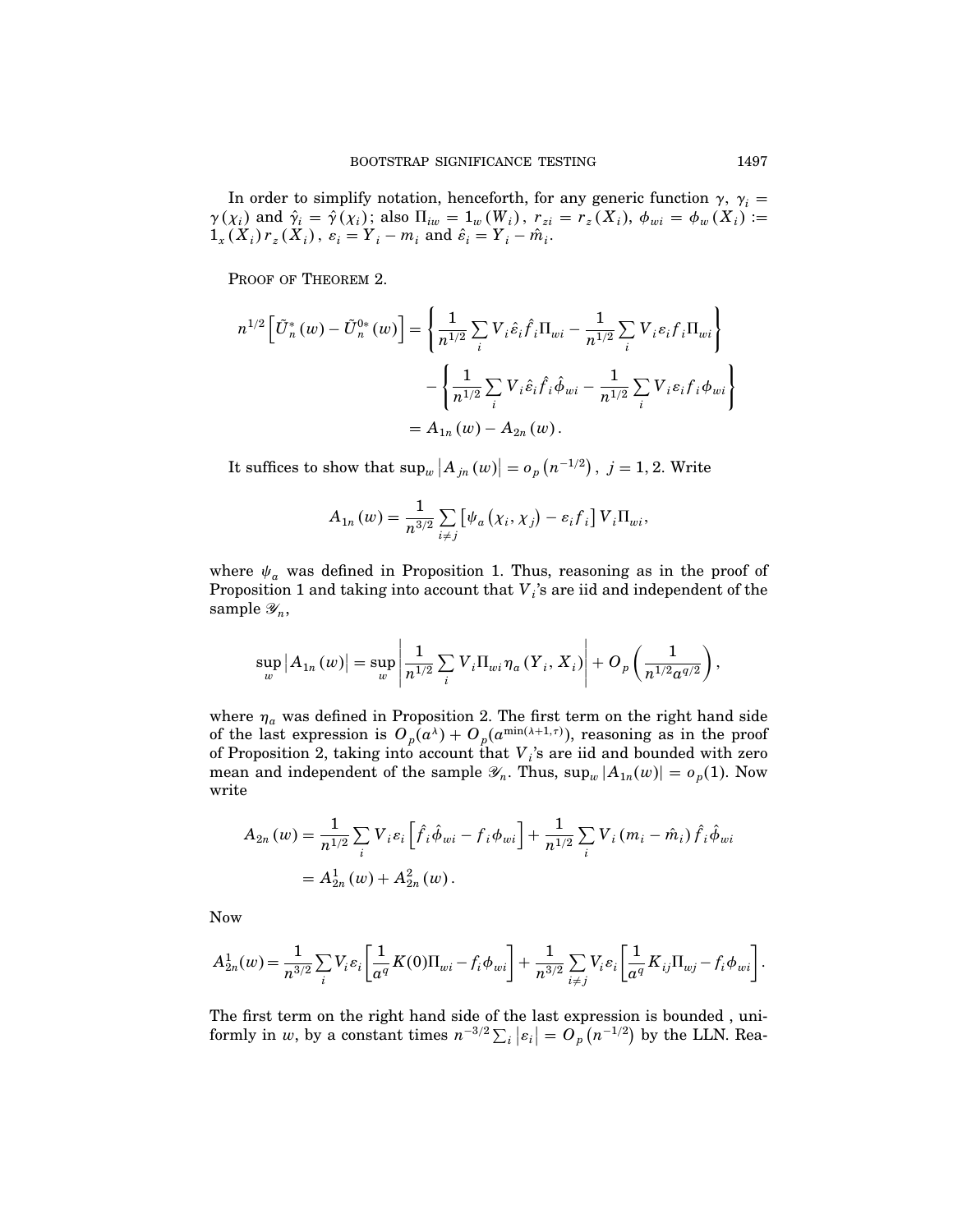soning as in Proposition 1, the second term is, uniformly in  $w$ , equal to

$$
\frac{1}{n^{1/2}} \sum_{i} \int \left[ V_i \varepsilon_i \phi_w \left( \bar{x} + X_i \right) f \left( \bar{x} + X_i \right) - V_i \varepsilon_i \phi_w \left( X_i \right) f \left( X_i \right) \right] \frac{1}{a^q} K \left( \frac{\bar{x}}{a} \right) d\bar{x}
$$
  
+  $o_p(1)$   
=  $\frac{1}{n^{1/2}} \sum_{i} \int \left[ g_w \left( V_i \varepsilon_i, \bar{x} + X_i \right) - g_w \left( V_i \varepsilon_i, X_i \right) \right] \frac{1}{a^q} K \left( \frac{\bar{x}}{a} \right) d\bar{x} + o_p(1)$   
=  $o_p(1)$ ,

applying Proposition 5, as in the proof of Proposition 3, taking into account that  $\sup_{w,\bar{x}} |E(g_w(V_1\varepsilon_1, \bar{x}))|=0$ , and

$$
\sup_{w} E\left[\left(\int [g_w(V_1\varepsilon_1,\bar{x}+X_1)-g_w(V_1\varepsilon_1,X_1)]\frac{1}{a^q}K\left(\frac{\bar{x}}{a}\right)\right)^2\right]=o(1),
$$

reasoning as in (9). Thus,  $\sup_w |A_{2n}^1(w)| = o_p(1)$ . Write

$$
A_{2n}^{2}(w) = \frac{1}{n^{1/2}} \sum_{i} \frac{1}{f_i} V_i (m_i - \hat{m}_i) (f_i - \hat{f}_i) \hat{f}_i \hat{\phi}_{wi} + \frac{1}{n^{1/2}} \sum_{i} \frac{1}{f_i} V_i (m_i - \hat{m}_i) \hat{f}_i^2 \hat{\phi}_{wi}
$$
  
=  $A_{2n}^{21}(w) + A_{2n}^{22}(w)$ .

Applying the Cauchy-Schwarz and Markov inequalities,

$$
\sup_{w} |A_{2n}^{21}(w)| = O_p\left( \left\{ nE\left[ (\hat{m}_1 - m_1)^2 \hat{f}_1^2 \right] E\left[ \left( f_1 - \hat{f}_1 \right)^2 \right] \right\}^{1/2} \right) \n= O_p\left( n^{1/2} \left( \frac{1}{n^{1/2} \alpha^{q/2}} + a^{\min(\lambda + 1, \tau)} \right) \left( \frac{1}{n^{1/2} \alpha^{q/2}} + a^{\lambda} \right) \right),
$$

since

$$
E\left[\left(\hat{m}_1 - m_1\right)^2 \hat{f}_1^2\right] = O\left(\frac{1}{n a^q} + a^{2 \min(\lambda + 1, \tau)}\right)
$$

by Lemmas 3 and 5, and

$$
E\left[\left(f_1-\hat{f}_1\right)^2\right]=O\left(\frac{1}{na^q}+a^{2\lambda}\right),\,
$$

by Lemmas 2 and 4. Therefore,  $\sup_w |A_{2n}^{21}(w)| = o_p(1)$  using A4'. Applying Lemma 3 and the LLN, we obtain that, uniformly in  $w$ ,

$$
A_{2n}^{22}(w) = \frac{1}{n^{5/2}} \sum_{i \neq j \neq k} V_i \frac{1}{f_i} (m_i - Y_j) K_{ij} K_{ik} \Pi_{wk} + O_p\left(\frac{1}{a^q n^{1/2}}\right) + O_p\left(\frac{1}{a^{2q} n^{3/2}}\right).
$$

The first term on the right hand side of the last expression can be written, according to the notation at the beginning of this section, as

$$
\frac{(n-2)(n-1)}{n^2}n^{1/2}U_n^{(3)}(\varphi_{wa}),
$$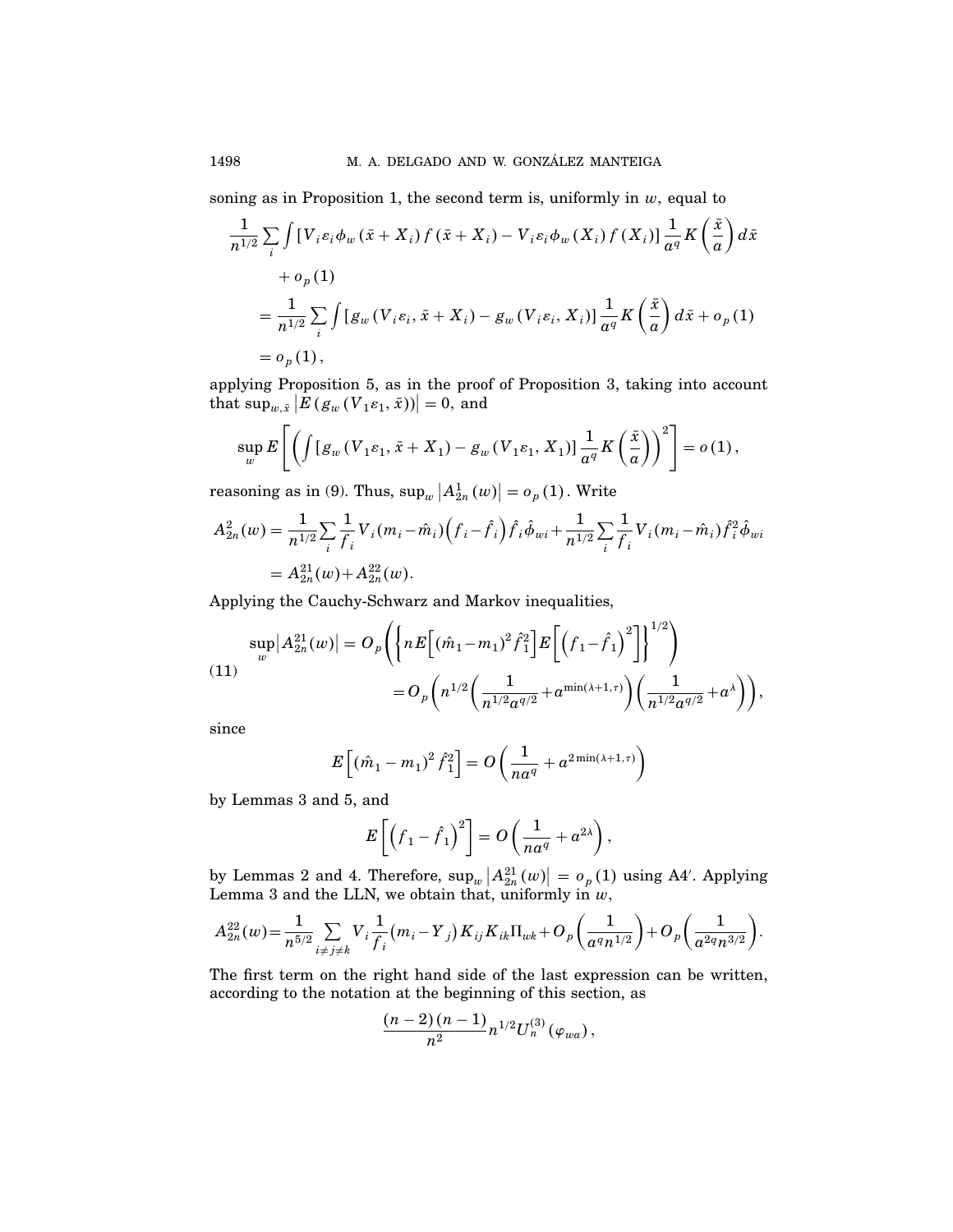where

$$
\varphi_{wa}\left(\chi_i^{\dagger},\chi_j^{\dagger},\chi_k^{\dagger}\right)=V_i\kappa_{ijk}\Pi_{wk}+V_k\kappa_{kji}\Pi_{wi}+V_j\kappa_{jik}\Pi_{wk} +V_k\kappa_{kij}\Pi_{wj}+V_i\kappa_{ikj}\Pi_{wj}+V_j\kappa_{jki}\Pi_{wi},
$$

with  $\chi_i^{\dagger} = (\chi_i, V_i)$ , and

(12) 
$$
\kappa_{ijk} = \kappa_a \left( \chi_i, \chi_j, \chi_k \right) = \frac{1}{6 f_i a^{2q}} K_{ji} K_{ik} \left( m_i - Y_j \right).
$$

The class of functions  $\{\varphi_{wa} : w \in \mathbb{R}^{q+p}\}\$ is CV-type for each  $a \in \mathbb{R}^+ \setminus \{0\}$ , with CV-characteristics independent of  $a$ , and envelope proportional to

(13) 
$$
G_a(\chi_i, \chi_j, \chi_k) = |\kappa_{ijk}| + |\kappa_{kji}| + |\kappa_{jik}| + |\kappa_{kij}| + |\kappa_{ikj}| + |\kappa_{jki}|.
$$

Thus,

(14)  

$$
P^3 G_a^2 \leq \frac{C}{a^{2q}} E \left\{ (m_1 - Y_2)^2 \frac{1}{a^q} K_{12}^2 E \left[ \frac{1}{a^q} K_{13}^2 \middle| X_1 \right] \right\}
$$

$$
= O \left( \frac{1}{a^{2q}} \right),
$$

by Lemmas 2 and 3. Hence, applying Proposition 4,

$$
E\left[\sup_w \left|n^{1/2}U_n^{(3)}\left(\pi_3\varphi_{wa}\right)\right|^2\right] \leq O\left(\frac{1}{n^2a^{2q}}\right),
$$
  

$$
E\left[\sup_w \left|n^{1/2}U_n^{(2)}\left(\pi_2\varphi_{wa}\right)\right|^2\right] \leq O\left(\frac{1}{na^{2q}}\right).
$$

Thus, by Markov's inequality,

$$
\sup_{w} \left| n^{1/2} U_n^{(3)}(\varphi_{wa}) \right| = \sup_{w} \left| \sum_{k=1}^{3} {3 \choose k} n^{1/2} U_n^{(k)}(\pi_k \varphi_{wa}) \right|
$$
  
=  $3 \sup_{w} \left| n^{1/2} U_n^{(1)}(\pi_1 \varphi_{wa}) \right| + O_p \left( \frac{1}{na^q} + \frac{1}{n^{1/2} a^q} \right).$ 

Finally,

$$
3 \sup_{w} \left| n^{1/2} U_{n}^{(1)}(\pi_{1} \varphi_{wa}) \right|
$$
  
\n
$$
= \sup_{w} \left| \frac{1}{n^{1/2}} \sum_{i} V_{i} \frac{1}{f_{i}} E \left\{ \frac{1}{a^{q}} K_{ij} [(m_{i} - m_{j}) - \varepsilon_{j}] \frac{1}{a^{q}} K_{ik} \Pi_{wk} \middle| \chi_{i}, V_{i}, i \neq j \neq k \right\} \right|
$$
  
\n
$$
= \sup_{w} \left| \frac{1}{n^{1/2}} \sum_{i} V_{i} \frac{1}{f_{i}} E \left\{ E \left[ \frac{1}{a^{q}} K_{ij} (m_{i} - m_{j}) \middle| X_{i} \right] \frac{1}{a^{q}} K_{ik} \phi_{wk} \middle| X_{i}, i \neq k \right\} \right|
$$

 $\overline{\phantom{a}}$  $\overline{\phantom{a}}$  $\overline{\phantom{a}}$  $\overline{\phantom{a}}$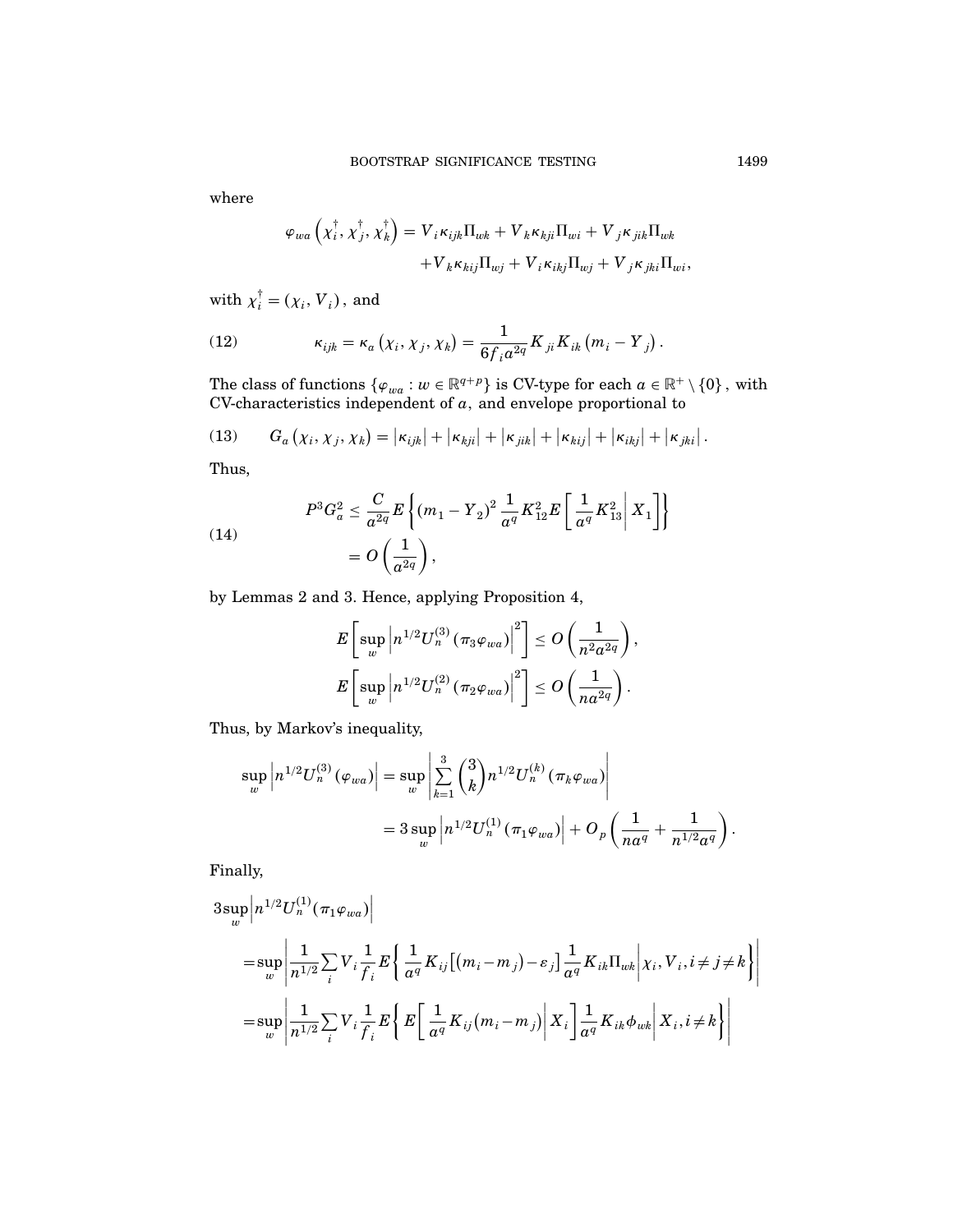$$
\leq C \frac{1}{n^{1/2}} \sum_{i} \left| E \left\{ \left| E \left[ \frac{1}{\alpha^{q}} K_{ij} (m_i - m_j) \middle| X_i \right] \right| \right| \frac{1}{\alpha^{q}} K_{ik} \right\| X_i, i \neq k \right\} \right|
$$
  
=  $O\left(n^{1/2} \alpha^{\min(\lambda + 1, \tau)}\right)$ 

by Lemmas 2 and 5 after applying Cauchy-Schwarz and Markov inequalities. Hence, we have shown that  $\sup_w |A_{2n}^{22}(w)| = o_p(1)$ . Therefore, we have proved that,  $\sup_{w} |A_{2n}(w)| = o_p(n^{-1/2})$ .  $\Box$ 

PROOF OF THEOREM 3. It suffices to show that  $\sup_w |T_n^*(w) - \tilde{U}_n^*(w)| =$  $o_p(n^{-1/2})$  and then apply Theorem 2. Define  $\tilde{m}_i = (na^q)^{-1} \sum_j m_j K_{ij}/\hat{f}_i$  and  $\tilde{\varepsilon}_i = (na^q)^{-1} \sum_j \varepsilon_j K_{ij} / \hat{f}_i$  and write, using that  $\sum_i m_i \hat{f}_i \hat{\phi}_{wi} = \sum_i \tilde{m}_i \hat{f}_i \Pi_{wi}$ 

$$
n^{1/2} \Big[ T_n^*(w) - \tilde{U}_n^*(w) \Big]
$$
  
\n
$$
= \frac{1}{n^{1/2}} \sum_i (\hat{m}_i - m_i) \hat{f}_i \Big[ \Pi_{wi} - \hat{\phi}_{wi} \Big] + \frac{1}{n^{1/2}} \sum_i m_i \hat{f}_i \Big[ \Pi_{wi} - \hat{\phi}_{wi} \Big]
$$
  
\n
$$
= \frac{1}{n^{1/2}} \sum_i (m_i - \tilde{m}_i) \hat{f}_i \phi_{wi} + \frac{1}{n^{1/2}} \sum_i \tilde{\varepsilon}_i \hat{f}_i \Big[ \Pi_{wi} - \phi_{wi} \Big]
$$
  
\n
$$
+ \frac{1}{n^{1/2}} \sum_i \frac{(\hat{m}_i - m_i) \hat{f}_i \Big( f_i - \hat{f}_i \Big) \Big[ \phi_{wi} - \hat{\phi}_{wi} \Big]}{f_i} + \frac{1}{n^{1/2}} \sum_i \frac{\tilde{\varepsilon}_i \hat{f}_i^2 \Big[ \phi_{wi} - \hat{\phi}_{wi} \Big]}{f_i}
$$
  
\n
$$
+ \frac{1}{n^{1/2}} \sum_i \frac{(\tilde{m}_i - m_i) \hat{f}_i^2 \Big[ \phi_{wi} - \hat{\phi}_{wi} \Big]}{f_i}
$$
  
\n
$$
= B_{1n}(w) + B_{2n}(w) + B_{3n}(w) + B_{4n}(w) + B_{5n}(w).
$$

So, it suffices to prove that,  $\sup_w |B_{kn}(w)| = o_p(1)$ , for  $k = 1, 2, 3, 4, 5$ . First,  $\sup_{w}\big\vert B_{1n}\left(w\right)\big\vert =o_{p}\left(1\right)$  mimicking the arguments in the proofs of Propositions  $\sup_{w} |D_{1n}(w)| = o_p(1)$  infinitions<br>1, 2 and 3. Applying Lemma 3,

$$
\sup_{w} |B_{2n}(w)| = \sup_{w} \left| \frac{1}{n^{3/2}} \sum_{i \neq j} \varepsilon_j \frac{1}{a^q} K_{ij} \left[ \Pi_{wi} - \phi_{wi} \right] \right| + O_p\left(\frac{1}{na^q}\right).
$$

The first term on the right hand side of the last expression is a completely degenerate U-process, which, applying Proposition 4 and noticing that  $\{\Pi_w-\phi_w:\Pi_w-\phi_w\}$  $w \in \mathbb{R}^{p+q}$  is VC-type, has second moments bounded by a constant independent of a times  $(na^{2q})^{-1}E(\epsilon_1^2K_{12}^2) = O((na^q)^{-1})$ . Third, sup<sub>w</sub>  $|B_{3n}(w)| = o_p(1)$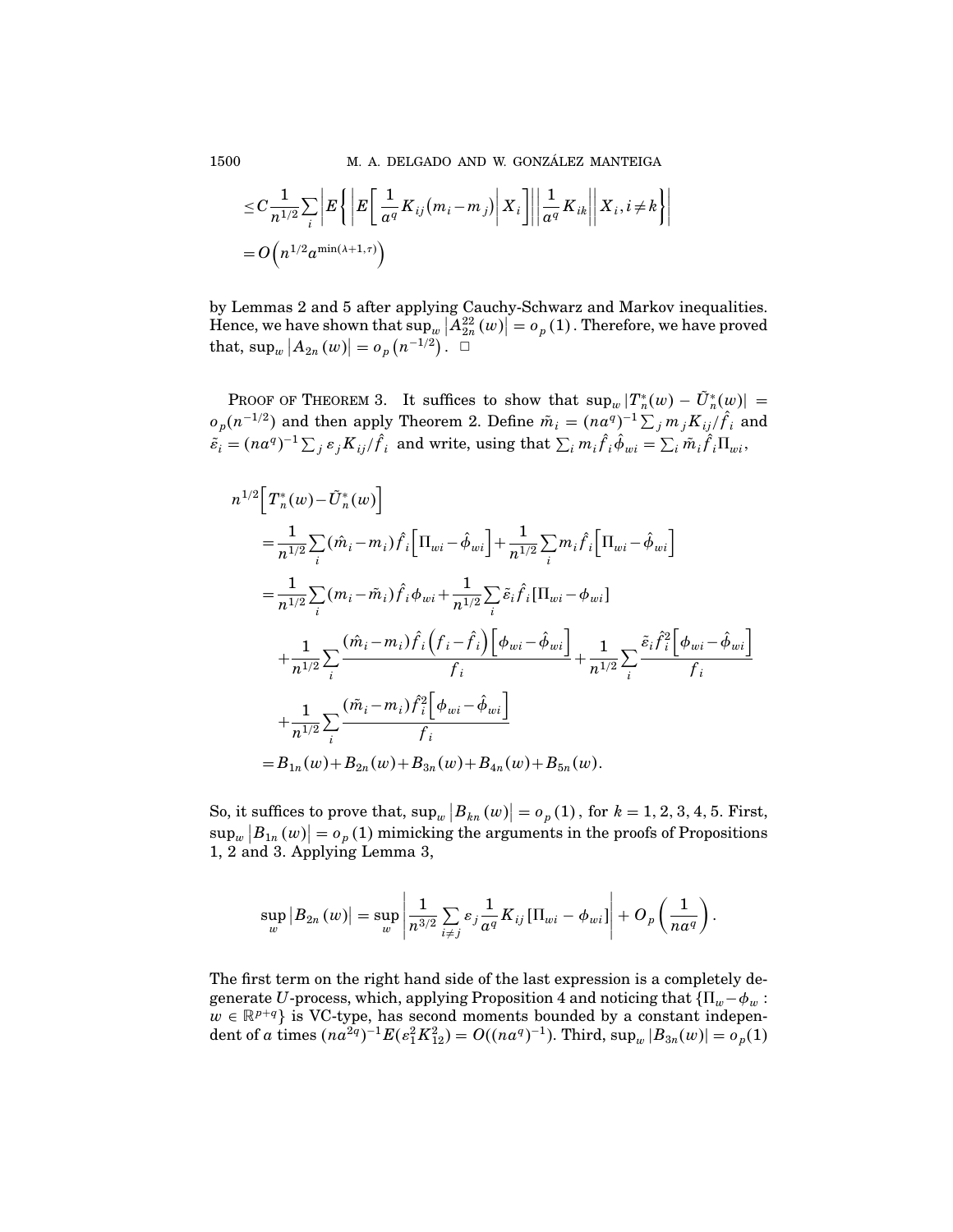reasoning as in (11). Fourth, applying Lemma 3, uniformly in  $w$ ,

$$
B_{4n}(w) = \frac{1}{n^{5/2}} \sum_{i \neq j \neq k} \frac{1}{f_i} \varepsilon_j \frac{1}{a^q} K_{ij} \frac{1}{a^q} K_{ik} (\phi_{wi} - \Pi_{wk})
$$
  
+ 
$$
O_p\left(\frac{1}{n^{1/2}a^q}\right) + O_p\left(\frac{1}{n^{3/2}a^{2q}}\right)
$$
  
= 
$$
\frac{(n-1)(n-2)}{n^2} n^{1/2} U_n^{(3)}(\rho_{wa}) + O_p\left(\frac{1}{n^{1/2}a^q}\right) + O_p\left(\frac{1}{n^{3/2}a^{2q}}\right)
$$

where

$$
\rho_{wa} (x_i, x_j, x_k) = \{ \psi_{ijk} (\phi_{wi} - \Pi_{wk}) + \psi_{kji} (\phi_{wk} - \Pi_{wi}) + \psi_{jik} (\phi_{wj} - \Pi_{wk})
$$

$$
+ \psi_{kij} (\phi_{wk} - \Pi_{wj}) + \psi_{ikj} (\phi_{wi} - \Pi_{wj}) + \psi_{jki} (\phi_{wj} - \Pi_{wi}) \}
$$

and

$$
\psi_{ijk} = \psi_a \left( \chi_i, \chi_j, \chi_k \right) = \frac{1}{6} \frac{1}{f_i} \varepsilon_j \frac{1}{a^q} K_{ij} \frac{1}{a^q} K_{ik}.
$$

The class of functions  $\{\rho_{wa} : w \in \mathbb{R}^{q+p}\}\$  is CV-type, for each,  $a \in \mathbb{R}^+\setminus\{0\}$ , with CV-characteristics independent of  $a$ , and envelope

$$
L_a\left(\chi_i,\chi_j,\chi_k\right)=\sum_{(6)}\left|\psi_a\left(\chi_i,\chi_j,\chi_k\right)\right|,
$$

where  $\sum_{(6)}$  runs over all possible permutations of the integers  $(i, j, k)$ . By Lemmas  $2$  and 3,

$$
P^3L_a^2 \leq CE\left[\left|\varepsilon_2 \frac{1}{a^q} K_{12}\right|^2 E\left(\left|\frac{1}{a^{2q}} K_{13}^2\right|\right| X_1\right)\right] = O\left(\frac{1}{a^{2q}}\right).
$$

Thus, taking into account that  $\sup_w |P^3 \rho_{wa}| = 0$  and applying Proposition 5,

$$
\sup_{w} \left| n^{1/2} U_n^{(3)}(\rho_{wa}) \right| = \sup_{w} \left| \sum_{k=1}^{3} {3 \choose k} n^{1/2} U_n^{(k)}(\pi_k \rho_{wa}) \right|
$$
  

$$
\leq 3 \sup_{w} \left| n^{1/2} U_n^{(1)}(\pi_1 \rho_{wa}) \right| + O_p \left( \frac{1}{n a^q} + \frac{1}{n^{1/2} a^q} \right).
$$

Because of notational convenience, let us define

$$
E_i(\gamma(x_i,x_j))=E(\gamma(x_i,x_j)|x_i,i\neq j),
$$

where  $\gamma$  is a generic function. Now,

$$
\begin{split} 3n^{1/2}U_{n}^{(1)}\left(\pi_{1}\rho_{wa}\right) & =\frac{1}{n^{1/2}}\sum_{i}\varepsilon_{i}E_{i}\left(\frac{1}{f_{j}}\frac{1}{a^{q}}K_{ij}\frac{1}{a^{q}}K_{jk}\left(\phi_{wj}-\phi_{wk}\right)\right) \\ & =\frac{1}{n^{1/2}}\sum_{i}\varepsilon_{i}\left(\phi_{wi}f_{i}-E_{i}\left(\frac{1}{f_{j}}\frac{1}{a^{q}}K_{ij}\frac{1}{a^{q}}K_{jk}\phi_{wk}\right)\right) \end{split}
$$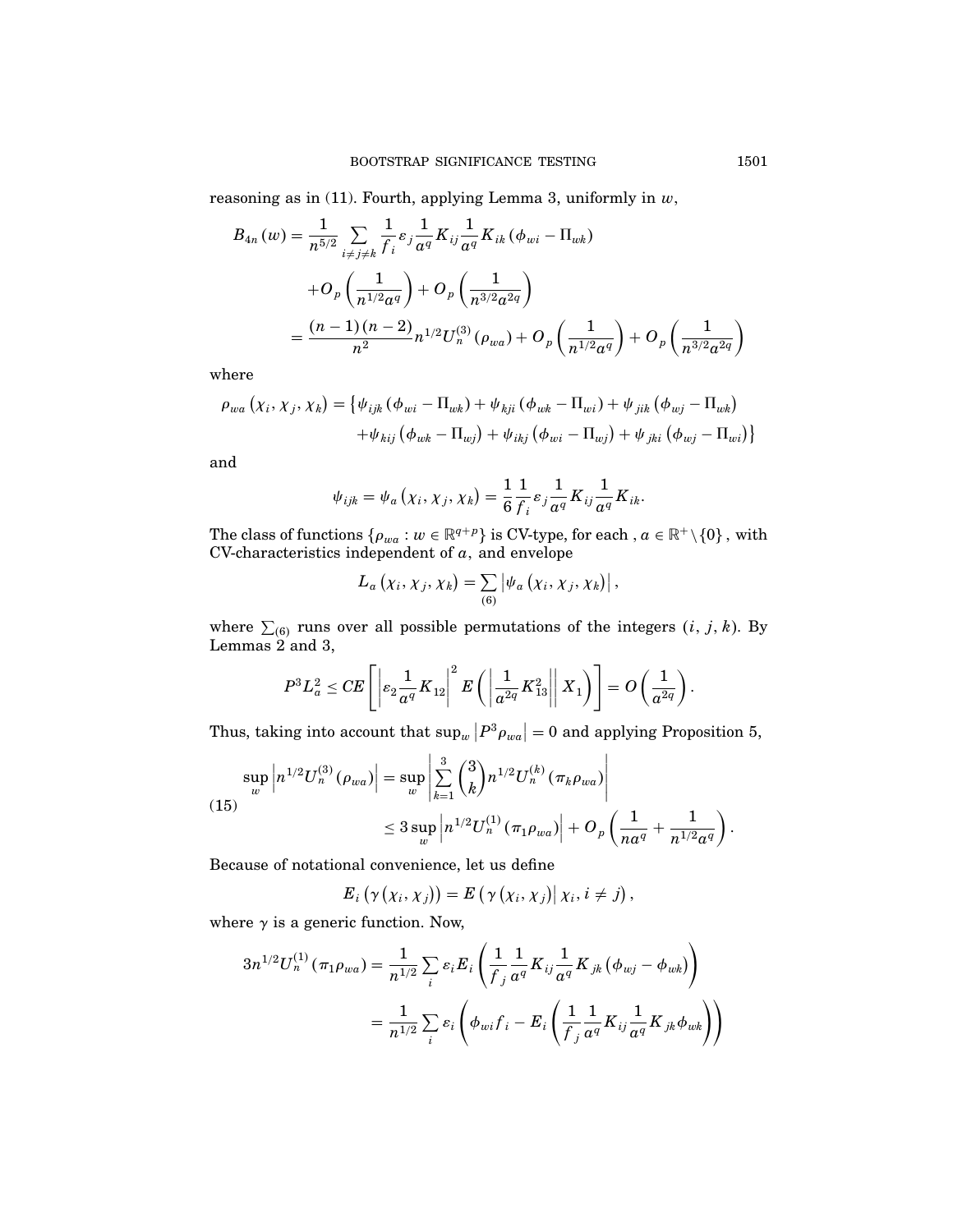1502 M. A. DELGADO AND W. GONZÁLEZ MANTEIGA

$$
\begin{aligned} &+\frac{1}{n^{1/2}}\sum_i \varepsilon_i\Bigg[E_i\left(\frac{1}{a^q}K_{ij}\phi_{wj}\right)-\phi_{wi}f_i\Bigg] \\ &+\frac{1}{n^{1/2}}\sum_i \varepsilon_i E_i\left(\frac{1}{f_j}\frac{1}{a^q}K_{ij}\phi_{wj}E_j\left(\frac{1}{a^q}K_{jk}-f_j\right)\right) \\ & =D_{1n}\left(w\right)+D_{2n}\left(w\right)+D_{3n}\left(w\right). \end{aligned}
$$

Next we show that  $\sup_{w} |D_{jn}(w)| = o_p(1)$ ,  $j = 1, 2, 3$ . First,

$$
\sup_{w} |D_{1n}(w)|
$$
\n
$$
= \sup_{w} \left| \frac{1}{n^{1/2}} \sum_{i} \varepsilon_{i} \left\{ \phi_{w}(X_{i}) f(X_{i}) - \int \int \frac{1}{a^{2q}} K\left(\frac{\bar{x} - \tilde{x}}{a}\right) K\left(\frac{X_{i} - \bar{x}}{a}\right) \phi_{w}(\tilde{x}) f(\tilde{x}) d\tilde{x} d\tilde{x} \right\} \right|
$$
\n
$$
= \sup_{w} \left| \frac{1}{n^{1/2}} \sum_{i} \left\{ \int [\varepsilon_{i} \phi_{w}(X_{i}) f(X_{i}) - \varepsilon_{i} \phi_{w}(X_{i} + y) f(X_{i} + y)] \frac{1}{a^{q}} \mathbb{K}\left(\frac{y}{a}\right) dy \right\} \right|
$$
\n
$$
= \sup_{w} \frac{1}{n^{1/2}} \left| \sum_{i} \int [g_{w}(\varepsilon_{i}, X_{i}) - g_{w}(\varepsilon_{i}, X_{i} + \bar{x})] \frac{1}{a^{q}} \mathbb{K}\left(\frac{y}{a}\right) dy \right|
$$
\n
$$
= \sup_{w} \left| \frac{1}{n^{1/2}} \sum_{i} \int [g_{w}(\varepsilon_{i}, X_{i}) - g_{w}(\varepsilon_{i} + \bar{u}, X_{i} + \bar{x})] d\mu_{n}(\bar{u}, \bar{x}) \right|,
$$

where  $g_w(\bar{\varepsilon}, \bar{x}) = \bar{\varepsilon} \phi_w(\bar{x}) f(\bar{x}), \mathbb{K}(y) = \int K(u) K(u - y) du$ , and

$$
\mu_n(B_1 \times B_2) = 1(0 \in B_1) \int_{y \in B_2} \frac{1}{a^q} \mathbb{K}\left(\frac{y}{a}\right) dy,
$$

is a signed measure, degenerate in the first coordinate, which converges to the Dirac measure at zero. Hence, applying Proposition 5, it suffices to show that

$$
\sup_{w} E\left[\left|\int \left[g_w\left(\varepsilon_1, X_1\right) - g_w\left(\varepsilon_1, X_1 + \bar{x}\right)\right] \frac{1}{a^q} \mathbb{K}\left(\frac{y}{a}\right) dy\right|^2\right] = o(1),
$$
  
\n
$$
\sup_{w} \left[E\left|\int \left[g_w\left(\varepsilon_1, X_1\right) - g_w\left(\varepsilon_1, X_1 + \bar{x}\right)\right] \frac{1}{a^q} \mathbb{K}\left(\frac{y}{a}\right) dy\right|\right] = o(n^{-1/2}),
$$

which follows reasoning as in the proofs of  $(5)$  and  $(6)$ , noticing that  $K$ , like  $K$ , is a multiplicative kernel, which satisfies A3. Second,  $\sup_w |D_{2n}(w)| = o_p(1)$ applying Proposition 5 in the same way. Third, notice that

$$
D_{3n}(w) = \frac{1}{n^{1/2}} \sum_{i} \bar{t}_{wa} (Y_i, X_i),
$$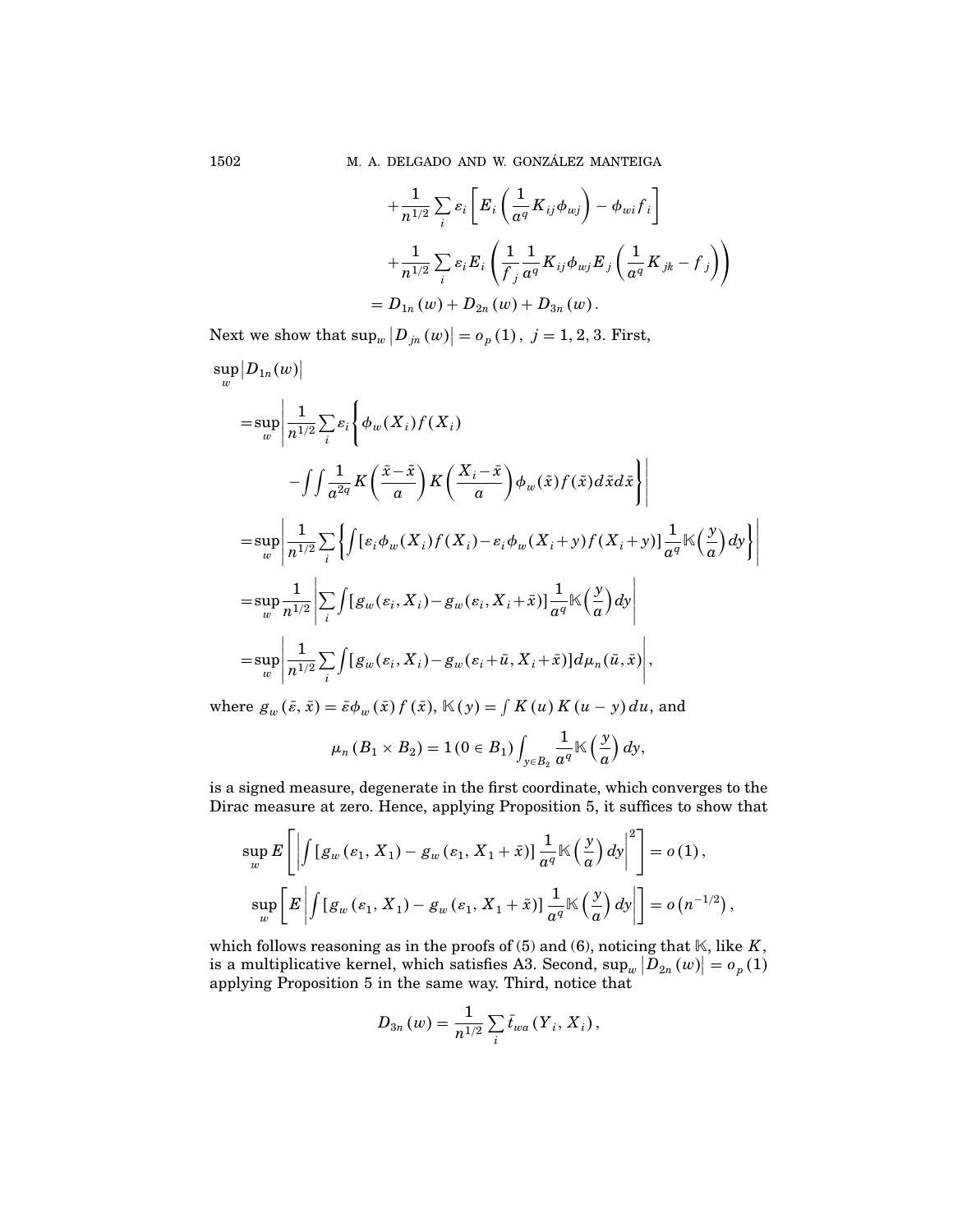where  $\bar{t}_{wa} (y, x) := \int \int t_{wa} (y, x, \bar{x}, \tilde{x}) d\bar{x} d\tilde{x}$ , and

$$
t_{wa}(y, x, \bar{x}, \tilde{x})
$$
  
=  $(y - m(x)) \frac{1}{a^q} K\left(\frac{x - \bar{x}}{a}\right) \phi_w(\bar{x}) \left[\frac{1}{a^q} K\left(\frac{\bar{x} - \tilde{x}}{a}\right) - f(\bar{x})\right] f(\tilde{x}).$ 

Since  $\{t_{wa}: w \in \mathbb{R}^{p+q}\}$  is VC-type with VC-characteristics independent of a and envelope

$$
M_a(y, x, \bar{x}, \tilde{x}) = |y - m(x)| \frac{1}{a^q} |K(\frac{x - \bar{x}}{a})| \left| \frac{1}{a^q} K(\frac{\bar{x} - \tilde{x}}{a}) - f(\bar{x}) \right| f(\tilde{x}),
$$

 $\{\bar{t}_{wa}: w \in \mathbb{R}^{p+q}\}$  is also VC with VC-characteristics independent of a, applying Lemma A2 in Ghosal, Sen and van der Vaart (2000) [see also Lemma 5 and 6 in Sherman (1994)] and it has envelope  $\overline{M}_a(y, x) = \int \int M_a(y, x, \overline{x}, \overline{x}) d\overline{x} d\overline{x}$ . Therefore, by Proposition 4 applied with  $m = 1$ , there exists a constant C independent of  $\alpha$  such that,

$$
E\left[\sup_{w}\left|\frac{1}{n^{1/2}}\sum_{i}\overline{t}_{wa}\left(Y_{i}, X_{i}\right)\right|^{2}\right] \leq C P \overline{M}_{a}^{2}
$$

$$
= O\left(a^{2\lambda}\right),
$$

by Lemmas 2 and 4, after applying Hölder's inequality. Therefore  $\sup_w |D_{3n}(w)| = O(a^{\lambda})$  by Markov's inequality. Finally, applying Lemma 3,

$$
B_{5n}(w) = \frac{1}{n^{5/2}} \sum_{i \neq j \neq k} \frac{1}{f_i} (m_i - m_j) \frac{1}{a^q} K_{ij} \frac{1}{a^q} K_{jk} \Pi_{wi} \Pi_{wk}
$$
  
+ 
$$
O_p\left(\frac{1}{n^{1/2}a^q}\right) + O_p\left(\frac{1}{n^{3/2}a^{2q}}\right)
$$
  
= 
$$
\frac{(n-1)(n-2)}{n^2} n^{1/2} U_n^{(3)}(\alpha_{wa}) + O_p\left(\frac{1}{n^{1/2}a^q}\right) + O_p\left(\frac{1}{n^{3/2}a^{2q}}\right)
$$

where

$$
\alpha_{wa} (\chi_i, \chi_j, \chi_k) = \{ \varkappa_{ijk} (\phi_{wi} - \Pi_{wk}) + \varkappa_{kji} (\phi_{wk} - \Pi_{wi}) + \varkappa_{jik} (\phi_{wj} - \Pi_{wk})
$$

$$
+ \varkappa_{kij} (\phi_{wk} - \Pi_{wj}) + \varkappa_{ikj} (\phi_{wi} - \Pi_{wj}) + \varkappa_{jki} (\phi_{wj} - \Pi_{wi}) \}
$$

and

$$
\varkappa_{ijk} = \varkappa_a \left( \chi_i, \chi_j, \chi_k \right) = \frac{1}{f_i} \left( m_i - m_j \right) \frac{1}{a^q} K_{ij} \frac{1}{a^q} K_{ik}.
$$

Notice that  $\alpha_{wa}$  is identical to  $\rho_{wa}$ , after substituting  $\psi_a$  by  $\varkappa_a$ . Therefore,  $\{\alpha_{wa}: w \in \mathbb{R}^{q+p}\}\$  is CV-type, for each  $a \in \mathbb{R}^+ \setminus \{0\}$ , with CV-characteristics independent of a and envelope with second moments  $O(n^{-2q})$ . Therefore, reasoning as in (15),

$$
\sup_{w}\left|n^{1/2}U_{n}^{(3)}(\alpha_{wa})\right|=\sup_{w}\left|3n^{1/2}U_{n}^{(1)}(\pi_{1}\alpha_{wa})+n^{1/2}P^{3}\alpha_{wa}\right|+O_{p}\left(\frac{1}{na^{q}}+\frac{1}{n^{1/2}a^{q}}\right).
$$

 $\overline{\phantom{a}}$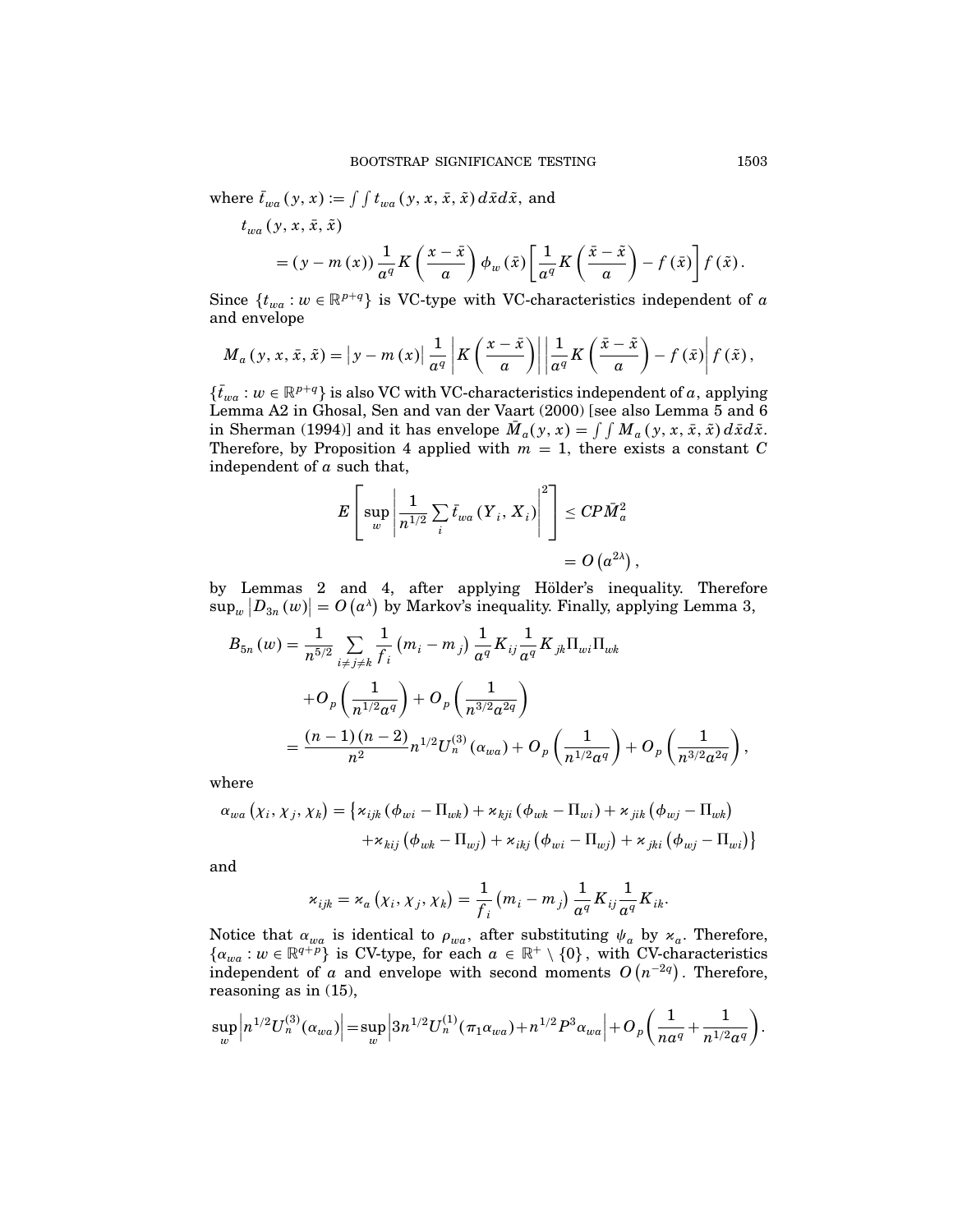Now,

$$
n^{1/2} \sup_{w} |P^3 \alpha_{wa}| = n^{1/2} \sup_{w} \left| E \left[ \frac{1}{f_1} (m_1 - m_2) \frac{1}{a^q} K_{12} \frac{1}{a^q} K_{13} \right] \right|
$$
  
=  $n^{1/2} \sup_{w} \left| E \left[ \frac{1}{f_1} E_1 \left( (m_1 - m_2) \frac{1}{a^q} K_{12} \right) \frac{1}{a^q} K_{13} \right] \right|$   
=  $O \left( n^{1/2} a^{\min(\lambda + 1, \tau)} \right),$ 

by Lemma 5. Applying Lemma A2 in Ghosal, Sen and van der Vaart (2000),  $\{P^2\alpha_{wa}: w \in \mathbb{R}^{p+q}\}\$ is also VC-type for each  $a \in \mathbb{R}^+ \setminus \{0\}$ , with VC-characteristics independent of  $a$ , and envelope

$$
N_a(X_i) = E_i \bigg[ |m_j - m_i| \frac{1}{a^q} |K_{ji}| \frac{1}{a^q} E_j(|K_{jk}|) + |m_k - m_i| \frac{1}{a^q} |K_{ki}| \frac{1}{a^q} E_k(|K_{kj}|) + E_j (m_j - m_k| \frac{1}{a^q} |K_{jk}|) \frac{1}{a^q} |K_{ji}| \bigg].
$$

Therefore, by Proposition 4, applied with  $m = 1$ ,

$$
E\left[\sup_{w}\left|n^{1/2}U_{n}^{(1)}\left(\pi_{1}\alpha_{wa}\right)\right|\right]\leq CPN_{a}^{2}
$$

$$
=O\left(a^{2}\right)
$$

by Lemmas 2 and 6, which concludes the proof.  $\Box$ 

PROOF OF COROLLARY 2. Write  $\{\tilde{U}_n^{0*}(w) : w \in \mathbb{R}^{q+p}\} = \{P_n^*g : g \in \mathscr{H}\}\$ as a process indexed by functions in  $\mathcal X$ . Since  $\mathcal X$  is P-Donsker with squared integrable envelope, and  $V_i$  are bounded, the conditional multiplier uniform central limit theorem [see Ledoux and Talagrand (1988) and Theorem 2.9.7 in Van der Vaart and Wellner (1996); see also Problem 5, page 186] establishes that,  $n^{1/2}P_n^*$  converges in distribution to  $B_P$  in  $\ell^{\infty}(\mathscr{H})$  almost surely, where  $B_P$  is sample continuous, and for a continuous funtional  $\varphi: \ell^{\infty}(\mathscr{H}) \mapsto \mathbb{R}$ ,

$$
d\left(F_{\varphi\left(n^{1/2}\tilde{U}_{n}^{0*}\right)}^{*},F_{\varphi\left(B_{P}\right)}\right)=o\left(1\right)\qquad\text{a.s.},
$$

where d is a distance metrizing weak convergence on the real line, and  $F^*$  is the conditional distribution given the sample  $\mathscr{Y}_n$ . Therefore, applying Theorems 2 and 3,

$$
d\left(F_{\varphi\left(n^{1/2}\tilde{U}_{n}^{*}\right)}^{*},F_{\varphi\left(B_{P}\right)}\right)=o_{p}\left(1\right)\quad\text{ and }\quad d\left(F_{\varphi\left(n^{1/2}T_{n}^{*}\right)}^{*},F_{\varphi\left(B_{P}\right)}\right)=o_{p}\left(1\right).
$$

Then, the Corollary follows reasoning as in the proof of Corollary 1.  $\Box$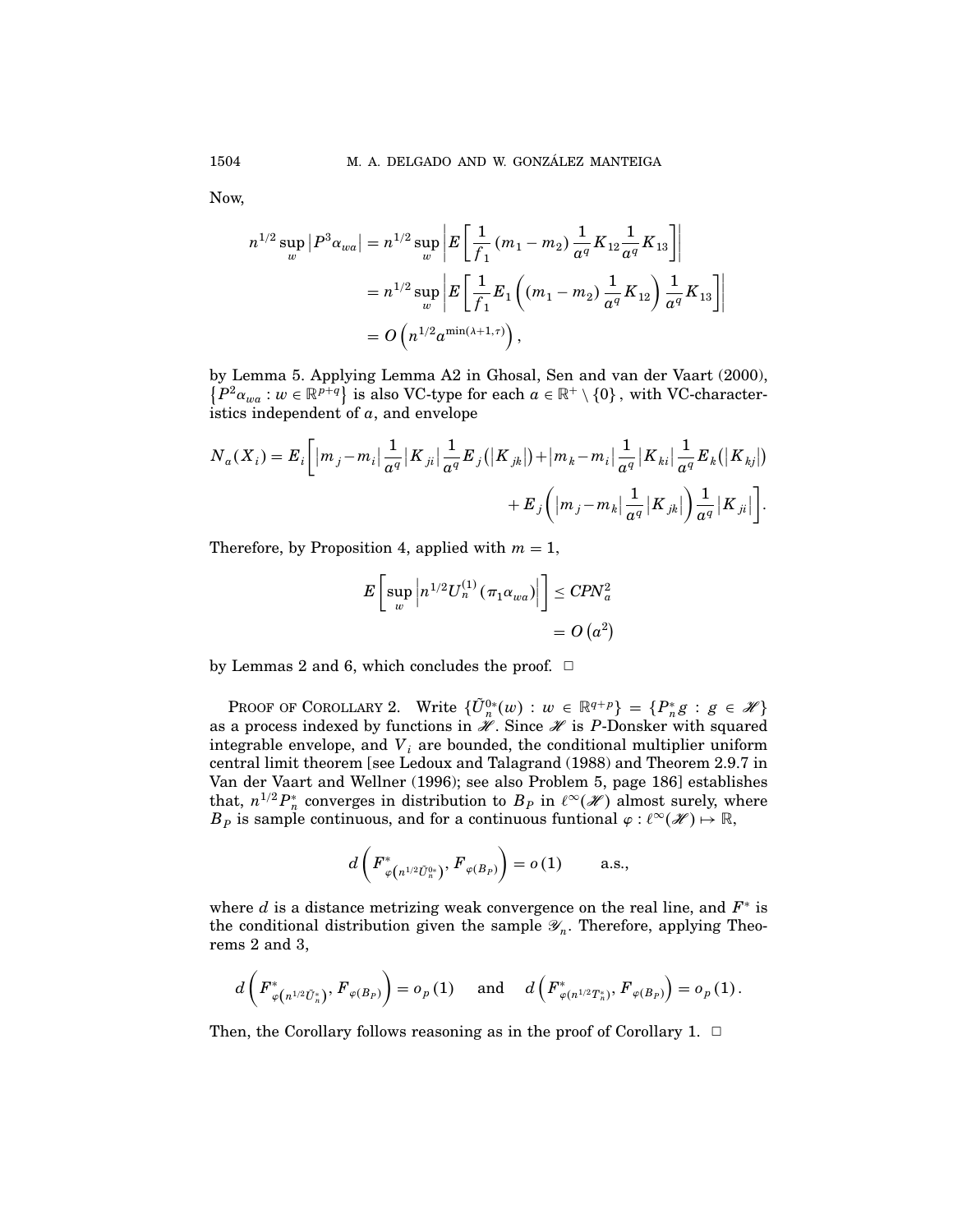## 7. Lemmas. Proofs of Lemmas 1 to 5 can be found in Robinson (1988).

LEMMA 1. Let  $\sup_{u} |k(u)| + \int |u^{\gamma}k(u)| du < \infty$ , for some  $\gamma \geq 0$ . Then, uniformly in x

(16) 
$$
\int_{\mathbb{R}^q} ||x-s||^{\gamma} \left| K \left( \frac{x-s}{a} \right) \right| ds \leq C a^{q+\gamma}.
$$

LEMMA 2. Let  $\sup_x f(x) < \infty$ ,  $\sup_u |k(u)| + \int |k(u)| du < \infty$ . Then uniformly in x,

$$
E\left|K\left(\frac{X-x}{a}\right)\right|\leq C\alpha^q.
$$

LEMMA 3. Let  $\sup_x f(x) < \infty$ ,  $E(|s(X)|) < \infty$ ,  $\sup_u |k(u)| + \int |k(u)| du <$  $\infty$ . Then,

$$
E\left[s(X_1)\middle|K\left(\frac{X_1-X_2}{a}\right)\middle|\right] \leq C a^q.
$$

LEMMA 4. Suppose  $\lambda$  satisfies  $l - 1 < \lambda \leq l$ , where  $l \geq 1$  is an integer, and let  $f \in \mathscr{J}_\lambda^\infty$ ,  $k \in \mathscr{K}_l$ . Then, for  $\alpha > 0$ ,

$$
E\left[\left|E\left[\frac{1}{a^q}K\left(\frac{X_1-X_2}{a}\right)\right|X_1\right]-f(X_1)\right|^\alpha\right]=O\left(a^{\alpha\lambda}\right).
$$

LEMMA 5. Suppose  $\lambda$ ,  $\tau$  satisfying  $l - 1 < \lambda \leq l$ ,  $t - 1 < \tau \leq t$ , where  $l \geq 1$ ,  $t \geq 1$  are integers, let  $f \in \mathcal{J}_\lambda^\infty$  and  $m \in \mathcal{J}_\tau^\alpha$  for some  $\alpha > 0$ ,  $k \in \mathcal{K}_{l+t-1}$ . Then

$$
E\left\{\left|E\left(\left[m\left(X_{1}\right)-m\left(X_{2}\right)\right]K\left(\frac{X_{1}-X_{2}}{a}\right)\right|X_{1}\right)\right|^{\alpha}\right\}=O\left(a^{\alpha\left[q+\min\left(\lambda+1,\tau\right)\right]}\right).
$$

LEMMA 6. For  $t-1 < \tau \leq t$ ,  $t \geq 1$ ,  $\sup_x f(x) < \infty$ , let  $s \in \mathcal{J}_{\tau}^{\alpha}$ ,  $\alpha > 0$ ,  $\sup_u |k(u)| + \int |k(u)| \, du < \infty$ . Then

$$
(17) \quad E\left\{ \left| E\left( \left| s\left( X_1 \right) - s\left( X_2 \right) \right| \left| K\left( \frac{X_1 - X_2}{a} \right) \right| \right| X_1 \right) \right\}^{\alpha} \right\} = O\left( a^{\alpha[q + \min(1, \tau)]} \right).
$$

PROOF. Let  $Q(v, x)$  be a  $(t-1)-th$  homogeneous polynomial in  $v-x$  with coefficients the partial derivatives of s at x of orders 1 through  $t - 1$ , when  $t > 1$ ; and  $Q = 0$  when  $t = 1$ . Let  $d_1$  be a function like d in Definition 1, and let  $d_2$  depend on the derivatives of s. Let  $L(\gamma)$  be the left hand side of (16). As in Robinson's (1988) proof of Lemma 5, the left hand side of (17) is bounded by

$$
\int_{S_{x\rho}} \left| s(v) - s(x) - Q(v, x) \right| \left| K\left(\frac{v - x}{a}\right) \right| f(v) dv
$$

$$
+ \int_{S_{x\rho}} \left| Q(v, x) \right| \left| K\left(\frac{v - x}{a}\right) \right| f(v) dv
$$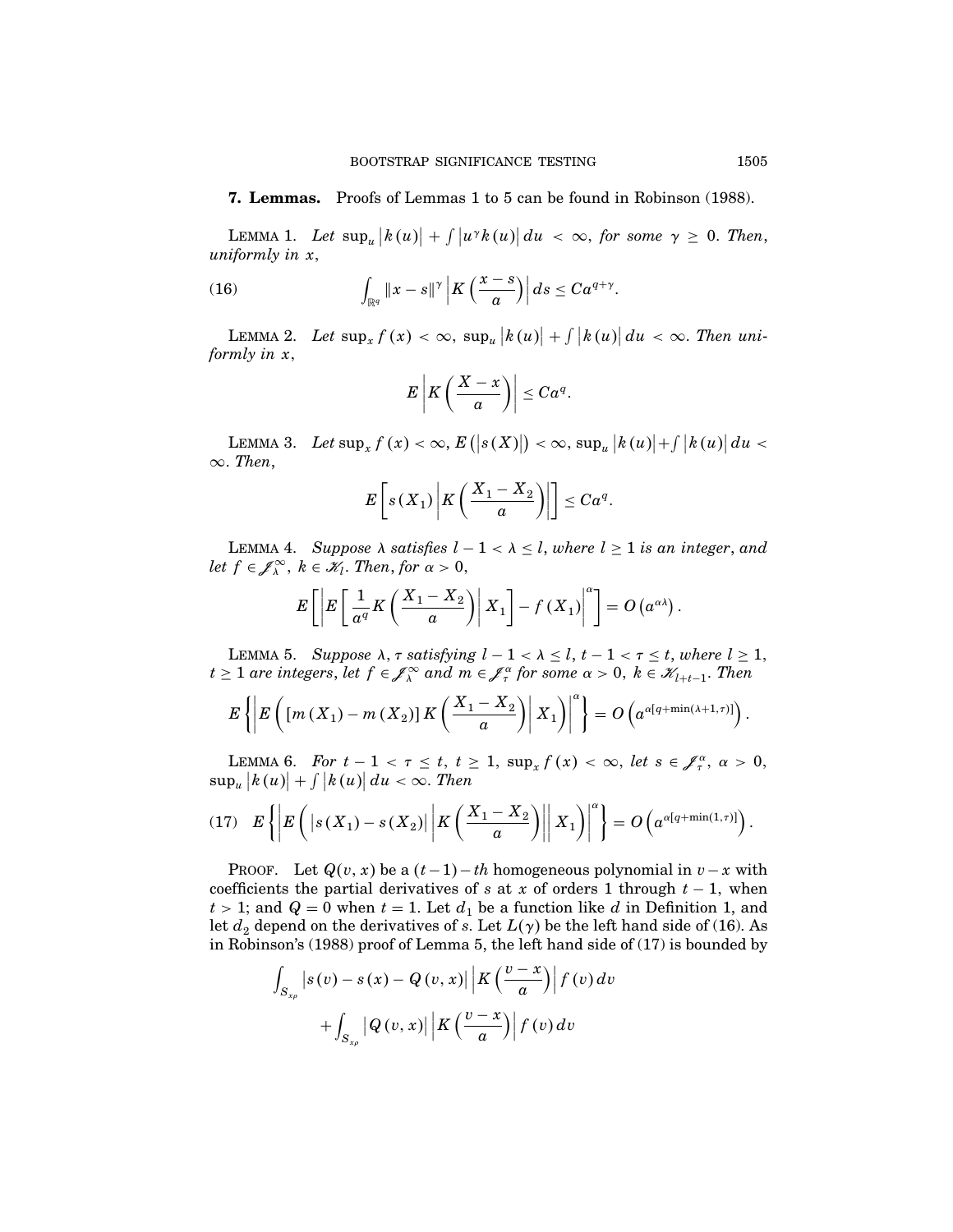+ 
$$
\int_{\tilde{S}_{x\rho}} |s(v) - s(x)| |K(\frac{v-x}{a})| f(v) dv
$$
  
\n $\leq C \left\{ d_1(x) L(\tau) + d_2(x) \sum_{i=1}^{t-1} L(i) + [|s(x)| + E(|s(X)|)] a^{q+1} \sup_u \left\{ |u|^{q+1} |k(u)|^q \right\} \right\}$ 

 $,$ 

where  $E\left[\left|d_1(X)\right|^{\alpha}+\left|d_2(X)\right|^{\alpha}\right] < \infty$ . Then, the lemma follows applying Lemma 1 and dominated convergence.  $\Box$ 

Acknowledgments. We thank the associate editor and two anonymous referees for suggestions that have greatly improved the paper. We are most grateful to Evarist Giné and Winfried Stute for valuable and insightful comments on the second version of this manuscript.

### REFERENCES

- Beran, R., Le Cam, L. and Millar, P.W. (1987). Convergence of stochastic empirical measures. J. Multivariate Anal. 23 159–168.
- Bierens, H. and Ploberger, W. (1997). Asymptotic theory of integrated conditional moment test. Econometrica 65 1153-1174.
- Brunk, H.D. (1970). Estimation by isotonic regression. In Nonparametric Techniques in Statistical Inference (M.L. Puri ed.) 177–197. Cambridge Univ. Press.
- DUDDLEY, R.M. (1999). Uniform Central Limit Theorems. Cambridge Univ. Press.
- DE LA PEÑA, V.H. and GINÉ, E. (1999). Decoupling: From Dependence to Independence. Springer, Berlin.
- Eubank, R. and Spiegelman, S. (1990). Testing the goodness of fit of a linear model via nonparametric regression techniques, J. Amer. Statist. Assoc. 85 387–392.
- Fan, Y. and Li, Q. (1996). Consistent model specification tests: omitted variables and semiparametric functional forms. Econometrica 64 865–890.
- GHOSAL, S., SEN, A. and VAN DER VAART, A. W. (2000). Testing monotonicity of regression. Ann. Statist. 28 1054–1082.
- GINÉ, E. (1997). Lectures on Some Aspects of the Bootstrap. Ecole de Éte de Calcul de Probabilités de Saint-Flour. Lecture Notes in Math. 1665. Springer, Berlin. (See also www.math.uconn.edu/∼gine/Corrections.)
- HÄRDLE, W. and MAMMEN, E. (1993). Comparing nonparametric versus parametric regression fits. Ann. Statist. 21 1926–1947.
- Hart, J.D. (1997). Nonparametric Smoothing and Lack-of-Fit Tests. Springer, Berlin.
- HECKMAN, N.E. (1986). Spline smoothing in a partly linear model. J. Roy. Statist. Soc. Ser. B 48 244–248.
- Hoffman-Jørgensen, J. (1984). Stochastic processes on Polish spaces. [Published (1991). Various Publication Series No. 39. Matematisk Institute, Aarhus Univ.]
- Hong-zhy, A. and Bing, C. (1991). A Kolmogorov-Smirnov type statistic with application to test for nonlinearity in time series. Internat. Statist. Rev. 59 287–307.
- KOUL, H.L. and STUTE, W. (1999). Nonparametric model checks for time series. Ann. Statist. 27 204–236.
- LEDOUX, M. and TALAGRAND, M. (1988). Un critère sur les petites boules dans le théorème limite central. Probab. Theory Related Fields 77 29–47.
- NOLAN, D. and POLLARD, D. (1987). U-processes: rates of convergence. Ann. Statist. 15 780-799. Robinson, P.M. (1988). Root-n-consistent semiparametric regression. Econometrica 56 931–954.